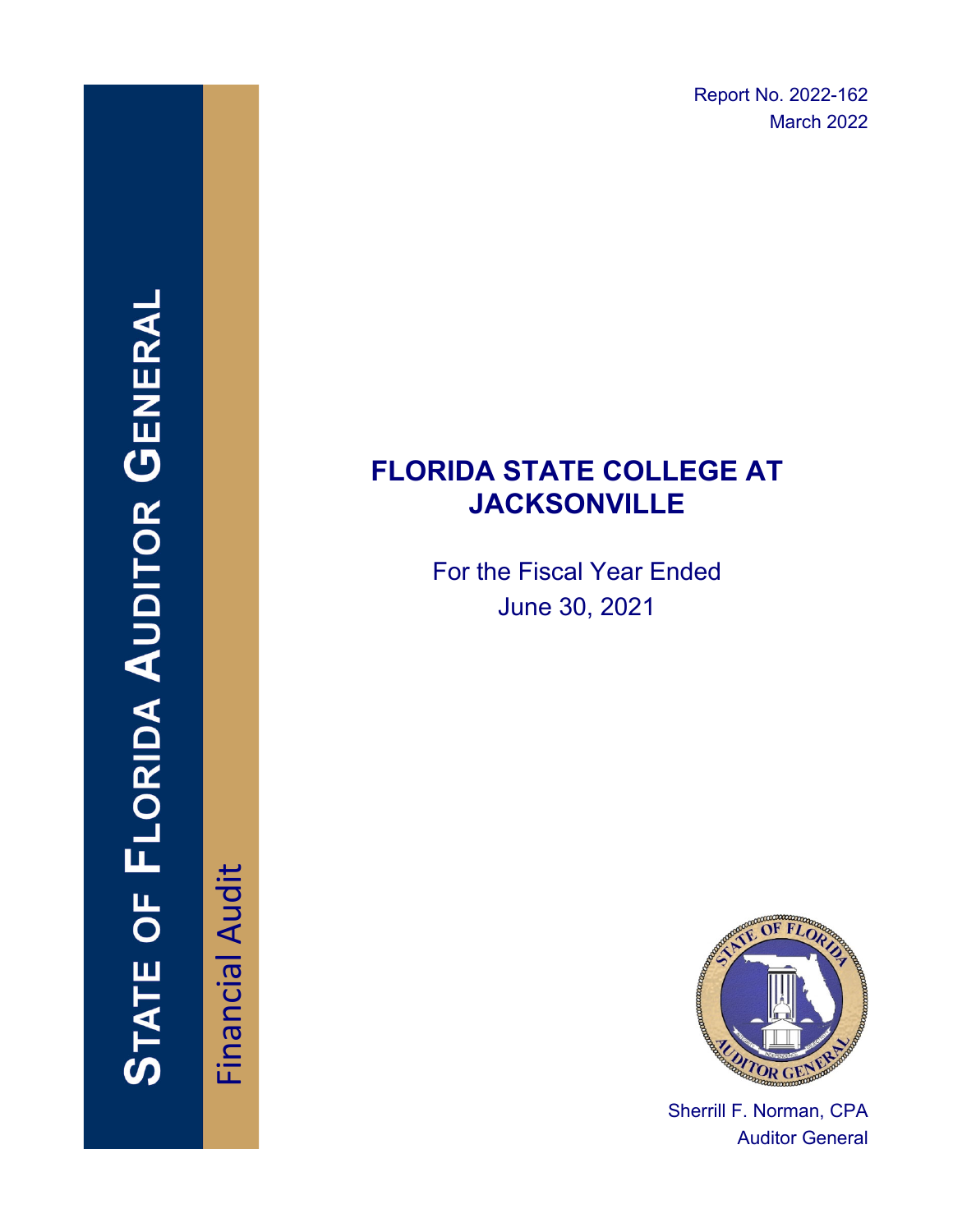### **Board of Trustees and President**

During the 2020-21 fiscal year, Dr. John Avendano served as President of the Florida State College at Jacksonville and the following individuals served as Members of the Board of Trustees:

|                                                                                                                                                                          | County |
|--------------------------------------------------------------------------------------------------------------------------------------------------------------------------|--------|
| Thomas R. McGehee Jr., Chair                                                                                                                                             | Duval  |
| O. Wayne Young, Vice Chair <sup>a</sup>                                                                                                                                  | Duval  |
| Michael M. Bell, Vice Chair <sup>a</sup>                                                                                                                                 | Nassau |
| Jennifer D. Brown                                                                                                                                                        | Duval  |
| <b>Shantel N. Davis</b>                                                                                                                                                  | Duval  |
| Laura M. DiBella                                                                                                                                                         | Nassau |
| D. Hunt Hawkins                                                                                                                                                          | Duval  |
| Thomas J. Majdanics                                                                                                                                                      | Duval  |
| Roderick D. Odom                                                                                                                                                         | Nassau |
| <sup>a</sup> The Vice Chairs serve with equal rank and status<br>on the Board. The purpose of the dual office is to<br>assure leadership representation from each of the |        |

two counties served by the College.

The Auditor General conducts audits of governmental entities to provide the Legislature, Florida's citizens, public entity management, and other stakeholders unbiased, timely, and relevant information for use in promoting government accountability and stewardship and improving government operations.

The team leader was Donald D. Hemmingway, CPA, and the audit was supervised by Dennis W. Gay, CPA.

Please address inquiries regarding this report to Jaime N. Hoelscher, CPA, Audit Manager, by e-mail at jaimehoelscher@aud.state.fl.us or by telephone at (850) 412-2868.

This report and other reports prepared by the Auditor General are available at:

[FLAuditor.gov](http://flauditor.gov/) 

Printed copies of our reports may be requested by contacting us at:

**State of Florida Auditor General** 

**Claude Pepper Building, Suite G74 · 111 West Madison Street · Tallahassee, FL 32399-1450 · (850) 412-2722**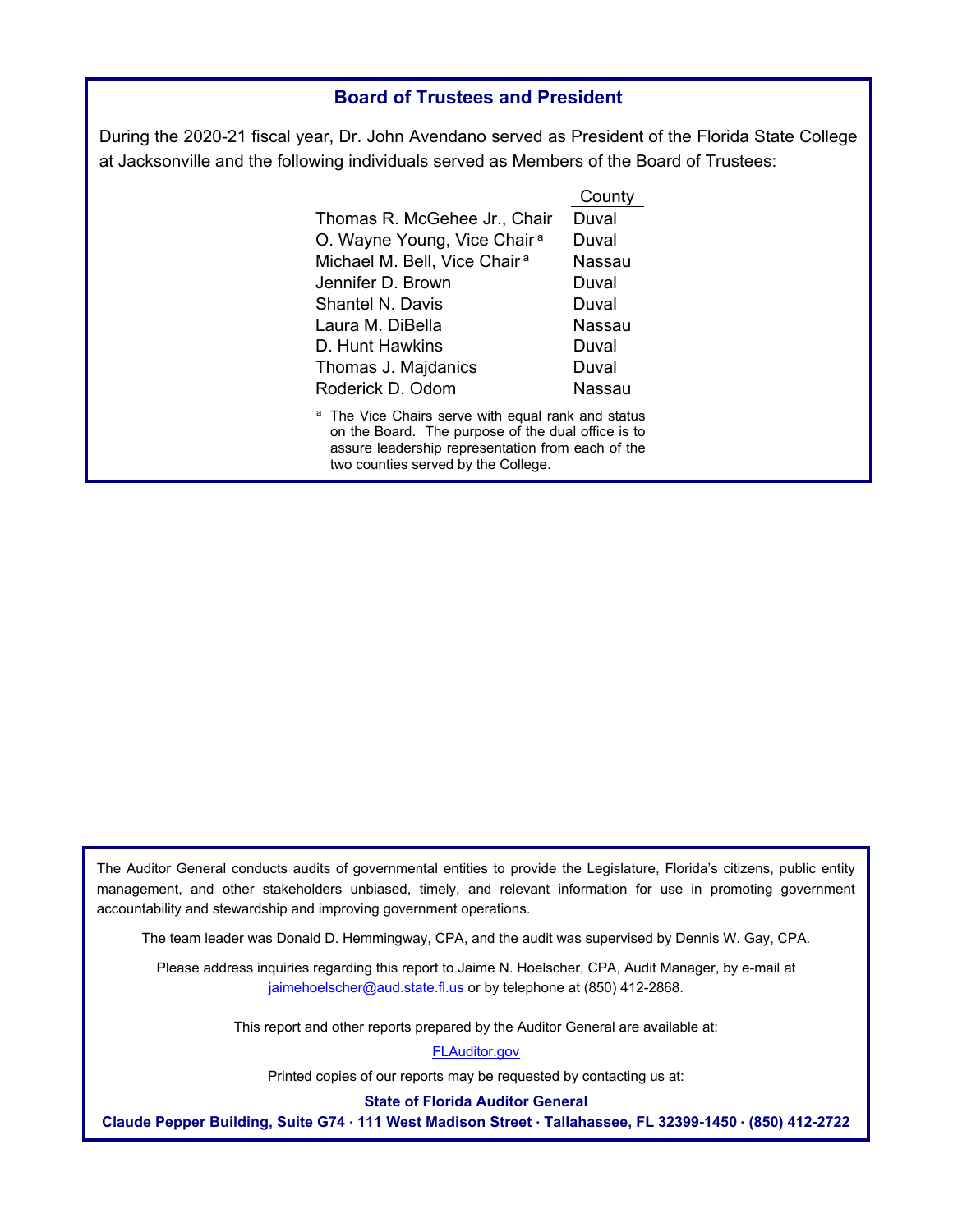# **FLORIDA STATE COLLEGE AT JACKSONVILLE TABLE OF CONTENTS**

Page

|                                                                                                                                                                         | No. |
|-------------------------------------------------------------------------------------------------------------------------------------------------------------------------|-----|
|                                                                                                                                                                         |     |
|                                                                                                                                                                         |     |
|                                                                                                                                                                         |     |
|                                                                                                                                                                         |     |
|                                                                                                                                                                         |     |
| <b>BASIC FINANCIAL STATEMENTS</b>                                                                                                                                       |     |
|                                                                                                                                                                         |     |
|                                                                                                                                                                         |     |
|                                                                                                                                                                         |     |
|                                                                                                                                                                         |     |
| OTHER REQUIRED SUPPLEMENTARY INFORMATION                                                                                                                                |     |
| Schedule of Changes in the College's Total Other Postemployment Benefits Liability                                                                                      |     |
| Schedule of the College's Proportionate Share of the Net Pension Liability - Florida                                                                                    |     |
| Schedule of College Contributions - Florida Retirement System Pension Plan  48                                                                                          |     |
| Schedule of the College's Proportionate Share of the Net Pension Liability - Health                                                                                     |     |
|                                                                                                                                                                         |     |
|                                                                                                                                                                         |     |
| INDEPENDENT AUDITOR'S REPORT ON INTERNAL CONTROL OVER<br>FINANCIAL REPORTING AND ON COMPLIANCE AND OTHER MATTERS<br>BASED ON AN AUDIT OF FINANCIAL STATEMENTS PERFORMED |     |
|                                                                                                                                                                         |     |
|                                                                                                                                                                         |     |
|                                                                                                                                                                         |     |
|                                                                                                                                                                         |     |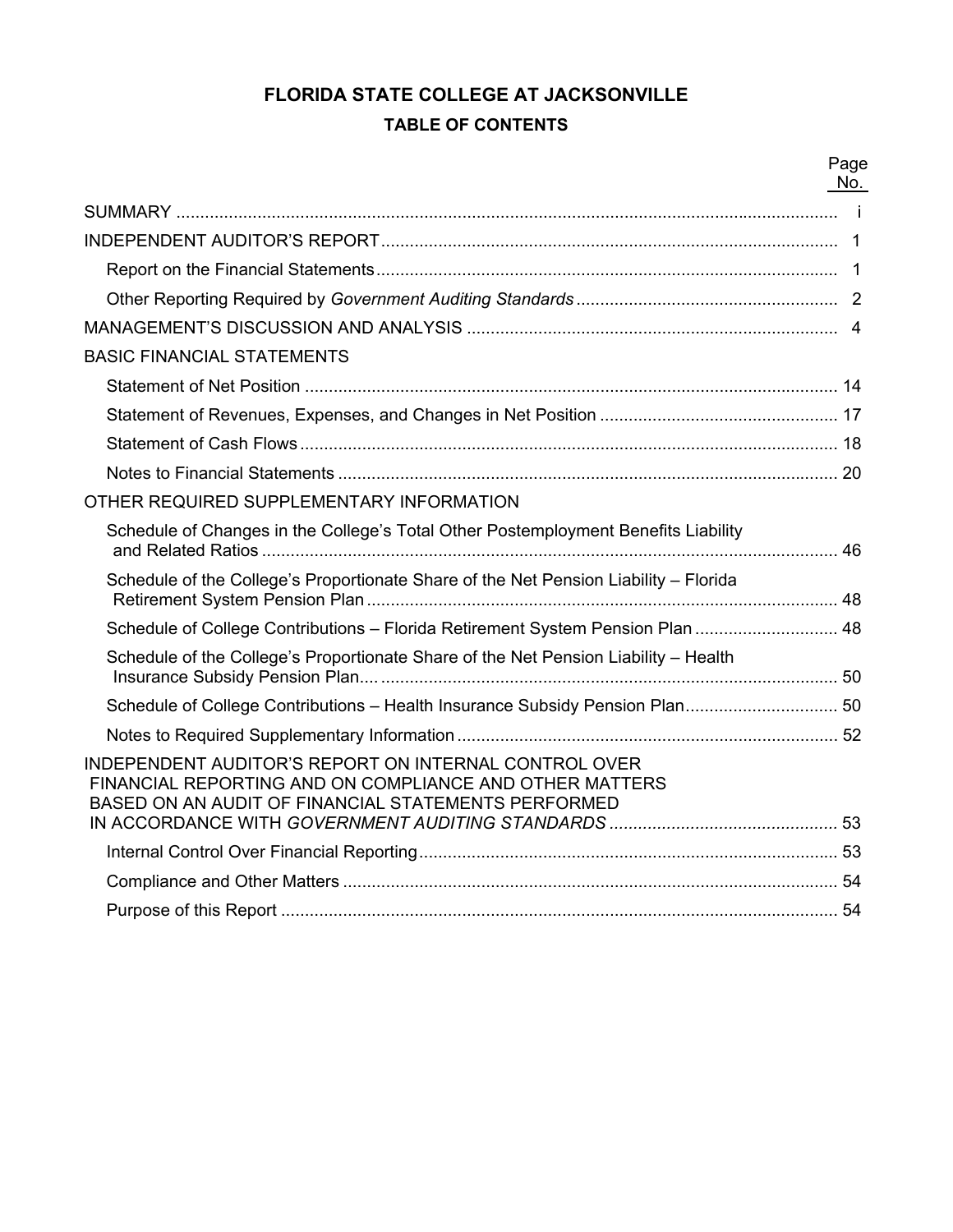# SUMMARY OF REPORT ON FINANCIAL STATEMENTS

<span id="page-3-0"></span>Our audit disclosed that the basic financial statements of Florida State College at Jacksonville (a component unit of the State of Florida) were presented fairly, in all material respects, in accordance with prescribed financial reporting standards.

SUMMARY OF REPORT ON INTERNAL CONTROL AND COMPLIANCE

Our audit did not identify any deficiencies in internal control over financial reporting that we consider to be material weaknesses.

The results of our tests disclosed no instances of noncompliance or other matters that are required to be reported under *Government Auditing Standards*, issued by the Comptroller General of the United States.

### AUDIT OBJECTIVES AND SCOPE

Our audit objectives were to determine whether Florida State College at Jacksonville and its officers with administrative and stewardship responsibilities for College operations had:

- Presented the College's basic financial statements in accordance with generally accepted accounting principles;
- Established and implemented internal control over financial reporting and compliance with requirements that could have a direct and material effect on the financial statements; and
- Complied with the various provisions of laws, rules, regulations, contracts, and grant agreements that are material to the financial statements.

The scope of this audit included an examination of the College's basic financial statements as of and for the fiscal year ended June 30, 2021. We obtained an understanding of the College's environment, including its internal control, and assessed the risk of material misstatement necessary to plan the audit of the basic financial statements. We also examined various transactions to determine whether they were executed, in both manner and substance, in accordance with governing provisions of laws, rules, regulations, contracts, and grant agreements.

An examination of Federal awards administered by the College is included within the scope of our Statewide audit of Federal awards administered by the State of Florida.

# AUDIT METHODOLOGY

We conducted our audit in accordance with auditing standards generally accepted in the United States of America and applicable standards contained in *Government Auditing Standards*, issued by the Comptroller General of the United States.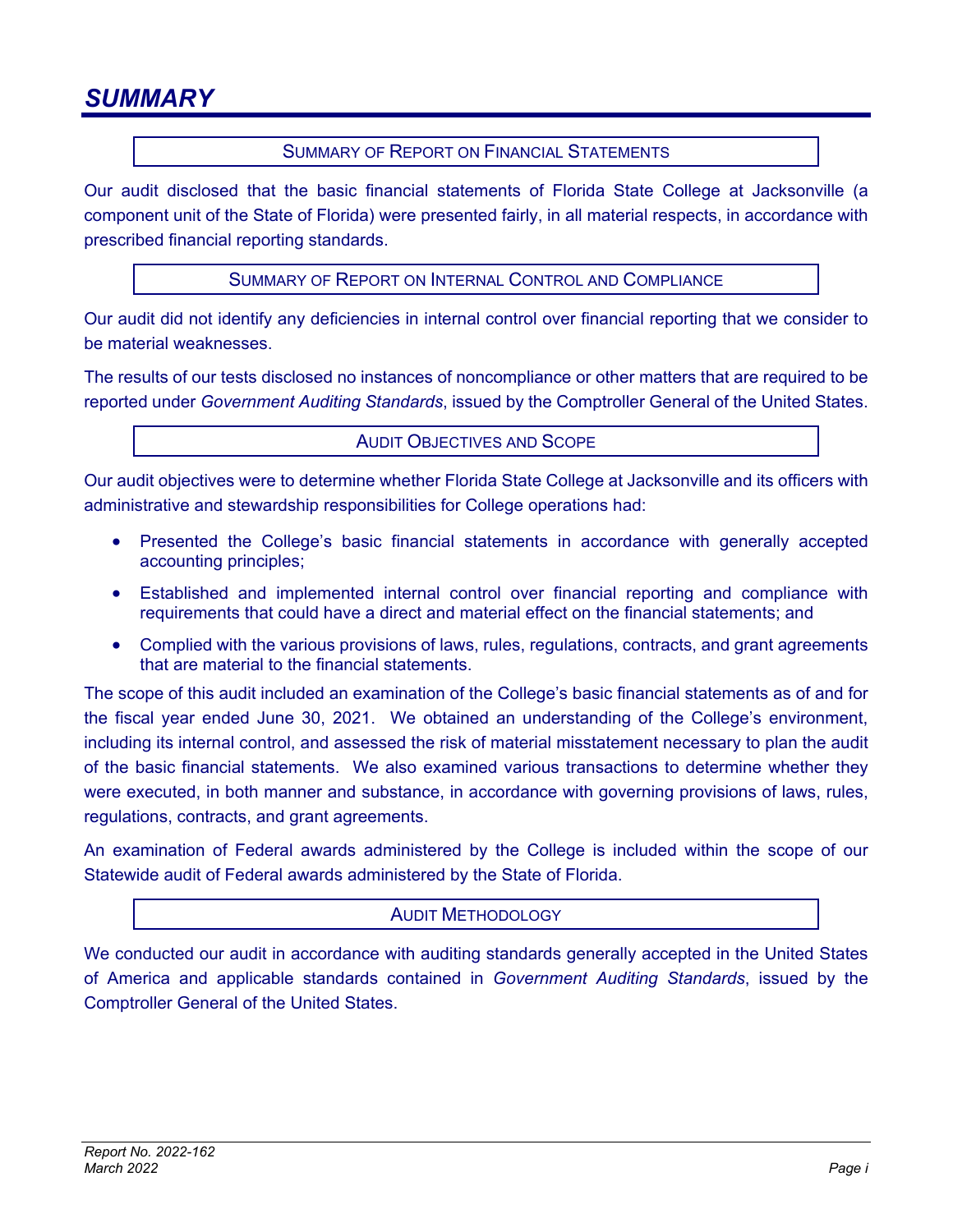<span id="page-4-0"></span>

Sherrill F. Norman, CPA Auditor General

# **AUDITOR GENERAL STATE OF FLORIDA**

Claude Denson Pepper Building, Suite G74 111 West Madison Street Tallahassee, Florida 32399-1450



Phone: (850) 412-2722 Fax: (850) 488-6975

The President of the Senate, the Speaker of the House of Representatives, and the Legislative Auditing Committee

# **INDEPENDENT AUDITOR'S REPORT**

# **Report on the Financial Statements**

We have audited the accompanying financial statements of Florida State College at Jacksonville, a component unit of the State of Florida, and its discretely presented component unit as of and for the fiscal year ended June 30, 2021, and the related notes to the financial statements, which collectively comprise the College's basic financial statements as listed in the table of contents.

# *Management's Responsibility for the Financial Statements*

Management is responsible for the preparation and fair presentation of these financial statements in accordance with accounting principles generally accepted in the United States of America; this includes the design, implementation, and maintenance of internal control relevant to the preparation and fair presentation of financial statements that are free from material misstatement, whether due to fraud or error.

# *Auditor's Responsibility*

Our responsibility is to express opinions on these financial statements based on our audit. We did not audit the financial statements of the discretely presented component unit, which represent 100 percent of the transactions and account balances of the discretely presented component unit columns. Those statements were audited by other auditors whose report has been furnished to us, and our opinion, insofar as it relates to the amounts included for the discretely presented component unit, is based solely on the report of the other auditors. We conducted our audit in accordance with auditing standards generally accepted in the United States of America and the standards applicable to financial audits contained in *Government Auditing Standards*, issued by the Comptroller General of the United States. Those standards require that we plan and perform the audit to obtain reasonable assurance about whether the financial statements are free from material misstatement.

An audit involves performing procedures to obtain audit evidence about the amounts and disclosures in the financial statements. The procedures selected depend on the auditor's judgment, including the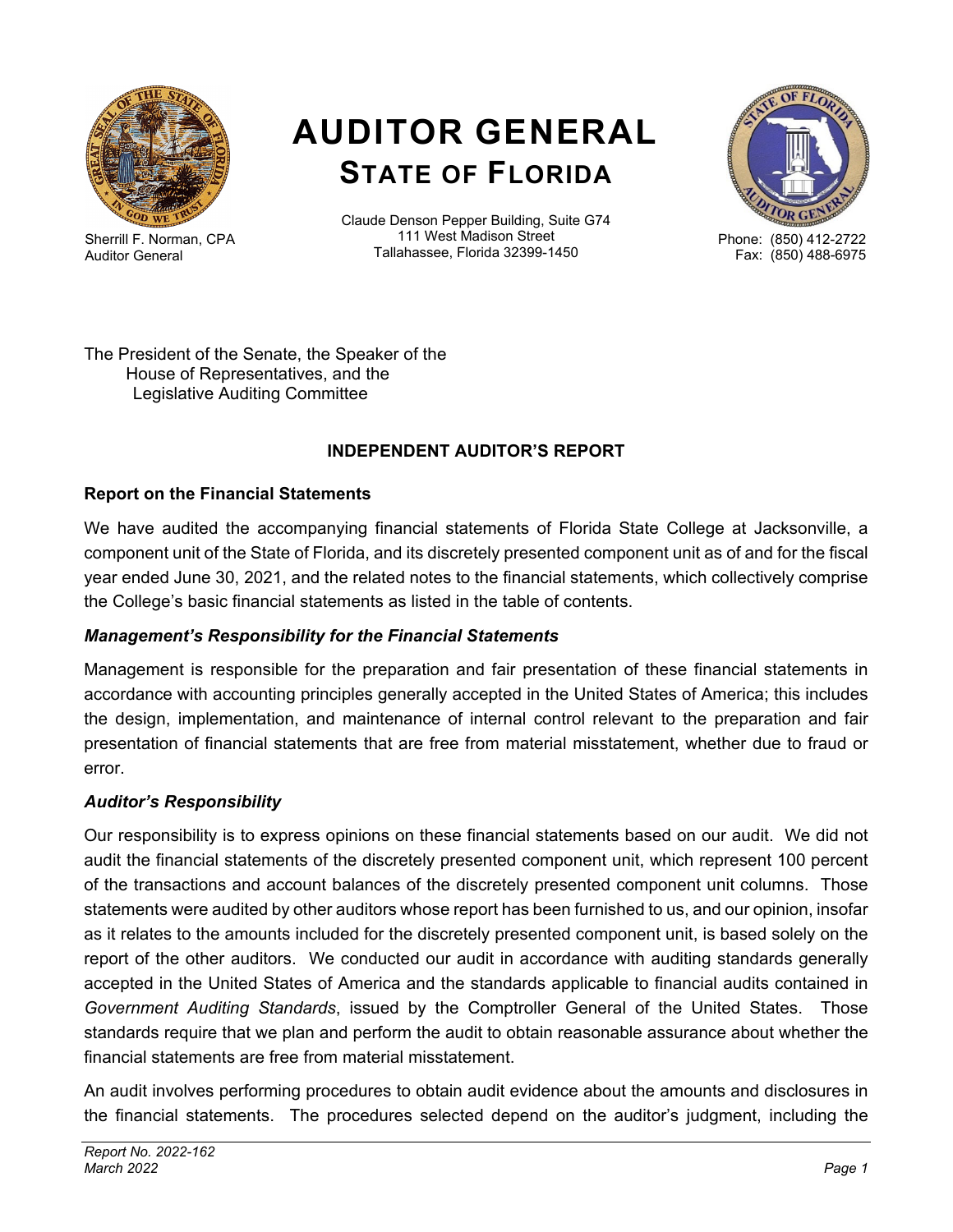<span id="page-5-0"></span>assessment of the risks of material misstatement of the financial statements, whether due to fraud or error. In making those risk assessments, the auditor considers internal control relevant to the entity's preparation and fair presentation of the financial statements in order to design audit procedures that are appropriate in the circumstances, but not for the purpose of expressing an opinion on the effectiveness of the entity's internal control. Accordingly, we express no such opinion. An audit also includes evaluating the appropriateness of accounting policies used and the reasonableness of significant accounting estimates made by management, as well as evaluating the overall presentation of the financial statements.

We believe that the audit evidence we have obtained is sufficient and appropriate to provide a basis for our audit opinions.

# *Opinions*

In our opinion, based on our audit and the report of other auditors, the financial statements referred to above present fairly, in all material respects, the respective financial position of Florida State College at Jacksonville and of its discretely presented component unit as of June 30, 2021, and the respective changes in financial position and, where applicable, cash flows thereof for the fiscal year then ended in accordance with accounting principles generally accepted in the United States of America.

# *Other Matter*

# *Required Supplementary Information*

Accounting principles generally accepted in the United States of America require that **MANAGEMENT'S DISCUSSION AND ANALYSIS**, the **Schedule of Changes in the College's Total Other Postemployment Benefits Liability and Related Ratios**, **Schedule of the College's Proportionate Share of the Net Pension Liability – Florida Retirement System Pension Plan**, **Schedule of College Contributions – Florida Retirement System Pension Plan**, **Schedule of the College's Proportionate Share of the Net Pension Liability – Health Insurance Subsidy Pension Plan**, **Schedule of College Contributions – Health Insurance Subsidy Pension Plan**, and **Notes to Required Supplementary Information**, as listed in the table of contents, be presented to supplement the basic financial statements. Such information, although not a part of the basic financial statements, is required by the Governmental Accounting Standards Board who considers it to be an essential part of financial reporting for placing the basic financial statements in an appropriate operational, economic, or historical context. We have applied certain limited procedures to the required supplementary information in accordance with auditing standards generally accepted in the United States of America, which consisted of inquiries of management about the methods of preparing the information and comparing the information for consistency with management's responses to our inquiries, the basic financial statements, and other knowledge we obtained during our audit of the basic financial statements. We do not express an opinion or provide any assurance on the information because the limited procedures do not provide us with sufficient evidence to express an opinion or provide any assurance.

# **Other Reporting Required by** *Government Auditing Standards*

In accordance with *Government Auditing Standards*, we have also issued our report dated March 22, 2022, on our consideration of the Florida State College at Jacksonville's internal control over financial reporting and on our tests of its compliance with certain provisions of laws, rules, regulations,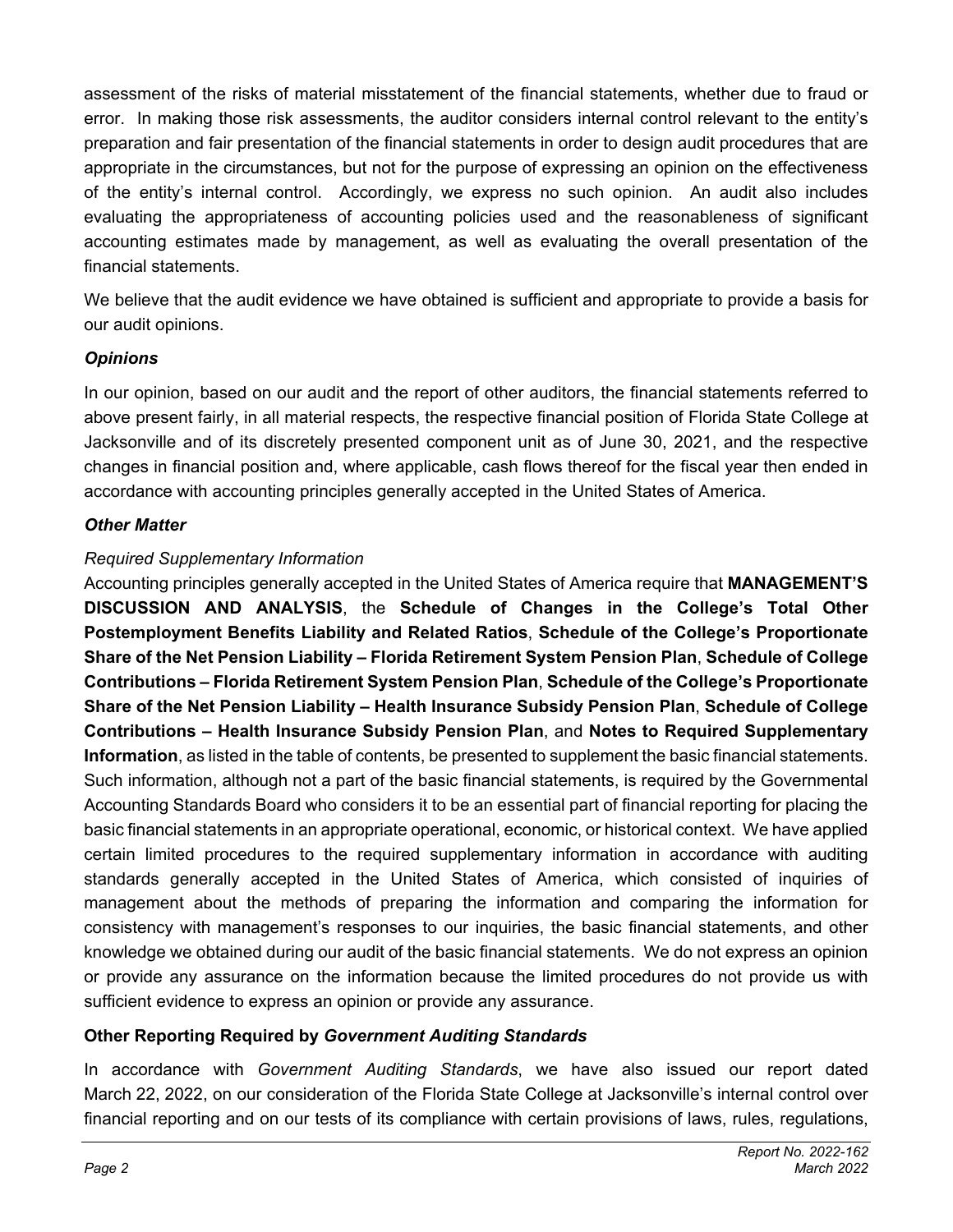contracts, and grant agreements and other matters included under the heading **INDEPENDENT AUDITOR'S REPORT ON INTERNAL CONTROL OVER FINANCIAL REPORTING AND ON COMPLIANCE AND OTHER MATTERS BASED ON AN AUDIT OF FINANCIAL STATEMENTS PERFORMED IN ACCORDANCE WITH** *GOVERNMENT AUDITING STANDARDS*. The purpose of that report is solely to describe the scope of our testing of internal control over financial reporting and compliance and the results of that testing, and not to provide an opinion on the effectiveness of the internal control over financial reporting or on compliance. That report is an integral part of an audit performed in accordance with *Government Auditing Standards* in considering the Florida State College at Jacksonville's internal control over financial reporting and compliance.

Respectfully submitted,

Sherrill F. Norman, CPA Tallahassee, Florida March 22, 2022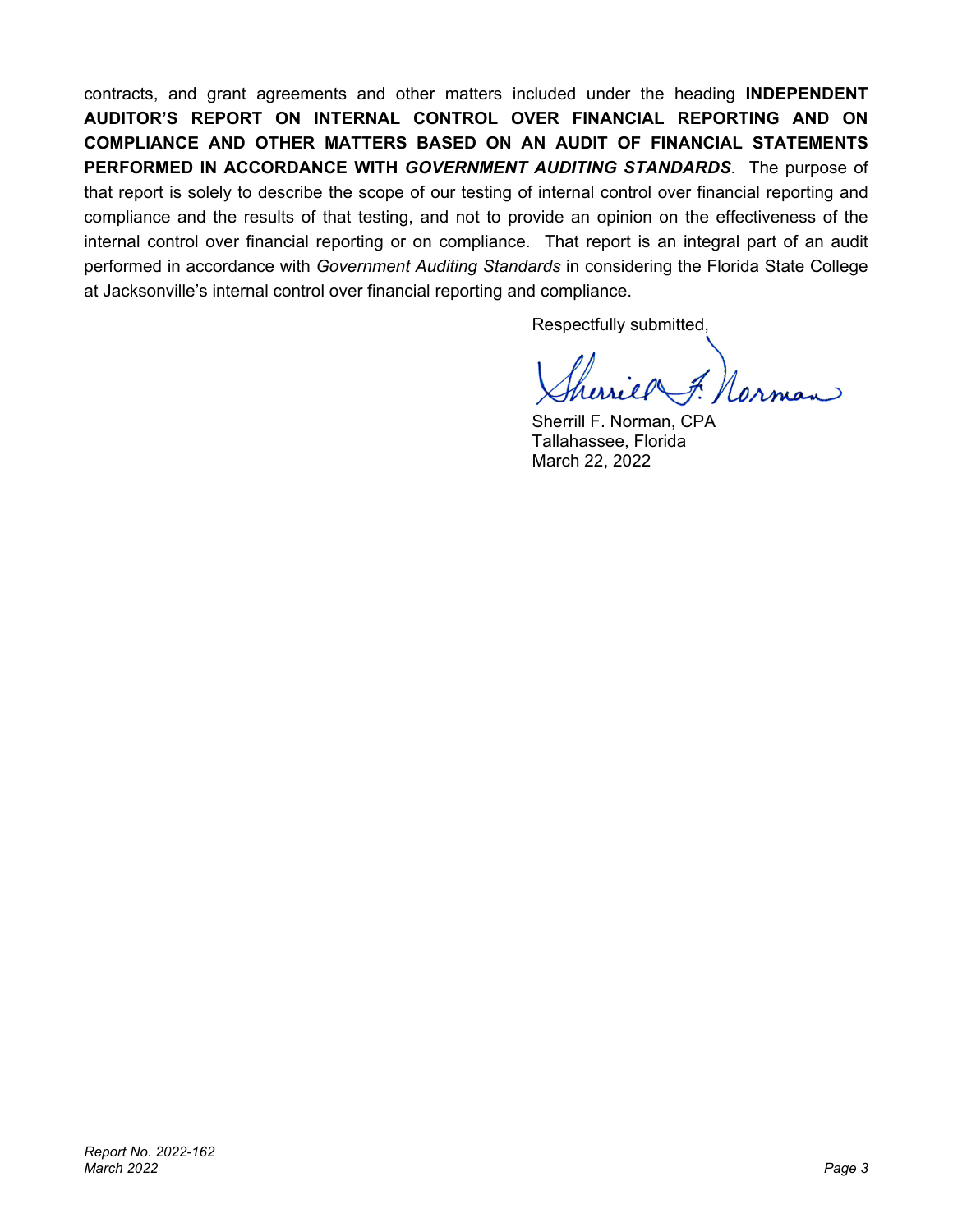# <span id="page-7-0"></span>*MANAGEMENT'S DISCUSSION AND ANALYSIS*

Management's discussion and analysis (MD&A) provides an overview of the financial position and activities of the College for the fiscal year ended June 30, 2021, and should be read in conjunction with the financial statements and notes thereto. The MD&A, and financial statements and notes thereto, are the responsibility of College management. The MD&A contains financial activity of the College for the fiscal years ended June 30, 2021, and June 30, 2020.

# FINANCIAL HIGHLIGHTS

The College's assets and deferred outflows of resources totaled \$328.3 million at June 30, 2021. This balance reflects a \$4.3 million, or 1.3 percent, increase as compared to the 2019-20 fiscal year, resulting primarily from increases of \$9.2 million in cash, \$2.1 million in investments, and \$2.9 million in deferred outflows of resources offset by a \$10.7 million decrease in capital assets due to depreciation expenses exceeding capital asset additions and the sale of land during the 2020-21 fiscal year. While assets and deferred outflows of resources increased, liabilities and deferred inflows of resources increased by \$9.7 million, or 7 percent, totaling \$148.1 million at June 30, 2021, resulting primarily from a \$13.2 million increase in net pension liability offset by a \$4.5 million decrease in deferred inflows related to pensions. As a result, the College's net position decreased by \$5.4 million, resulting in a year-end balance of \$180.3 million.

The College's operating revenues totaled \$38.9 million for the 2020-21 fiscal year, representing a 5 percent decrease compared to the 2019-20 fiscal year due mainly to a \$2.1 million decrease in net student tuition and fees. Operating expenses totaled \$209.6 million for the 2020-21 fiscal year, representing an increase of 2.6 percent as compared to the 2019-20 fiscal year due primarily to a \$7.6 million increase in scholarships and waivers offset by a decrease of \$1.2 million in contractual services.

Net position represents the residual interest in the College's assets and deferred outflows of resources after deducting liabilities and deferred inflows of resources. The College's comparative total net position by category for the fiscal years ended June 30, 2021, and June 30, 2020, is shown in the following graph: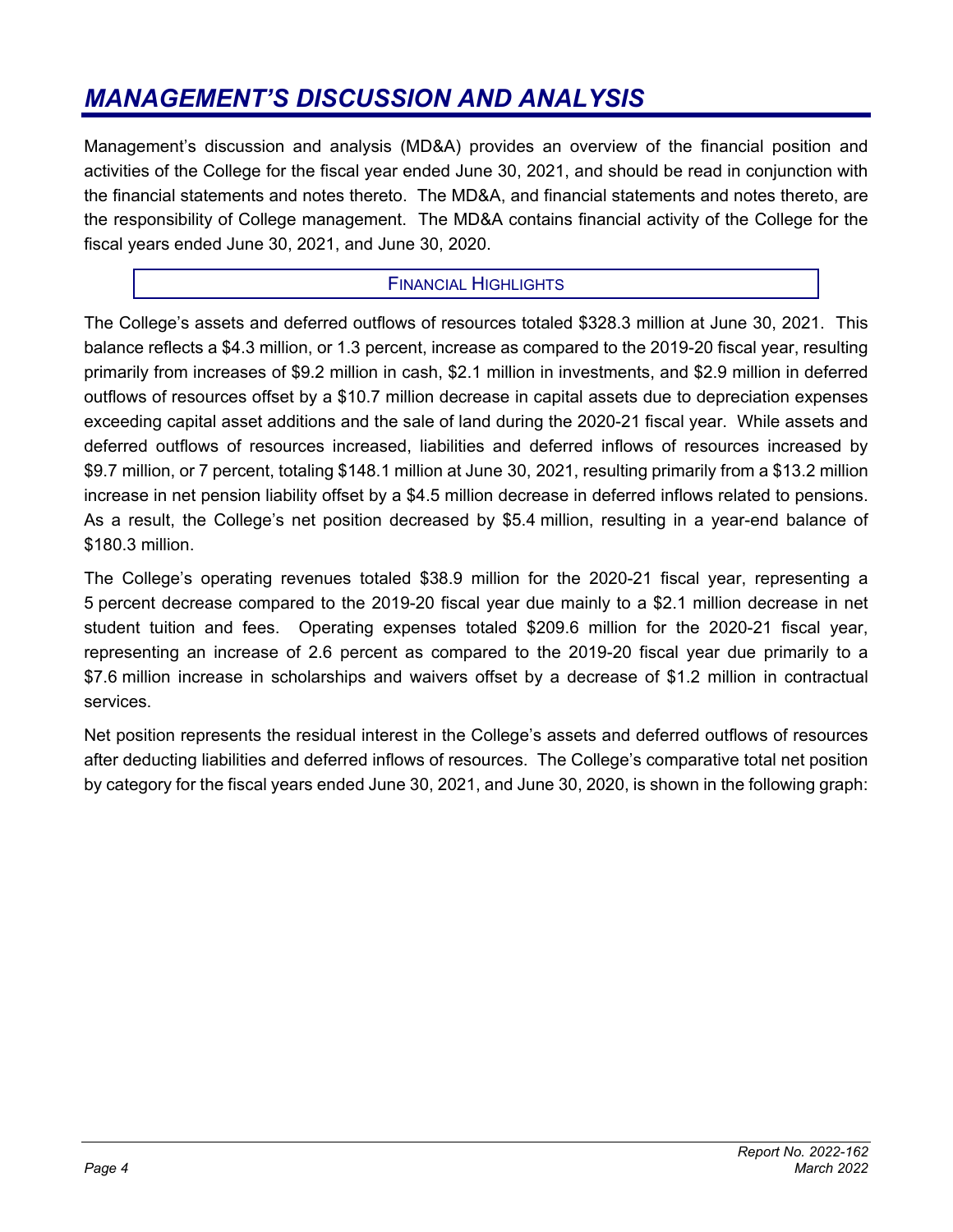**Net Position (In Thousands)** 



The following chart provides a graphical presentation of College revenues by category for the 2020-21 fiscal year:



Pursuant to the Governmental Accounting Standards Board (GASB) Statement No. 35, the College's financial report consists of three basic financial statements: the statement of net position; the statement of revenues, expenses, and changes in net position; and the statement of cash flows. The financial statements, and notes thereto, encompass the College and its component unit, Florida State College at Jacksonville Foundation, Inc. (Foundation). Based on the application of the criteria for determining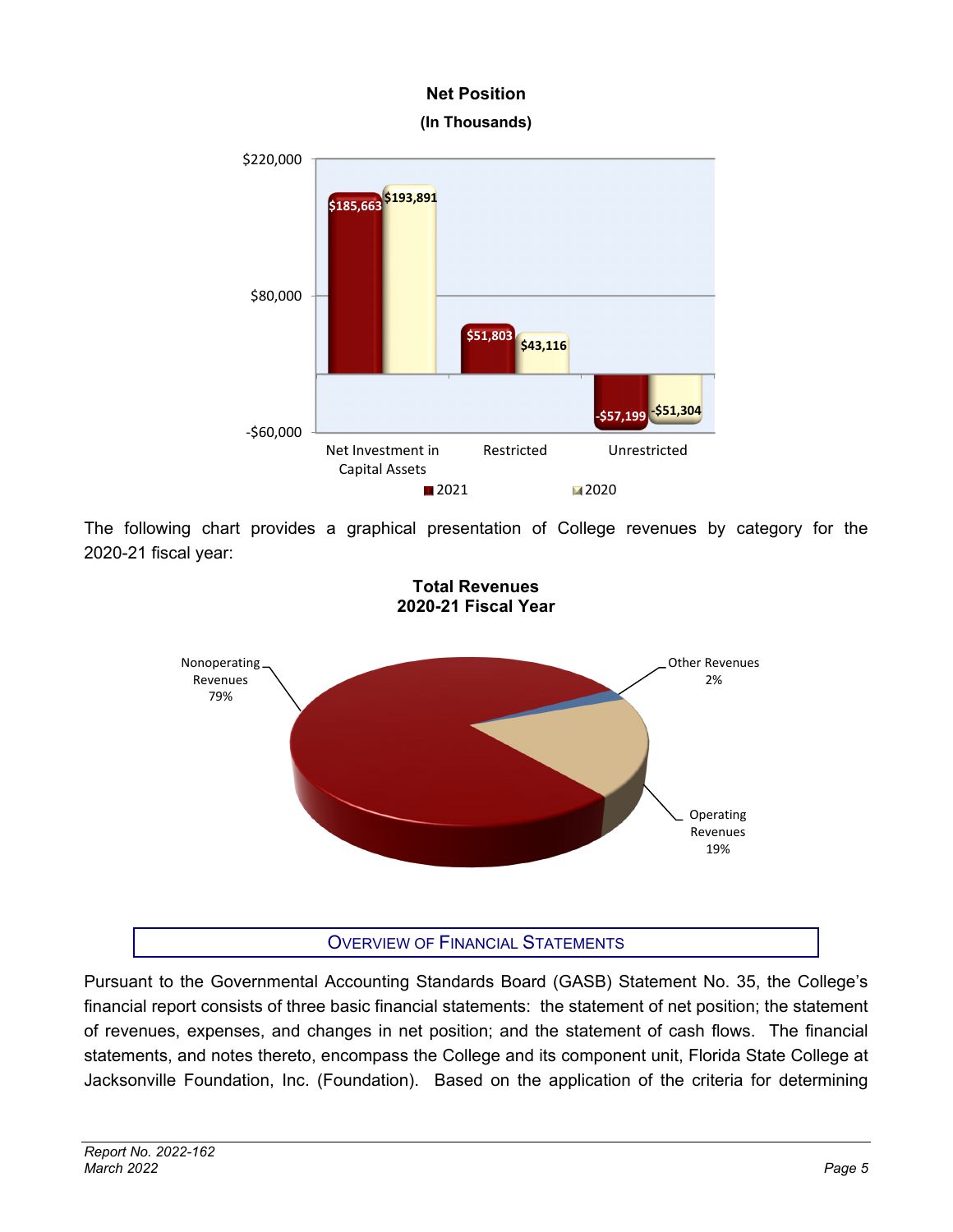component units, the Foundation is included within the College reporting entity as a discretely presented component unit.

This MD&A focuses on the College, excluding the discretely presented component unit. MD&A information for the Foundation is included in its separately issued audit report.

# **The Statement of Net Position**

The statement of net position reflects the assets, deferred outflows of resources, liabilities, and deferred inflows of resources of the College, using the accrual basis of accounting, and presents the financial position of the College at a specified time. Assets, plus deferred outflows of resources, less liabilities, less deferred inflows of resources, equals net position, which is one indicator of the College's current financial condition. The changes in net position that occur over time indicate improvement or deterioration in the College's financial condition.

The following summarizes the College's assets, deferred outflows of resources, liabilities, deferred inflows of resources, and net position at June 30:

### **Condensed Statement of Net Position at June 30 (In Thousands)**

| un muusanus,                          |               |              |  |  |
|---------------------------------------|---------------|--------------|--|--|
|                                       | 2021          | 2020         |  |  |
| <b>Assets</b>                         |               |              |  |  |
| <b>Current Assets</b>                 | \$.<br>45,828 | \$<br>45,867 |  |  |
| Capital Assets, Net                   | 203,396       | 214,047      |  |  |
| <b>Other Noncurrent Assets</b>        | 51,982        | 39,969       |  |  |
| <b>Total Assets</b>                   | 301,206       | 299,883      |  |  |
| <b>Deferred Outflows of Resources</b> | 27,117        | 24,183       |  |  |
| Liabilities                           |               |              |  |  |
| <b>Current Liabilities</b>            | 29,900        | 29,149       |  |  |
| <b>Noncurrent Liabilities</b>         | 112,338       | 98,936       |  |  |
| <b>Total Liabilities</b>              | 142,238       | 128,085      |  |  |
| Deferred Inflows of Resources         | 5,818         | 10,278       |  |  |
| <b>Net Position</b>                   |               |              |  |  |
| Net Investment in Capital Assets      | 185,663       | 193,891      |  |  |
| Restricted                            | 51,803        | 43,116       |  |  |
| Unrestricted                          | (57, 199)     | (51, 304)    |  |  |
| <b>Total Net Position</b>             | \$180,267     | \$185,703    |  |  |

Total assets increased \$1.3 million primarily from increases of \$9.2 million in cash and \$2.1 million in investments offset by a decrease of \$10.7 million in net capital assets due to depreciation expenses exceeding capital asset additions and the sale of land during the 2020-21 fiscal year. Deferred outflows of resources and deferred inflows of resources increased \$2.9 million and decreased \$4.5 million, respectively, primarily due to pension activity during the 2020-21 fiscal year. Total liabilities increased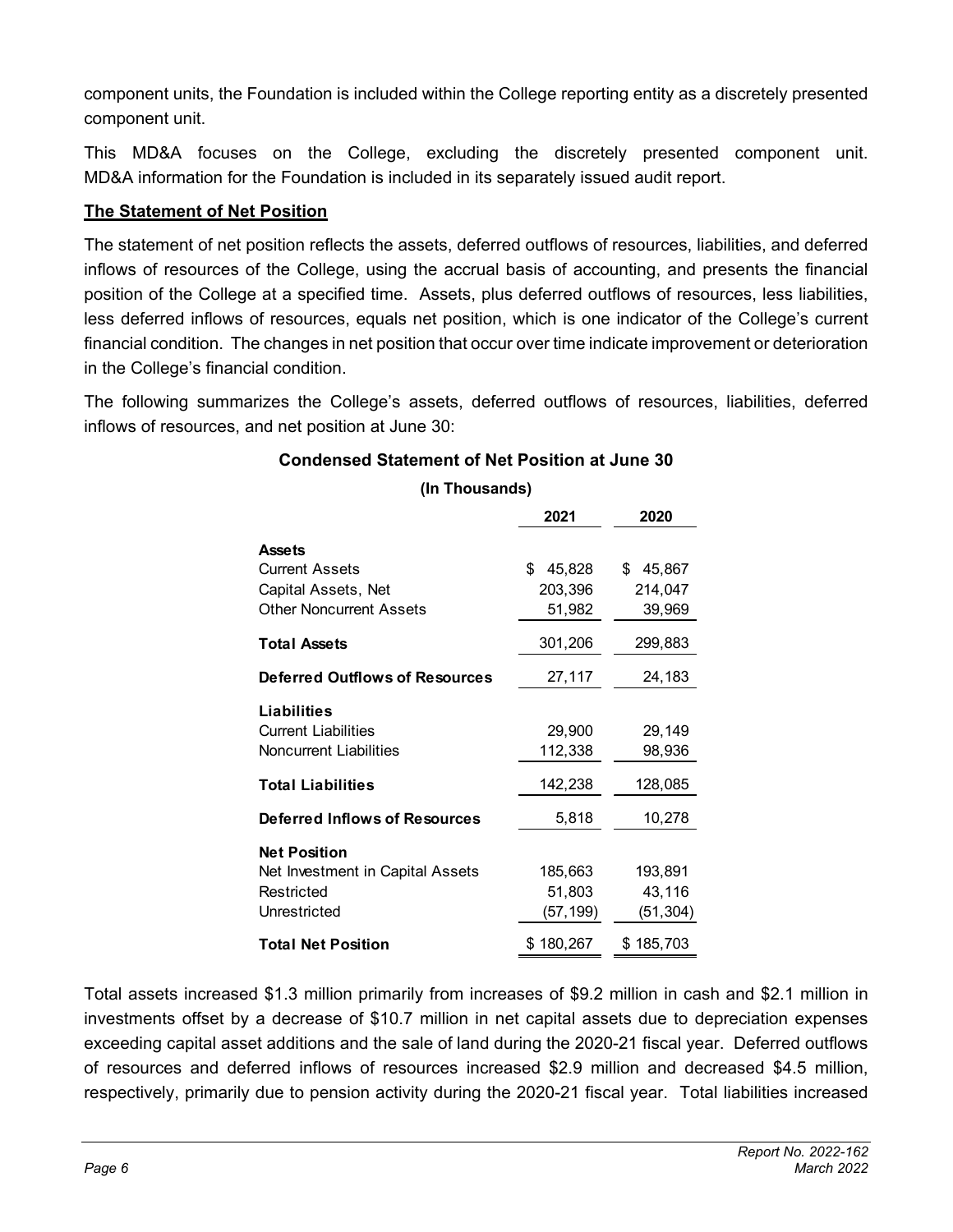\$14.2 million primarily due to an increase in pension liabilities. The College's ending net position decreased \$5.4 million, or 2.9 percent.

# **The Statement of Revenues, Expenses, and Changes in Net Position**

The statement of revenues, expenses, and changes in net position presents the College's revenue and expense activity, categorized as operating and nonoperating. Revenues and expenses are recognized when earned or incurred, regardless of when cash is received or paid.

The following summarizes the College's activity for the 2020-21 and 2019-20 fiscal years:

### **Condensed Statement of Revenues, Expenses, and Changes in Net Position For the Fiscal Years**

### **(In Thousands)**

|                                                            | 2020-21                 | 2019-20                 |  |
|------------------------------------------------------------|-------------------------|-------------------------|--|
| <b>Operating Revenues</b><br>Less, Operating Expenses      | \$<br>38,927<br>209,637 | 40,976<br>\$<br>204,375 |  |
| <b>Operating Loss</b><br>Net Nonoperating Revenues         | (170, 710)<br>160,670   | (163, 399)<br>144,214   |  |
| <b>Loss Before Other Revenues</b><br><b>Other Revenues</b> | (10,040)<br>4,604       | (19, 185)<br>5,876      |  |
| <b>Net Decrease In Net Position</b>                        | (5,436)                 | (13, 309)               |  |
| Net Position, Beginning of Year                            | 185,703                 | 199,012                 |  |
| <b>Net Position, End of Year</b>                           | 180,267<br>S            | 185,703<br>S            |  |

### **Operating Revenues**

GASB Statement No. 35 categorizes revenues as either operating or nonoperating. Operating revenues generally result from exchange transactions where each of the parties to the transaction either gives or receives something of equal or similar value.

The following summarizes the operating revenues by source that were used to fund operating activities for the 2020-21 and 2019-20 fiscal years:

# **Operating Revenues For the Fiscal Years**

# **(In Thousands)**

|                                                                                 | 2020-21 |                   | 2019-20 |                    |
|---------------------------------------------------------------------------------|---------|-------------------|---------|--------------------|
| Student Tuition and Fees, Net<br>Grants and Contracts                           | S       | 35.944<br>1.355   | S       | 38,054<br>1.433    |
| Sales and Services of Educational Departments<br>Auxiliary Enterprises<br>Other |         | 243<br>862<br>523 |         | 227<br>1,200<br>62 |
| <b>Total Operating Revenues</b>                                                 | S       | 38.927            | \$      | 40.976             |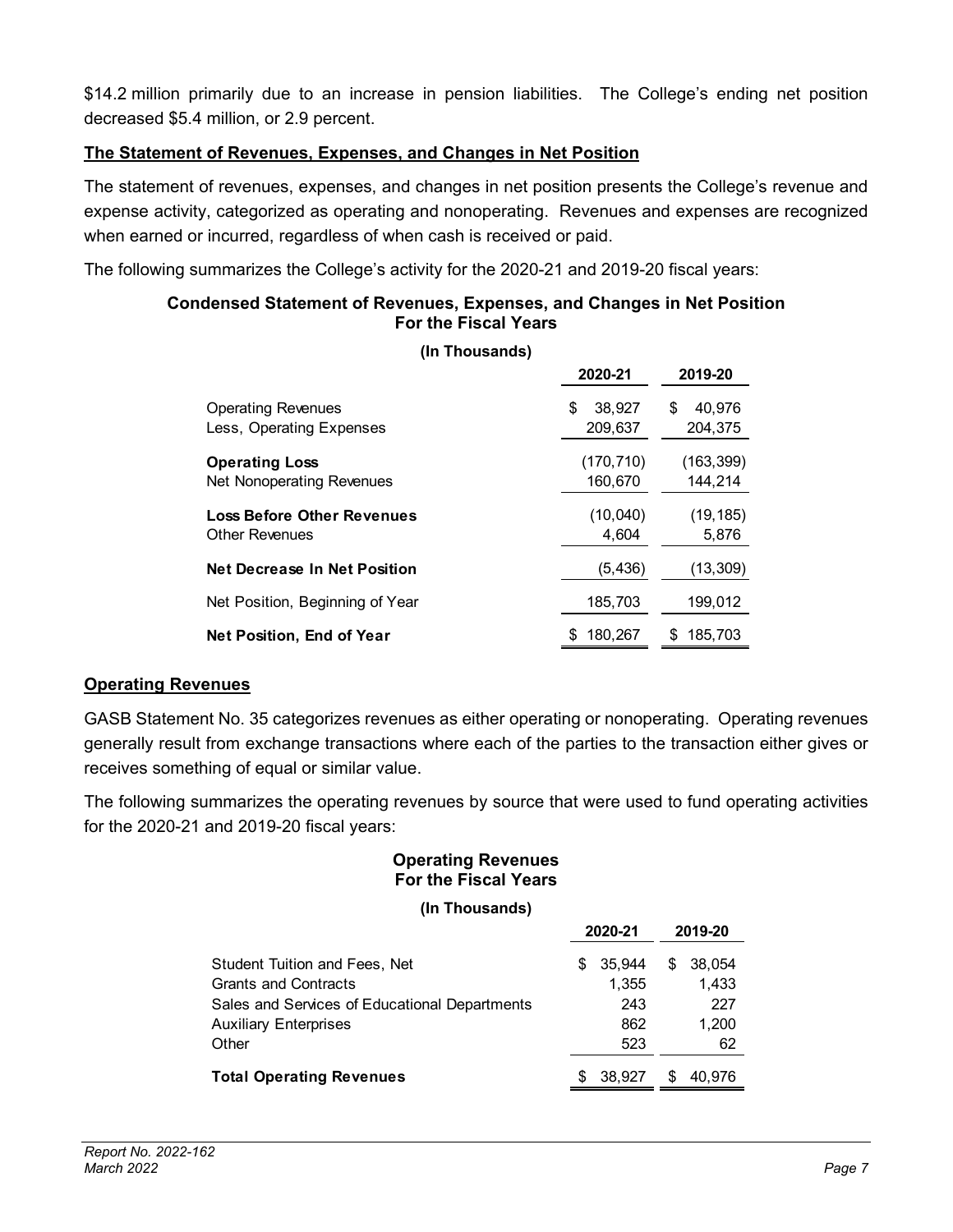The following chart presents the College's operating revenues for the 2020-21 and 2019-20 fiscal years:



College operating revenues decreased \$2 million, or 5 percent. This can primarily be attributed to a decrease in net student tuition and fees totaling \$2.1 million.

# **Operating Expenses**

Expenses are categorized as operating or nonoperating. The majority of the College's expenses are operating expenses as defined by GASB Statement No. 35. GASB gives financial reporting entities the choice of reporting operating expenses in the functional or natural classifications. The College has chosen to report the expenses in their natural classification on the statement of revenues, expenses, and changes in net position and has displayed the functional classification in the notes to financial statements.

The following summarizes operating expenses by natural classification for the 2020-21 and 2019-20 fiscal years:

# **Operating Expenses For the Fiscal Years**

| (In Thousands)                     |           |           |  |  |
|------------------------------------|-----------|-----------|--|--|
|                                    | 2020-21   | 2019-20   |  |  |
| Personnel Services                 | \$118,548 | \$118,220 |  |  |
| Scholarships and Waivers           | 42,881    | 35,246    |  |  |
| Utilities and Communications       | 3,159     | 3,999     |  |  |
| Contractual Services               | 12,162    | 13,322    |  |  |
| <b>Other Services and Expenses</b> | 4,635     | 4,926     |  |  |
| Materials and Supplies             | 15,751    | 16,355    |  |  |
| Depreciation                       | 12,501    | 12,307    |  |  |
| Total Operating Expenses           | \$209,637 | \$204,375 |  |  |

### *Report No. 2022-162 Page 8 March 2022*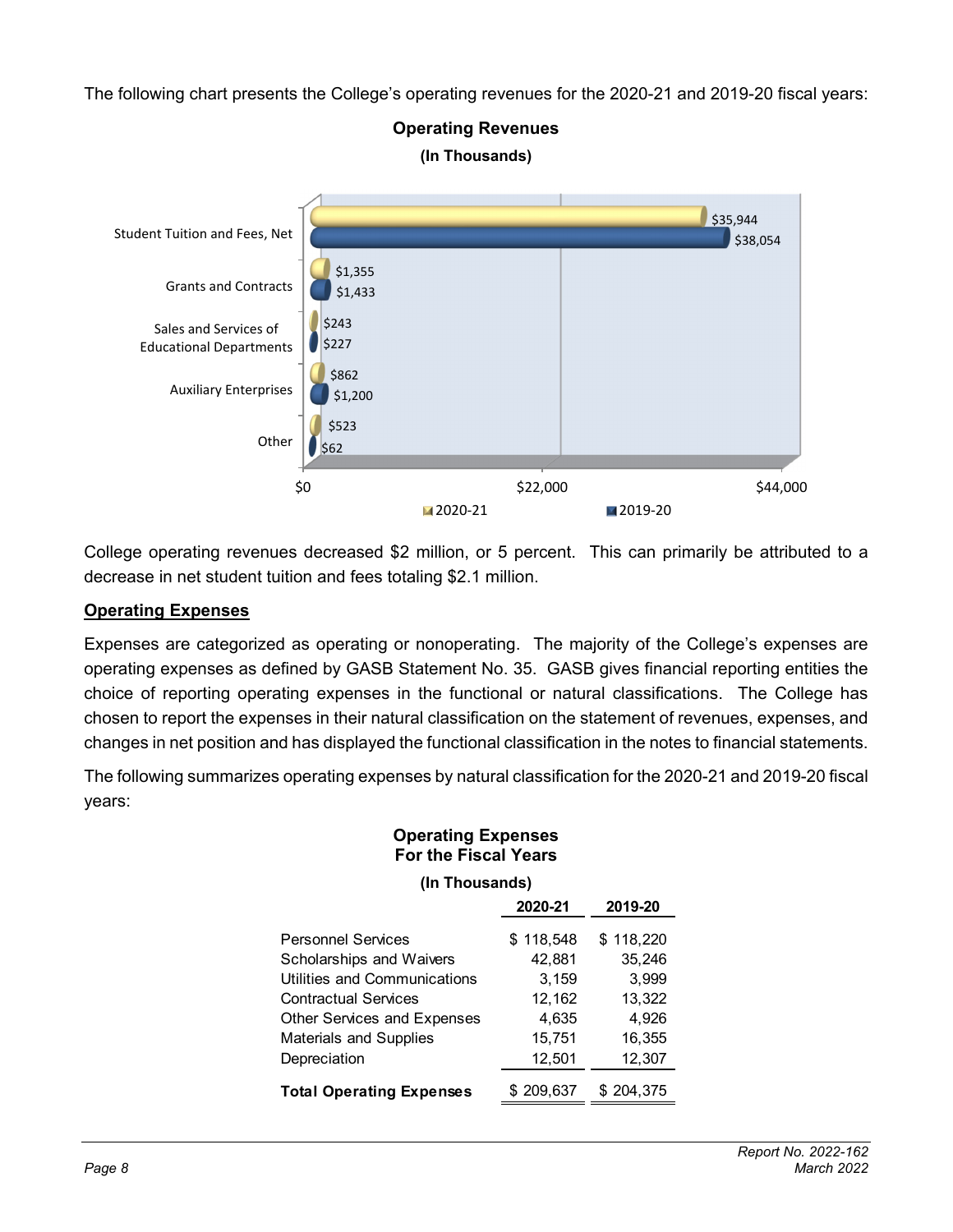The following chart presents the College's operating expenses for the 2020-21 and 2019-20 fiscal years:



College operating expenses increased by \$5.3 million, or 2.6 percent, primarily as a result of a \$7.6 million increase in scholarships and waivers offset by a decrease of \$1.2 million in contractual services. The increase in scholarships and waivers expense was due primarily to an increase in grant participant support costs related to the Federal Higher Education Emergency Relief Funds (HEERF).

# **Nonoperating Revenues and Expenses**

Certain revenue sources that the College relies on to provide funding for operations, including State noncapital appropriations, Federal and State student financial aid, certain gifts and grants, and investment income, are defined by GASB as nonoperating. Nonoperating expenses include capital financing costs and other costs related to capital assets. The following summarizes the College's nonoperating revenues and expenses for the 2020-21 and 2019-20 fiscal years: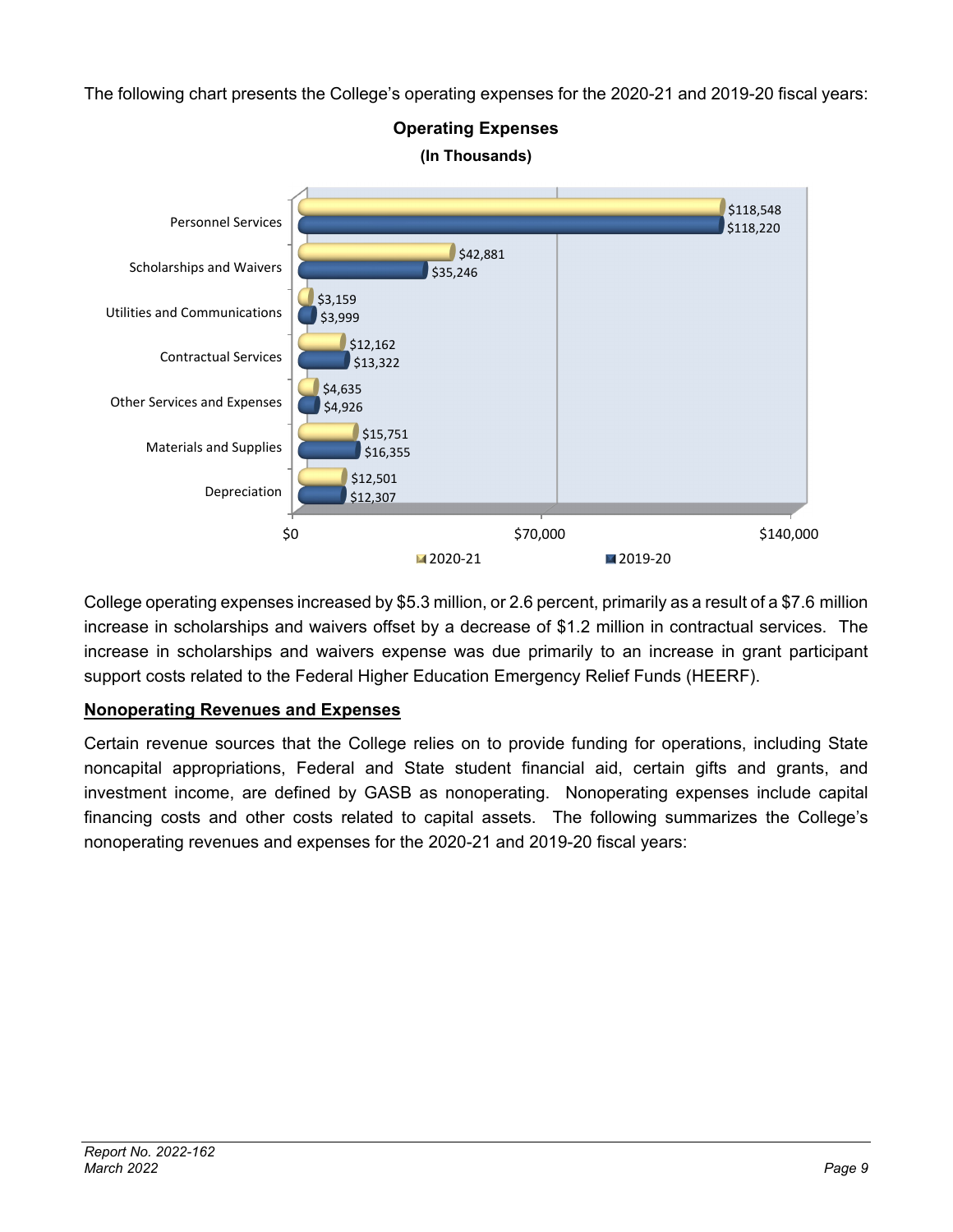### **Nonoperating Revenues (Expenses) For the Fiscal Years**

**(In Thousands)** 

# **2020-21 2019-20** State Noncapital Appropriations  $$79,769$  \$79,374 Federal and State Student Financial Aid 55,433 51,074 Gifts and Grants 23,662 12,190 Investment Income 2,135 2,257 Other Nonoperating Revenues 5 14 Gain (Loss) on Disposal of Capital Assets 255 (81) Interest on Capital Asset-Related Debt (589) (614) **Net Nonoperating Revenues** \$ 160,670 \$ 144,214

The \$16.5 million increase in net nonoperating revenues was primarily due to an increase in gifts and grants of \$11.5 million due to allocations of HEERF funds for student support from the Federal Government and an increase in Federal and State student financial aid of \$4.4 million.

# **Other Revenues**

This category is composed of State capital appropriations and capital grants, contracts, gifts, and fees. The following summarizes the College's other revenues for the 2020-21 and 2019-20 fiscal years:

# **Other Revenues For the Fiscal Years**

### **(In Thousands)**

|                                                                                   | 2020-21 |       | 2019-20 |                       |
|-----------------------------------------------------------------------------------|---------|-------|---------|-----------------------|
| <b>State Capital Appropriations</b><br>Capital Grants, Contracts, Gifts, and Fees |         | 4.106 |         | 498 \$ 1.112<br>4.764 |
| Total                                                                             |         | 4.604 |         | \$5,876               |

State capital appropriations decreased \$0.6 million due to a decrease in State license tags revenues.

# **The Statement of Cash Flows**

The statement of cash flows provides information about the College's financial results by reporting the major sources and uses of cash and cash equivalents. This statement will assist in evaluating the College's ability to generate net cash flows, its ability to meet its financial obligations as they come due, and its need for external financing. Cash flows from operating activities show the net cash used by the operating activities of the College. Cash flows from capital financing activities include all plant funds and related long-term debt activities. Cash flows from investing activities show the net source and use of cash related to purchasing or selling investments, and earning income on those investments. Cash flows from noncapital financing activities include those activities not covered in other sections.

The following summarizes the College's cash flows for the 2020-21 and 2019-20 fiscal years: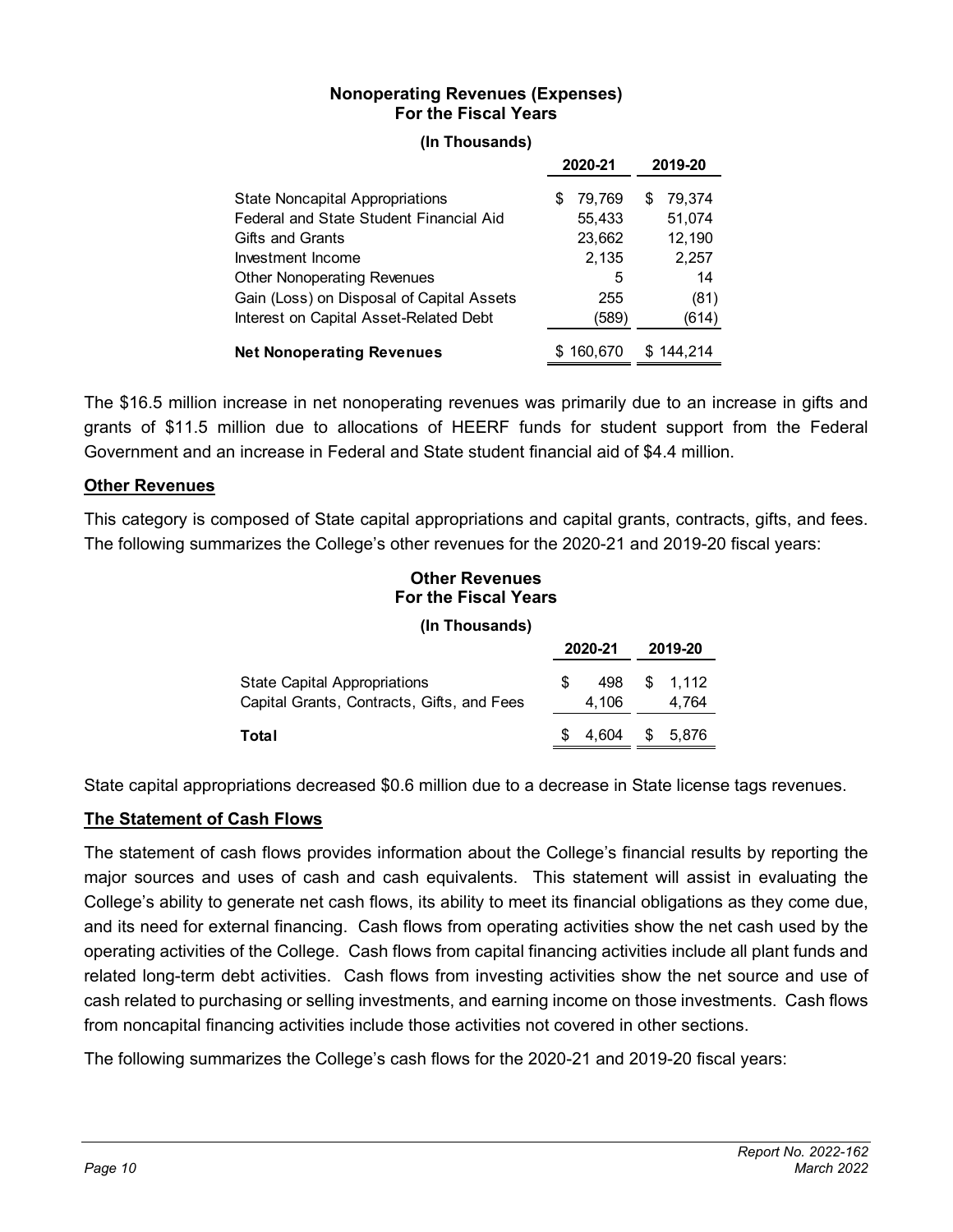### **Condensed Statement of Cash Flows For the Fiscal Years**

**(In Thousands)** 

**2020-21 2019-20**

|                                                 | ZUZU-Z I         | 2019-20     |
|-------------------------------------------------|------------------|-------------|
| Cash Provided (Used) by:                        |                  |             |
| <b>Operating Activities</b>                     | \$<br>(151, 200) | \$(142,602) |
| <b>Noncapital Financing Activities</b>          | 158,900          | 142,630     |
| <b>Capital and Related Financing Activities</b> | 2,751            | (94)        |
| <b>Investing Activities</b>                     | (1,295)          | 4,816       |
| Net Increase in Cash and Cash Equivalents       | 9.156            | 4.750       |
| Cash and Cash Equivalents, Beginning of Year    | 35,572           | 30,822      |
| Cash and Cash Equivalents, End of Year          | 44.728           | 35.572      |

Major sources of funds came from State noncapital appropriations (\$79.8 million), Federal and State student financial aid (\$55.4 million), Federal Direct Loan program receipts (\$33.7 million), net student tuition and fees (\$35.6 million), and noncapital gifts and grants received for other than capital or endowment purposes (\$23.7 million). Major uses of funds were for payments to employees and for employee benefits (\$112.6 million), payments for scholarships (\$42.9 million), Federal Direct Loan program disbursements (\$33.7 million), and payments to suppliers (\$32.3 million).

The College's overall cash and cash equivalents increased \$9.2 million, or 25.7 percent, as compared to the prior fiscal year due mainly to the sale of land during the current fiscal year and an increase in gifts and grants primarily from the College's allocation of funds from HEERF to provide funding to prevent, prepare for, and respond to the coronavirus.

> CAPITAL ASSETS, CAPITAL EXPENSES AND COMMITMENTS, AND DEBT ADMINISTRATION

# **Capital Assets**

At June 30, 2021, the College had \$428.1 million in capital assets, less accumulated depreciation of \$224.7 million, for net capital assets of \$203.4 million. Depreciation charges for the current fiscal year totaled \$12.5 million. The following table summarizes the College's capital assets, net of accumulated depreciation, at June 30: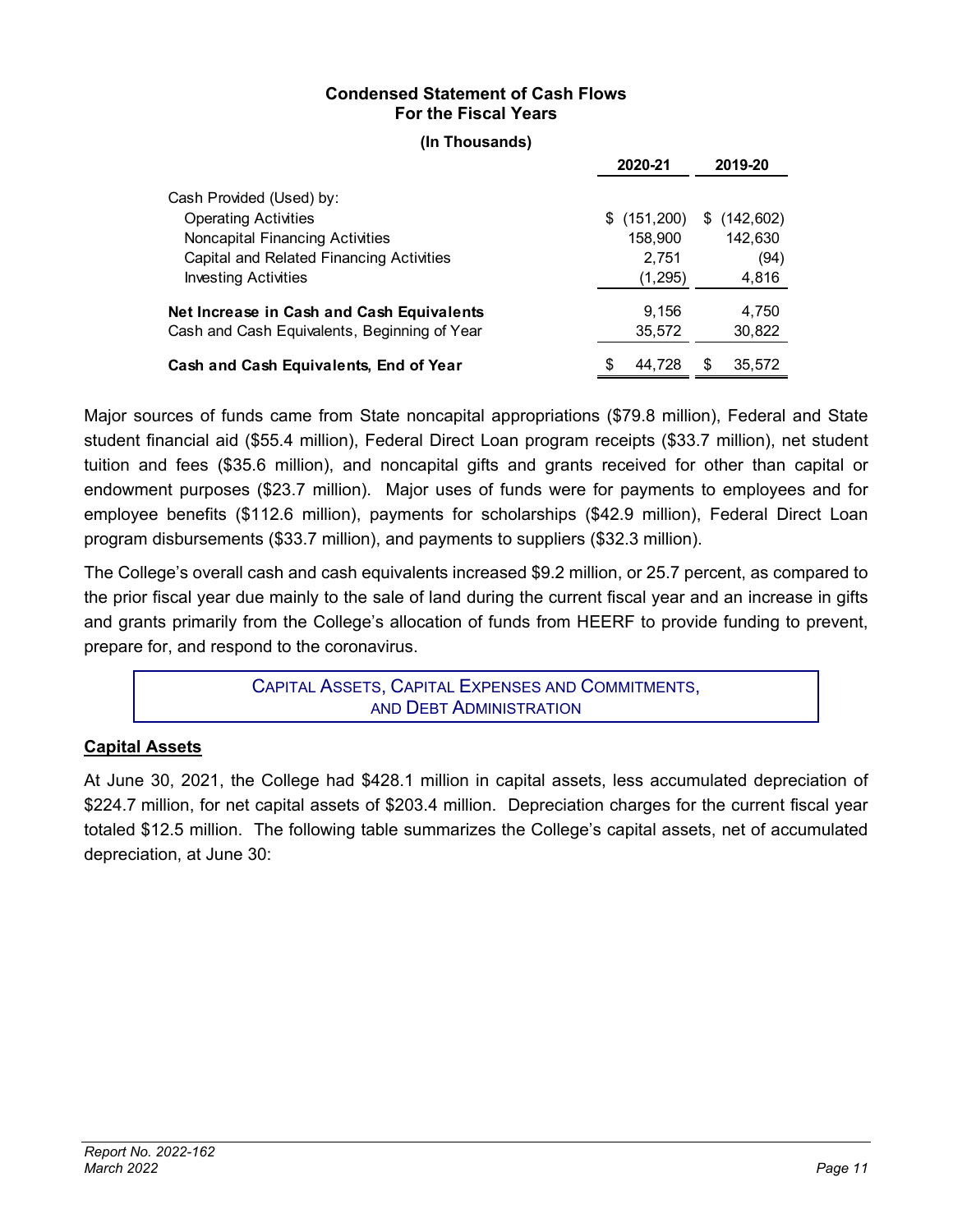# **Capital Assets, Net at June 30**

|                                     | 2021        | 2020         |
|-------------------------------------|-------------|--------------|
| Land                                | 8,221<br>\$ | 12,000<br>\$ |
| <b>Capitalized Collections</b>      | 89          | 89           |
| <b>Computer Software Licenses</b>   | 2,827       | 2,827        |
| <b>Construction in Progress</b>     | 21,367      | 19,617       |
| Buildings                           | 153,201     | 159,768      |
| Other Structures and Improvements   | 2,184       | 2,534        |
| Furniture, Machinery, and Equipment | 4,130       | 3,569        |
| Computer Software                   | 11,377      | 13,643       |
| <b>Capital Assets, Net</b>          | \$203.396   | \$214.047    |

# **(In Thousands)**

State appropriations together with local funds are expected to finance the construction, maintenance, renovation, and remodeling of facilities. Additional information about the College's capital assets is presented in the notes to financial statements.

# **Capital Expenses and Commitments**

Major capital expenses through June 30, 2021, were incurred for \$19.7 million in energy management facility upgrade projects pursuant to a capital lease and a \$2.1 million renovation of the North Campus dental lab. The College's major construction commitments at June 30, 2021, are as follows:

|                                             |   | Amount<br>(In Thousands) |  |  |
|---------------------------------------------|---|--------------------------|--|--|
| <b>Total Committed</b><br>Completed to Date | S | 21,812<br>(20, 229)      |  |  |
| <b>Balance Committed</b>                    | S | 1,583                    |  |  |

Additional information about the College's construction commitments is presented in the notes to financial statements.

# **Debt Administration**

As of June 30, 2021, the College had \$18.1 million in outstanding long-term debt as compared to \$18.9 million as of June 30, 2020. The outstanding debt was for a capital lease payable for energy management facility upgrade projects. Additional information related to the College's long-term debt is presented in the notes to the financial statements.

# ECONOMIC FACTORS THAT WILL AFFECT THE FUTURE

The College's economic condition is closely tied to that of the State of Florida. Because of limited economic growth and increased demand for State resources, only a modest increase in State funding is anticipated in the 2021-22 fiscal year. While the College maintains significant financial resources to offset the potential revenue loss supplemented by HEERF, it will also be adjusting current year budgets in planning for future fiscal years.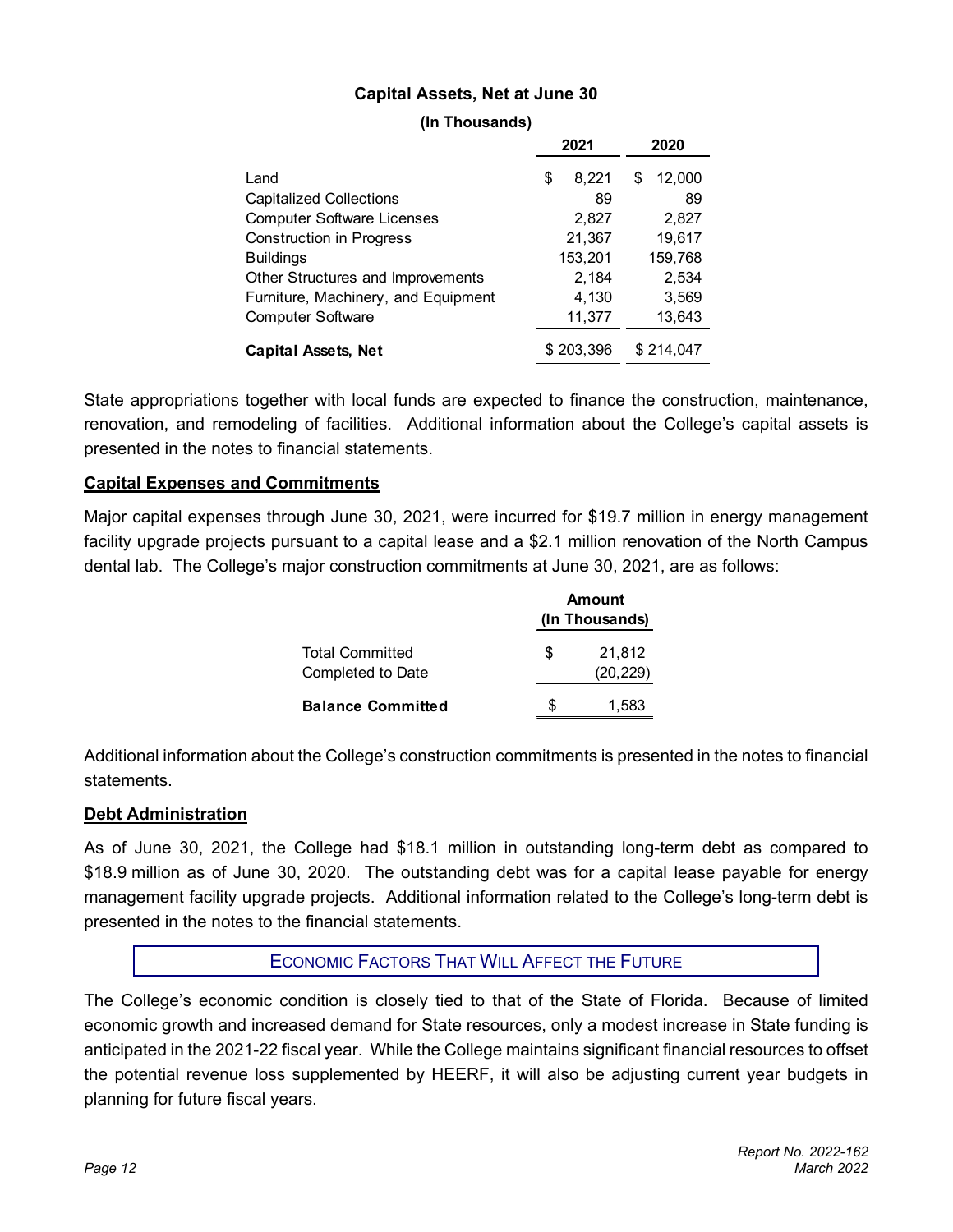# REQUESTS FOR INFORMATION

Questions concerning information provided in the MD&A or other required supplementary information, and financial statements and notes thereto, or requests for additional financial information should be addressed to the Controller, Florida State College at Jacksonville, 501 West State Street, Jacksonville, Florida 32202.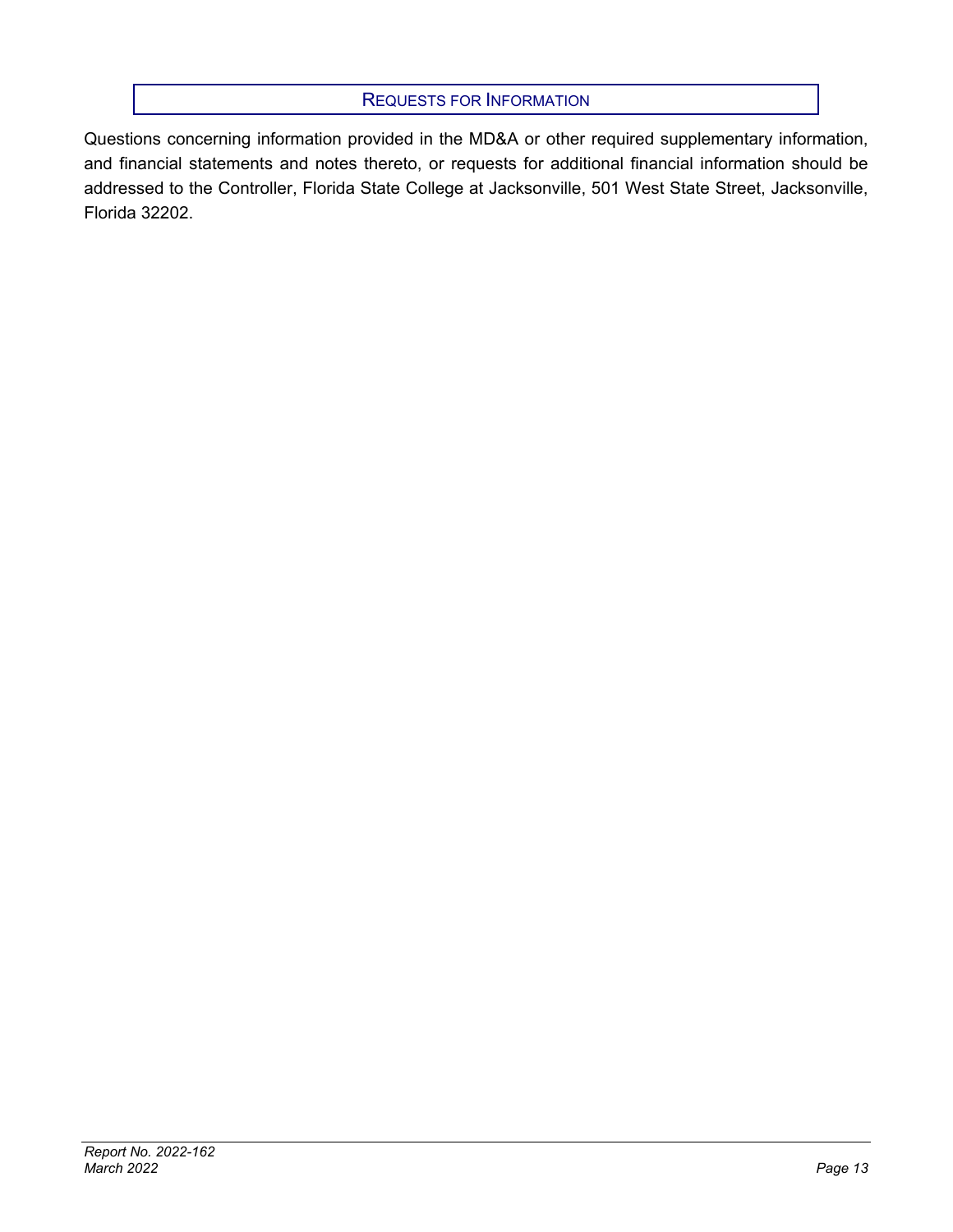# <span id="page-17-0"></span>*BASIC FINANCIAL STATEMENTS*

### **FLORIDA STATE COLLEGE AT JACKSONVILLE A Component Unit of the State of Florida Statement of Net Position**

**June 30, 2021** 

|                                                  |                      | Component       |
|--------------------------------------------------|----------------------|-----------------|
|                                                  | College              | Unit            |
| <b>ASSETS</b>                                    |                      |                 |
| <b>Current Assets:</b>                           |                      |                 |
| Cash and Cash Equivalents                        | \$19,162,574         | \$<br>1,376,402 |
| Restricted Cash and Cash Equivalents             | 16,989,808           |                 |
| Accounts Receivable, Net                         | 5,015,694            |                 |
| Pledges Receivable, Net                          |                      | 697,088         |
| Notes Receivable, Net                            | 196,060              |                 |
| Due from Other Governmental Agencies             | 2,377,949            |                 |
| Due from College                                 |                      | 8,228,966       |
| Inventories                                      | 7,360                |                 |
| <b>Prepaid Expenses</b>                          | 2,078,904            | 98,045          |
| <b>Total Current Assets</b>                      | 45,828,349           | 10,400,501      |
| Noncurrent Assets:                               |                      |                 |
| Restricted Cash and Cash Equivalents             | 8,576,018            | 91,691          |
| Investments                                      | 5,100,703            | 56,886,780      |
| <b>Restricted Investments</b>                    | 38,095,147           |                 |
| Prepaid Expenses                                 | 209,729              |                 |
| Pledges Receivable, Net                          |                      | 573,143         |
| Depreciable Capital Assets, Net                  | 170,891,468          |                 |
| Nondepreciable Capital Assets                    | 32,504,570           | 23,675          |
| <b>Total Noncurrent Assets</b>                   | 255,377,635          | 57,575,289      |
| TOTAL ASSETS                                     | 301,205,984          | 67,975,790      |
| DEFERRED OUTFLOWS OF RESOURCES                   |                      |                 |
| <b>Other Postemployment Benefits</b>             | 617,990              |                 |
| Pensions                                         | 26,498,733           |                 |
| TOTAL DEFERRED OUTFLOWS OF RESOURCES             |                      |                 |
|                                                  | 27,116,723           |                 |
| <b>LIABILITIES</b>                               |                      |                 |
| <b>Current Liabilities:</b>                      |                      |                 |
| <b>Accounts Payable</b>                          | 4,586,291            |                 |
| Salary and Payroll Taxes Payable                 | 5,820,580            |                 |
| Retainage Payable                                | 912,418              |                 |
| Due to College                                   | 9,464,248            | 617,613         |
| Due to Component Unit<br><b>Unearned Revenue</b> |                      |                 |
| Estimated Insurance Claims Payable               | 2,115,806<br>122,789 | 9,270,170       |
| Deposits Held for Others                         |                      | 91,691          |
| Long-Term Liabilities - Current Portion:         | 595,875              |                 |
| Capital Lease Payable                            | 1,457,470            |                 |
| Special Termination Benefits Payable             | 90,052               |                 |
| <b>Compensated Absences Payable</b>              | 4,366,841            |                 |
| Other Postemployment Benefits Payable            | 117,695              |                 |
| Net Pension Liability                            | 249,696              |                 |
|                                                  |                      |                 |
| <b>Total Current Liabilities</b>                 | 29,899,761           | 9,979,474       |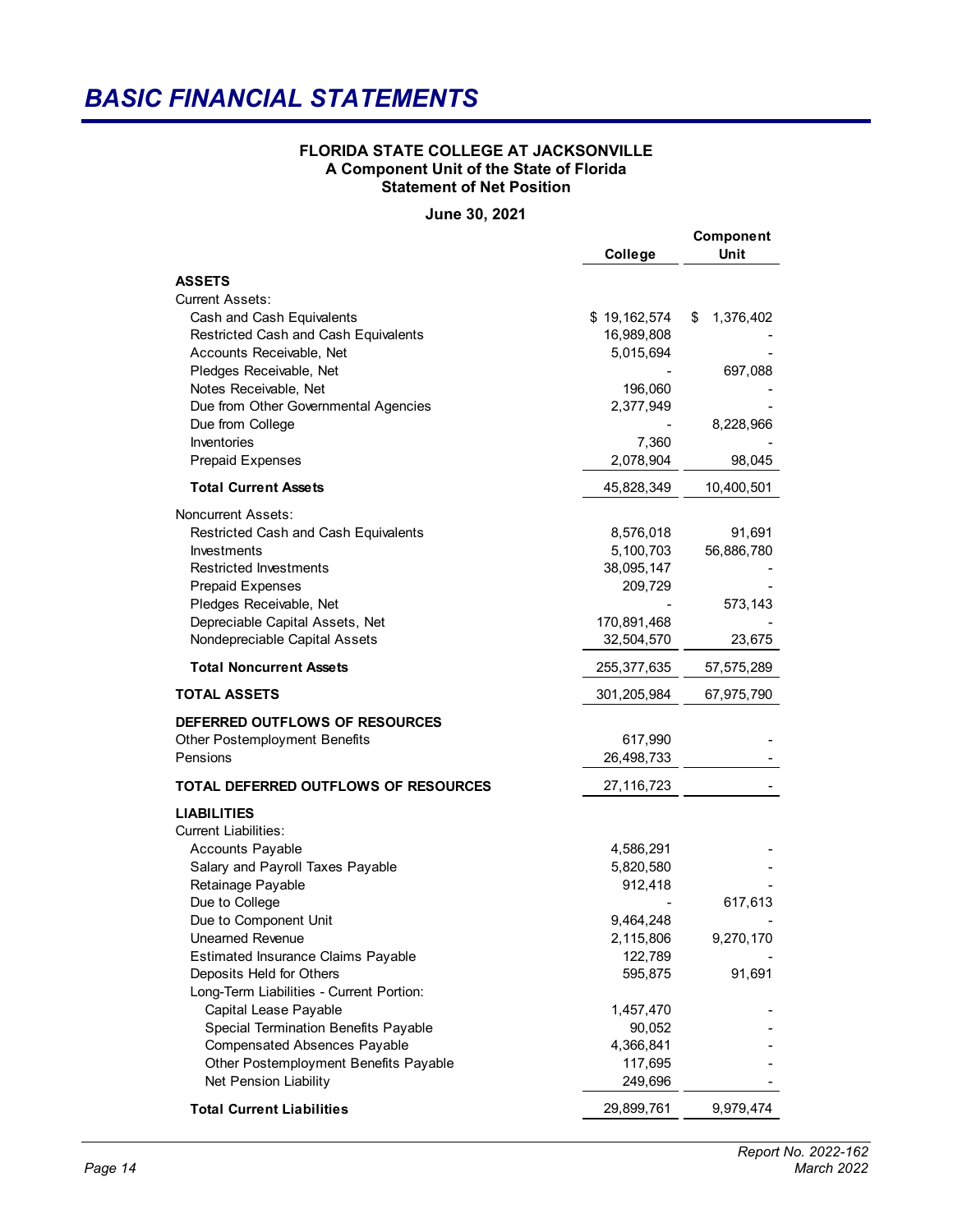|                                         |                      | Component       |
|-----------------------------------------|----------------------|-----------------|
|                                         | College              | <b>Unit</b>     |
| <b>LIABILITIES (Continued)</b>          |                      |                 |
| Noncurrent Liabilities:                 |                      |                 |
| Note Payable                            | 60,000               |                 |
| Capital Lease Payable                   | 16,613,595           |                 |
| Special Termination Benefits Payable    | 12,361               |                 |
| <b>Compensated Absences Payable</b>     | 12,086,727           |                 |
| Other Postemployment Benefits Payable   | 2,595,988            |                 |
| Net Pension Liability                   | 80,969,191           |                 |
| <b>Total Noncurrent Liabilities</b>     | 112,337,862          |                 |
| <b>TOTAL LIABILITIES</b>                | 142,237,623          | 9,979,474       |
| DEFERRED INFLOWS OF RESOURCES           |                      |                 |
| <b>Other Postemployment Benefits</b>    | 125,689              |                 |
| Pensions                                | 5,692,720            |                 |
| TOTAL DEFERRED INFLOWS OF RESOURCES     | 5,818,409            |                 |
| <b>NET POSITION</b>                     |                      |                 |
| Net Investment in Capital Assets        | 185,662,614          |                 |
| Restricted:                             |                      |                 |
| Nonexpendable:                          |                      |                 |
| <b>Fndowment</b>                        |                      | 26,312,399      |
| Expendable:                             |                      |                 |
| Endowment                               | 7,725,016            | 2,147,014       |
| <b>Grants and Loans</b><br>Scholarships | 2,399,705<br>942,058 |                 |
| <b>Capital Projects</b>                 | 39,278,526           |                 |
| Debt Service                            | 1,457,470            |                 |
| Unrestricted                            | (57, 198, 714)       | 29,536,903      |
| <b>TOTAL NET POSITION</b>               | \$180,266,675        | 57,996,316<br>S |

The accompanying notes to financial statements are an integral part of this statement.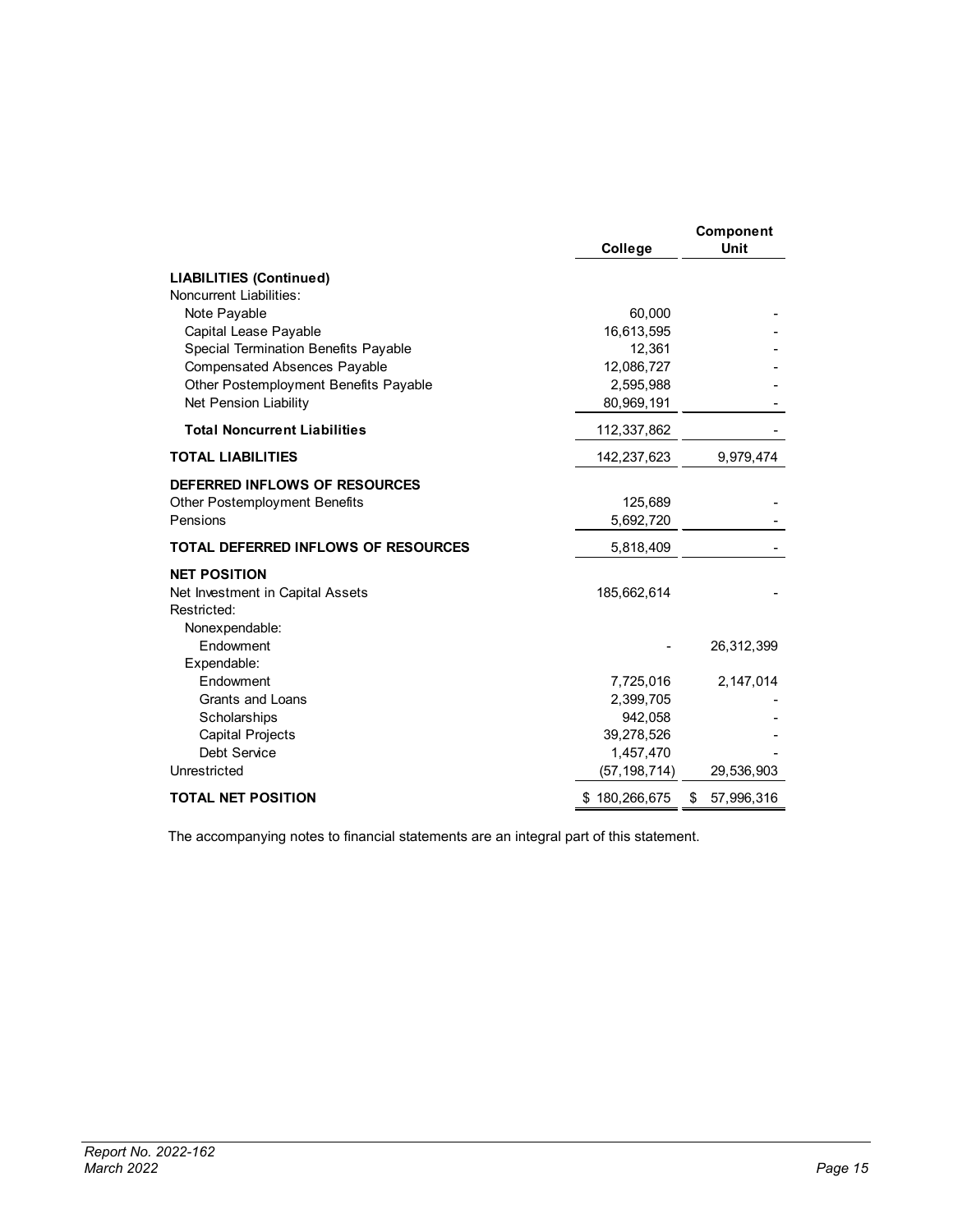THIS PAGE INTENTIONALLY LEFT BLANK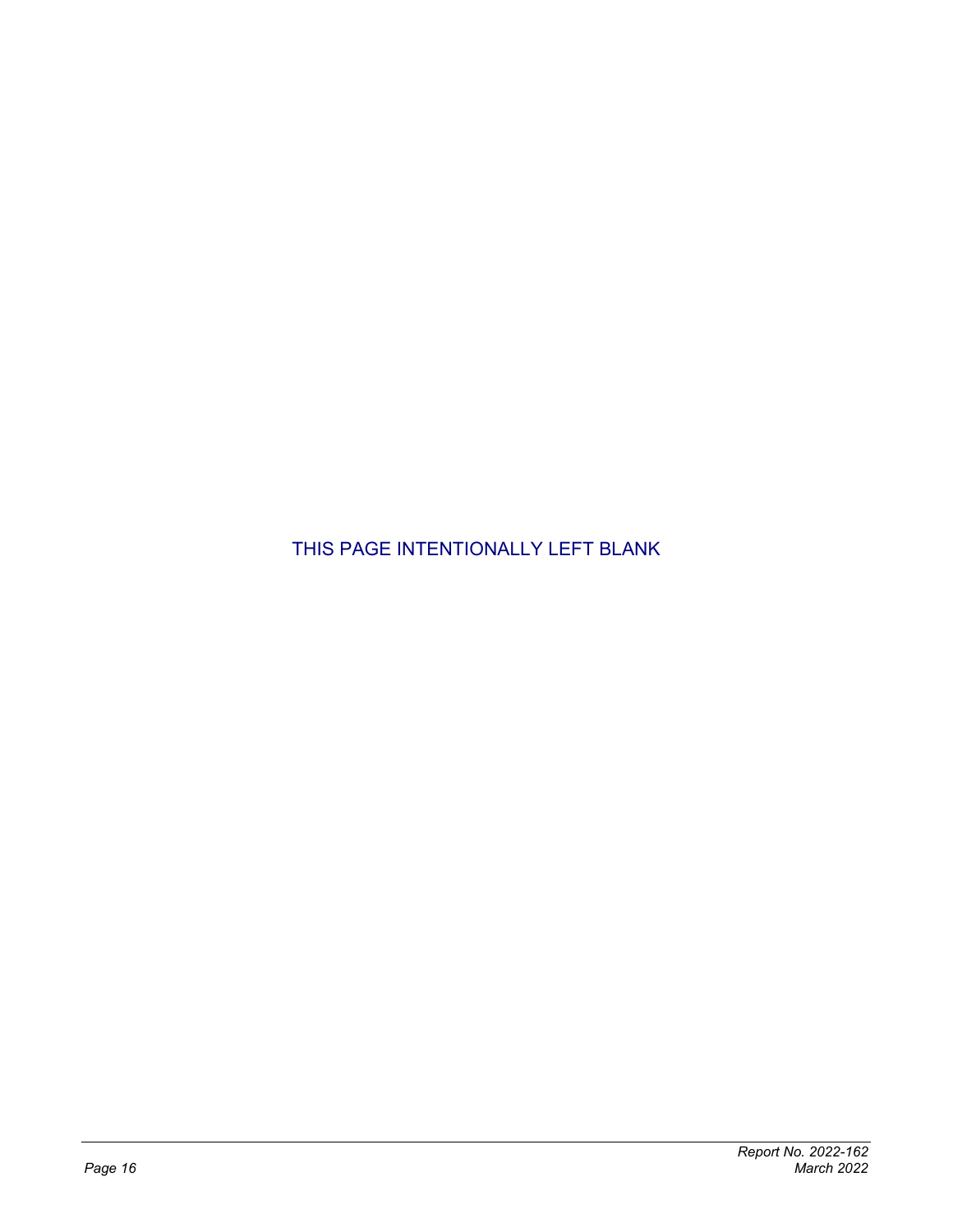### **FLORIDA STATE COLLEGE AT JACKSONVILLE A Component Unit of the State of Florida Statement of Revenues, Expenses, and Changes in Net Position**

### **For the Fiscal Year Ended June 30, 2021**

<span id="page-20-0"></span>

|                                                                                                                                                                                                                                                                                             |    |                                                                                       | Component                |
|---------------------------------------------------------------------------------------------------------------------------------------------------------------------------------------------------------------------------------------------------------------------------------------------|----|---------------------------------------------------------------------------------------|--------------------------|
|                                                                                                                                                                                                                                                                                             |    | College                                                                               | Unit                     |
| <b>REVENUES</b><br><b>Operating Revenues:</b><br>Student Tuition and Fees, Net of Scholarship<br>Allowances of \$15,198,829                                                                                                                                                                 | \$ | 35,944,160                                                                            | \$                       |
| State and Local Grants and Contracts                                                                                                                                                                                                                                                        |    | 1,057,915                                                                             |                          |
| Nongovernmental Grants and Contracts                                                                                                                                                                                                                                                        |    | 296,942                                                                               |                          |
| Sales and Services of Educational Departments                                                                                                                                                                                                                                               |    | 243,016                                                                               |                          |
| <b>Auxiliary Enterprises</b>                                                                                                                                                                                                                                                                |    | 862,009                                                                               | 7,736,079                |
| <b>Other Operating Revenues</b>                                                                                                                                                                                                                                                             |    | 522,729                                                                               | 4,000                    |
| <b>Total Operating Revenues</b>                                                                                                                                                                                                                                                             |    | 38,926,771                                                                            | 7,740,079                |
| <b>EXPENSES</b><br><b>Operating Expenses:</b>                                                                                                                                                                                                                                               |    |                                                                                       |                          |
| <b>Personnel Services</b>                                                                                                                                                                                                                                                                   |    | 118,548,273                                                                           | 1,403,191                |
| Scholarships and Waivers<br>Utilities and Communications                                                                                                                                                                                                                                    |    | 42,881,030                                                                            | 768,885                  |
| <b>Contractual Services</b>                                                                                                                                                                                                                                                                 |    | 3,158,529<br>12, 162, 362                                                             | 6,763,771                |
| Other Services and Expenses                                                                                                                                                                                                                                                                 |    | 4,634,641                                                                             | 989,862                  |
| <b>Materials and Supplies</b>                                                                                                                                                                                                                                                               |    | 15,750,852                                                                            | 412,185                  |
| Depreciation                                                                                                                                                                                                                                                                                |    | 12,501,301                                                                            |                          |
| <b>Total Operating Expenses</b>                                                                                                                                                                                                                                                             |    | 209,636,988                                                                           | 10,337,894               |
| <b>Operating Loss</b>                                                                                                                                                                                                                                                                       |    | (170,710,217)                                                                         | (2, 597, 815)            |
| <b>NONOPERATING REVENUES (EXPENSES)</b><br><b>State Noncapital Appropriations</b><br>Federal and State Student Financial Aid<br>Gifts and Grants<br>Investment Income<br><b>Other Nonoperating Revenues</b><br>Gain on Disposal of Capital Assets<br>Interest on Capital Asset-Related Debt |    | 79,769,206<br>55,432,952<br>23,662,418<br>2,134,483<br>5,196<br>254,640<br>(588, 587) | 1, 166, 152<br>2,744,306 |
| <b>Net Nonoperating Revenues</b>                                                                                                                                                                                                                                                            |    | 160,670,308                                                                           | 3,910,458                |
| Income (Loss) Before Other Revenues                                                                                                                                                                                                                                                         |    | (10,039,909)                                                                          | 1,312,643                |
| <b>State Capital Appropriations</b><br>Capital Grants, Contracts, Gifts, and Fees<br>Additions to Endowments                                                                                                                                                                                |    | 498,400<br>4,105,593                                                                  | 99,107                   |
| <b>Total Other Revenues</b>                                                                                                                                                                                                                                                                 |    | 4,603,993                                                                             | 99,107                   |
| Increase (Decrease) in Net Position                                                                                                                                                                                                                                                         |    | (5,435,916)                                                                           | 1,411,750                |
| Net Position, Beginning of Year                                                                                                                                                                                                                                                             |    | 185,702,591                                                                           | 56,584,566               |
| Net Position, End of Year                                                                                                                                                                                                                                                                   | S  | 180,266,675                                                                           | \$<br>57,996,316         |
|                                                                                                                                                                                                                                                                                             |    |                                                                                       |                          |

The accompanying notes to financial statements are an integral part of this statement.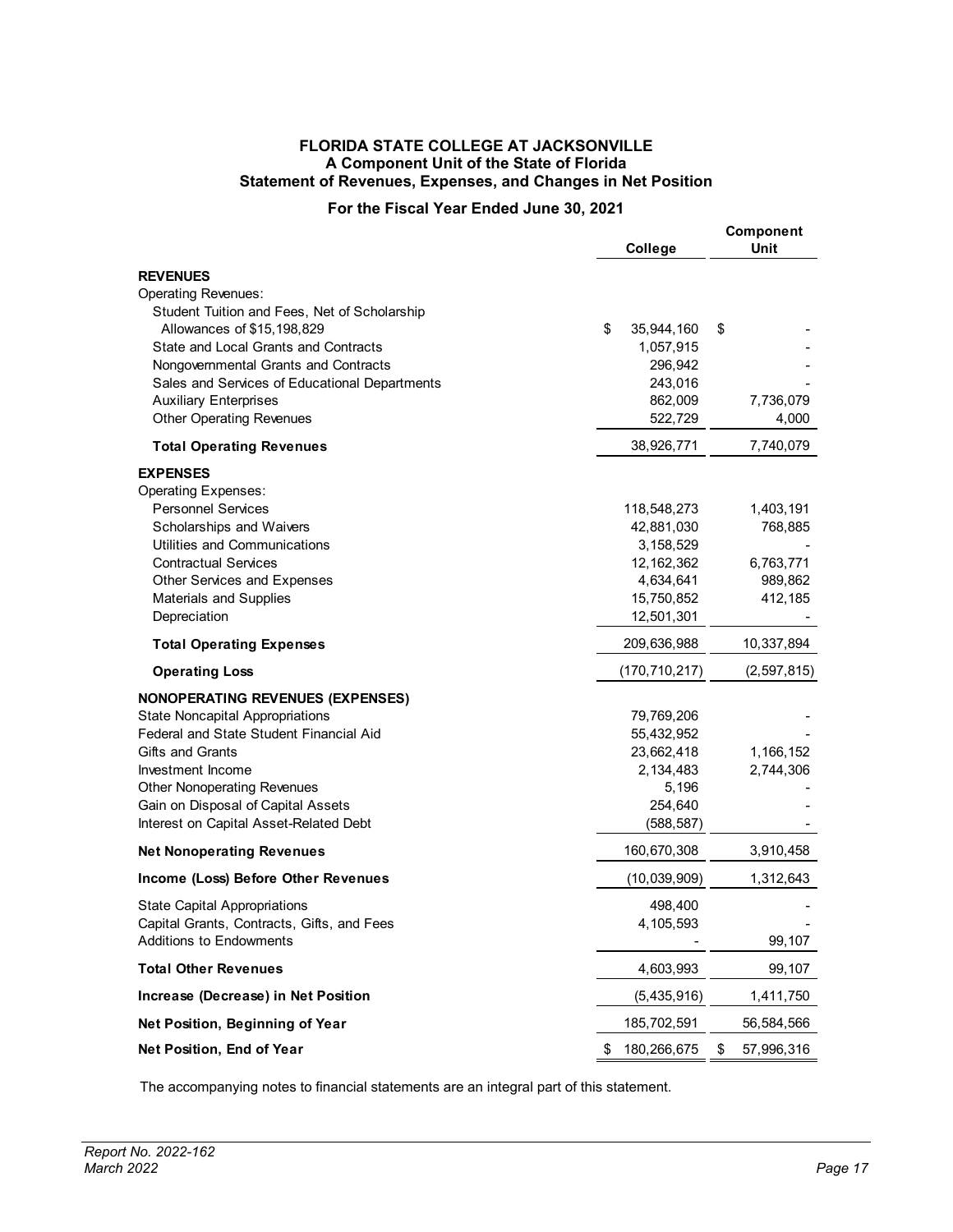### **FLORIDA STATE COLLEGE AT JACKSONVILLE A Component Unit of the State of Florida Statement of Cash Flows**

**For the Fiscal Year Ended June 30, 2021** 

<span id="page-21-0"></span>

|                                                                        | College          |
|------------------------------------------------------------------------|------------------|
| <b>CASH FLOWS FROM OPERATING ACTIVITIES</b>                            |                  |
| <b>Student Tuition and Fees. Net</b>                                   | \$<br>35,628,139 |
| <b>Grants and Contracts</b>                                            | 2,317,980        |
| Payments to Suppliers                                                  | (32, 281, 750)   |
| Payments for Utilities and Communications                              | (3, 158, 529)    |
| Payments to Employees                                                  | (85, 272, 820)   |
| Payments for Employee Benefits                                         | (27, 299, 097)   |
| Payments for Scholarships                                              | (42, 859, 250)   |
| Loans Issued to Students                                               | (3,399,191)      |
| Collection on Loans to Students                                        | 3,519,587        |
| <b>Auxiliary Enterprises</b>                                           | 871,180          |
| Sales and Services of Educational Departments                          | 243,016          |
| <b>Other Receipts</b>                                                  | 490,810          |
| <b>Net Cash Used by Operating Activities</b>                           | (151, 199, 925)  |
| <b>CASH FLOWS FROM NONCAPITAL FINANCING ACTIVITIES</b>                 |                  |
| <b>State Noncapital Appropriations</b>                                 | 79,769,206       |
| Federal and State Student Financial Aid                                | 55,412,631       |
| Federal Direct Loan Program Receipts                                   | 33,675,554       |
| Federal Direct Loan Program Disbursements                              | (33,679,316)     |
| Gifts and Grants Received for Other Than Capital or Endowment Purposes | 23,662,418       |
| <b>Other Nonoperating Receipts</b>                                     | 60,000           |
| Net Cash Provided by Noncapital Financing Activities                   | 158,900,493      |
| <b>CASH FLOWS FROM CAPITAL AND RELATED FINANCING ACTIVITIES</b>        |                  |
| <b>State Capital Appropriations</b>                                    | 1,878,101        |
| <b>Capital Grants and Gifts</b>                                        | 4,105,593        |
| Proceeds from Sale of Capital Assets                                   | 4,038,196        |
| Purchases of Capital Assets                                            | (5,894,114)      |
| Principal Paid on Capital Debt and Leases                              | (788, 546)       |
| Interest Paid on Capital Debt and Leases                               | (588, 587)       |
| Net Cash Provided by Capital and Related Financing Activities          | 2,750,643        |
| <b>CASH FLOWS FROM INVESTING ACTIVITIES</b>                            |                  |
| Proceeds from Sales and Maturities of Investments                      | 32,531,391       |
| Purchases of Investments                                               | (35, 631, 444)   |
| Investment Income                                                      | 1,805,395        |
| <b>Net Cash Used by Investing Activities</b>                           | (1, 294, 658)    |
| Net Increase in Cash and Cash Equivalents                              | 9,156,553        |
| Cash and Cash Equivalents, Beginning of Year                           | 35,571,847       |
| Cash and Cash Equivalents, End of Year                                 | \$<br>44,728,400 |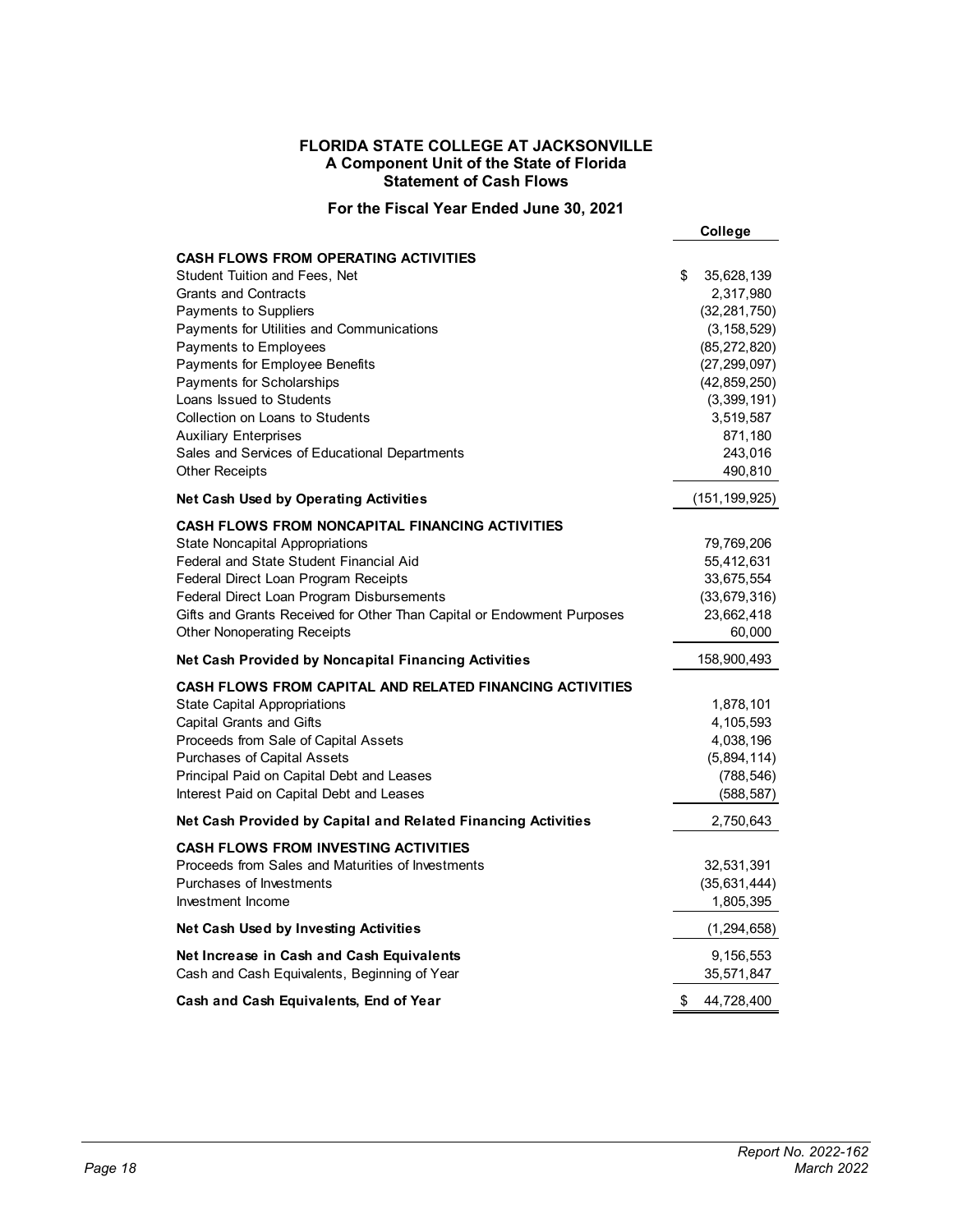|                                                                         | College             |
|-------------------------------------------------------------------------|---------------------|
| <b>RECONCILIATION OF OPERATING LOSS</b>                                 |                     |
| TO NET CASH USED BY OPERATING ACTIVITIES                                |                     |
| <b>Operating Loss</b>                                                   | \$ (170, 710, 217)  |
| Adjustments to Reconcile Operating Loss                                 |                     |
| to Net Cash Used by Operating Activities:                               |                     |
| <b>Depreciation Expense</b>                                             | 12,501,301          |
| Changes in Assets, Liabilities, Deferred Outflows of Resources,         |                     |
| and Deferred Inflows of Resources:                                      |                     |
| Receivables, Net                                                        | (371, 166)          |
| Notes Receivable                                                        | 120,396             |
| Due From Other Governmental Agencies                                    | (664, 455)          |
| Inventories                                                             | 6,009               |
| <b>Prepaid Expenses</b>                                                 | 165,348             |
| <b>Accounts Payable</b>                                                 | 237,419             |
| Salary and Payroll Taxes Payable                                        | (1, 146, 551)       |
| Due to Component Unit                                                   | 1,541,287           |
| <b>Unearned Revenue</b>                                                 | 29,717              |
| <b>Estimated Insurance Claims Payable</b>                               | (64, 977)           |
| Deposits Held for Others                                                | (31, 920)           |
| <b>Special Termination Benefits Payable</b>                             | 16,582              |
| <b>Compensated Absences Payable</b>                                     | 1,070,666           |
| Other Postemployment Benefits Payable                                   | 246,276             |
| Net Pension Liability                                                   | 13,248,569          |
| Deferred Outflows of Resources Related to Other Postemployment Benefits | (72, 306)           |
| Deferred Inflows of Resources Related to Other Postemployment Benefits  | (21, 754)           |
| Deferred Outflows of Resources Related to Pensions                      | (2,861,849)         |
| Deferred Inflows of Resources Related to Pensions                       | (4, 438, 300)       |
| <b>NET CASH USED BY OPERATING ACTIVITIES</b>                            | $$$ (151, 199, 925) |
| SUPPLEMENTAL DISCLOSURE OF NONCASH INVESTING ACTIVITIES                 |                     |

\$ 329,087 Unrealized gains on investments were recognized as an increase to investment income on the statement of revenues, expenses, and changes in net position, but are not cash transactions for the statement of cash flows.

The accompanying notes to financial statements are an integral part of this statement.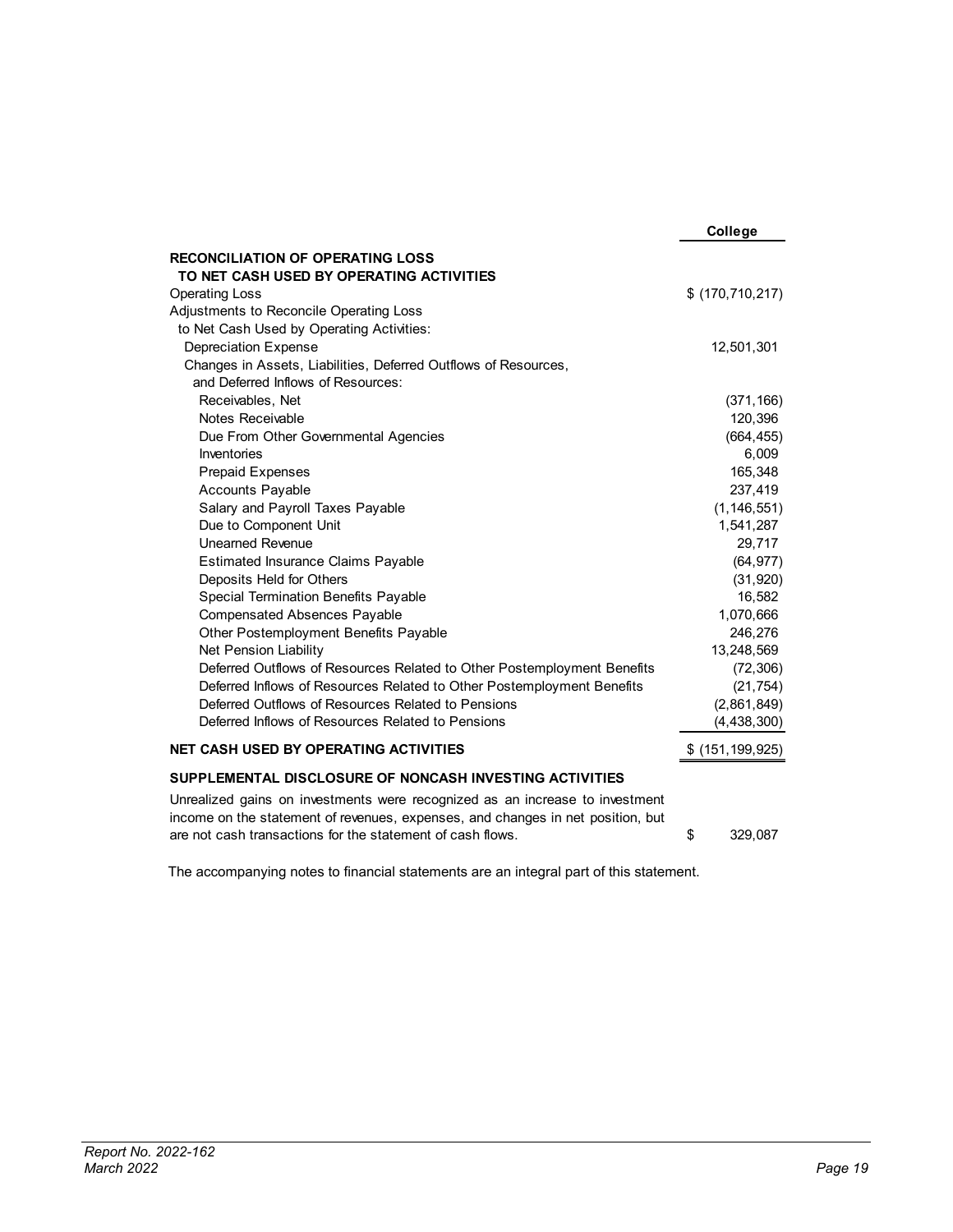# <span id="page-23-0"></span>*NOTES TO FINANCIAL STATEMENTS*

# **1. Summary of Significant Accounting Policies**

**Reporting Entity**. The governing body of Florida State College at Jacksonville, a component unit of the State of Florida, is the College Board of Trustees. The Board of Trustees constitutes a corporation and is composed of nine members appointed by the Governor and confirmed by the Senate. The Board of Trustees is under the general direction and control of the Florida Department of Education, Division of Florida Colleges, and is governed by State law and State Board of Education (SBE) rules. However, the Board of Trustees is directly responsible for the day-to-day operations and control of the College within the framework of applicable State laws and SBE rules. The College serves Duval and Nassau Counties.

Criteria for defining the reporting entity are identified and described in the Governmental Accounting Standards Board's (GASB) *Codification of Governmental Accounting and Financial Reporting Standards*, Sections 2100 and 2600. These criteria were used to evaluate potential component units for which the Board of Trustees is financially accountable and other organizations for which the nature and significance of their relationship with the Board of Trustees are such that exclusion would cause the College's financial statements to be misleading. Based on the application of these criteria, the College is a component unit of the State of Florida, and its financial balances and activities are reported in the State's Annual Comprehensive Financial Report by discrete presentation.

**Discretely Presented Component Unit**. Based on the application of the criteria for determining component units, the Florida State College at Jacksonville Foundation, Inc. (Foundation), a legally separate entity, is included within the College's reporting entity as a discretely presented component unit and is governed by a separate board.

The Foundation is also a direct-support organization, as defined in Section 1004.70, Florida Statutes, and although legally separate from the College, is financially accountable to the College. The Foundation is managed independently, outside the College's budgeting process, and its powers generally are vested in a governing board pursuant to various State statutes. The Foundation receives, holds, invests, and administers property, and makes expenditures to or for the benefit of the College.

The Foundation is audited by other auditors pursuant to Section 1004.70(6), Florida Statutes. The Foundation's audited financial statements are available to the public and can be obtained from the Executive Director, Florida State College at Jacksonville Foundation, Inc., 501 West State Street, Jacksonville, Florida 32202. The financial data reported on the accompanying financial statements was derived from the Foundation's audited financial statements for the fiscal year ended September 30, 2020.

**Basis of Presentation**. The College's accounting policies conform with accounting principles generally accepted in the United States of America applicable to public colleges and universities as prescribed by GASB. The National Association of College and University Business Officers (NACUBO) also provides the College with recommendations prescribed in accordance with generally accepted accounting principles promulgated by GASB and the Financial Accounting Standards Board (FASB). GASB allows public colleges various reporting options. The College has elected to report as an entity engaged in only business-type activities. This election requires the adoption of the accrual basis of accounting and entitywide reporting including the following components: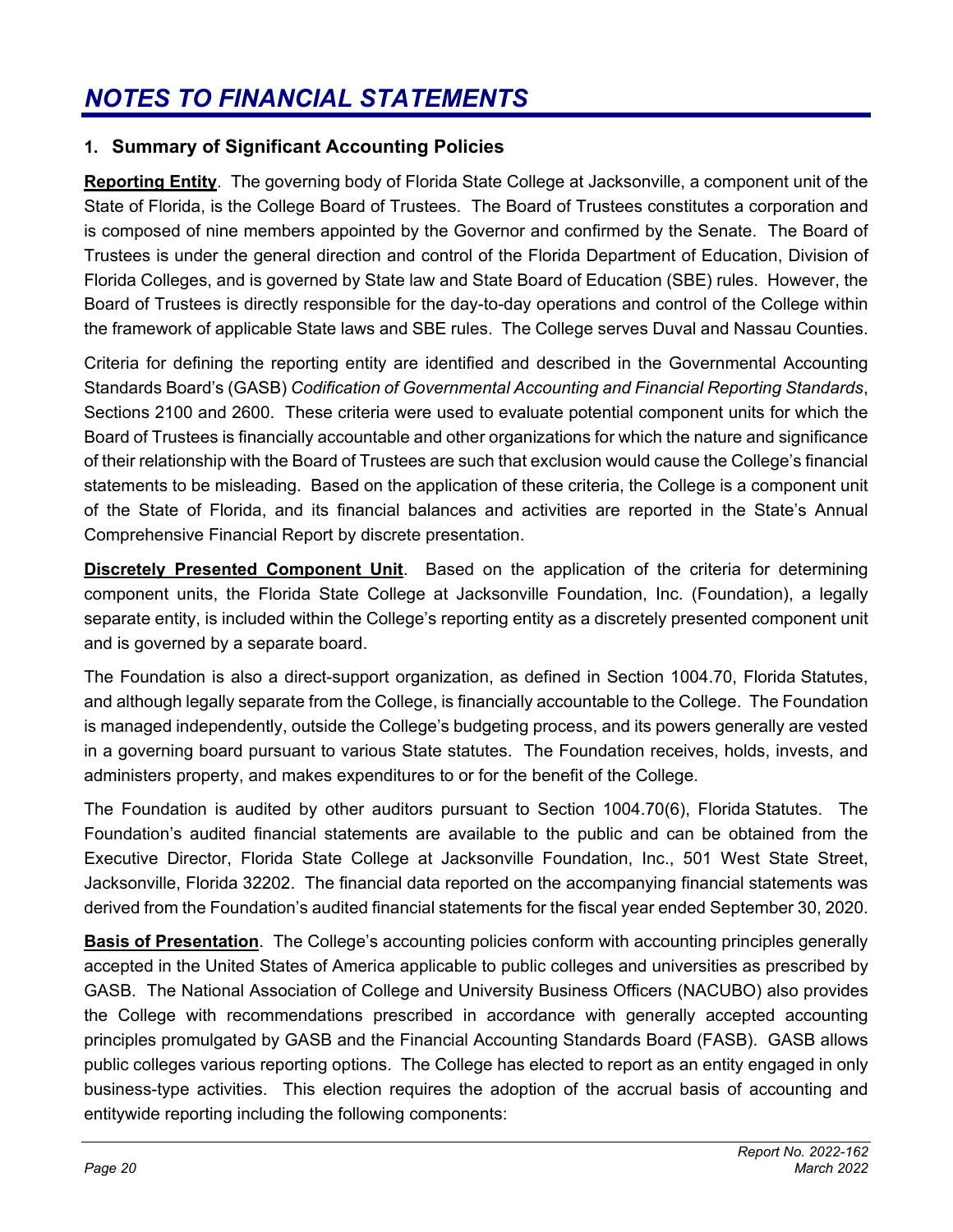- Management's Discussion and Analysis
- Basic Financial Statements:
	- **Statement of Net Position**
	- o Statement of Revenues, Expenses, and Changes in Net Position
	- o Statement of Cash Flows
	- o Notes to Financial Statements
- Other Required Supplementary Information

**Measurement Focus and Basis of Accounting**. Basis of accounting refers to when revenues, expenses, assets, deferred outflows of resources, liabilities, and deferred inflows of resources are recognized in the accounts and reported in the financial statements. Specifically, it relates to the timing of the measurements made, regardless of the measurement focus applied. The College's financial statements are presented using the economic resources measurement focus and the accrual basis of accounting. Revenues, expenses, gains, losses, assets, deferred outflows of resources, liabilities, and deferred inflows of resources resulting from exchange and exchange-like transactions are recognized when the exchange takes place. Revenues, expenses, gains, losses, assets, deferred outflows of resources, liabilities, and deferred inflows of resources resulting from nonexchange activities are generally recognized when all applicable eligibility requirements, including time requirements, are met. The College follows GASB standards of accounting and financial reporting.

The College's component unit uses the economic resources measurement focus and accrual basis of accounting whereby revenues are recognized when earned and expenses are recognized when incurred, and follows GASB standards of accounting and financial reporting.

Significant interdepartmental sales between auxiliary service departments and other institutional departments have been accounted for as reductions of expenses and not revenues of those departments.

The College's principal operating activity is instruction. Operating revenues and expenses generally include all fiscal transactions directly related to instruction as well as administration, academic support, student services, physical plant operations, and depreciation of capital assets. Nonoperating revenues include State noncapital appropriations, Federal and State student financial aid, and investment income (net of unrealized gains or losses on investments). Interest on capital asset-related debt is a nonoperating expense. Other revenues generally include revenues for capital construction projects.

The statement of net position is presented in a classified format to distinguish between current and noncurrent assets and liabilities. When both restricted and unrestricted resources are available to fund certain programs, it is the College's policy to first apply the restricted resources to such programs followed by the use of the unrestricted resources.

The statement of revenues, expenses, and changes in net position is presented by major sources and is reported net of tuition scholarship allowances. Tuition scholarship allowances are the difference between the stated charge for goods and services provided by the College and the amount that is actually paid by the student or the third-party making payment on behalf of the student. The College's accounting system identifies the specific amounts paid for tuition and fees from students and third parties (e.g., financial aid,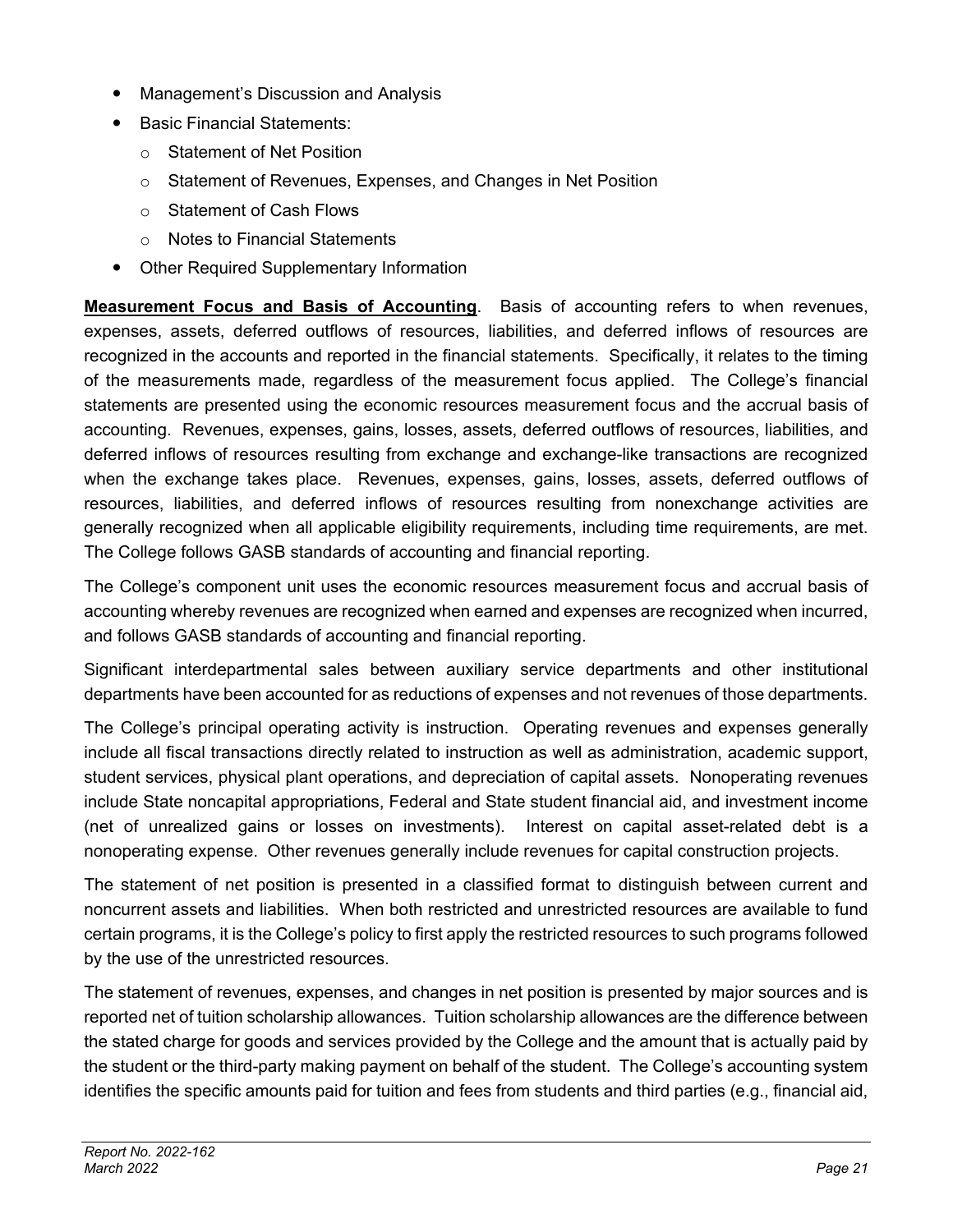scholarships, etc.). To the extent that third-party resources are used to pay student charges, the College records a scholarship allowance against tuition and fee revenue.

The statement of cash flows is presented using the direct method in compliance with GASB Statement No. 9, *Reporting Cash Flows of Proprietary and Nonexpendable Trust Funds and Governmental Entities That Use Proprietary Fund Accounting*.

**Cash and Cash Equivalents**. The amount reported as cash and cash equivalents consists of cash on hand, cash in demand accounts, and cash with the State Board of Administration (SBA) Florida PRIME investment pool. For reporting cash flows, the College considers all highly liquid investments with original maturities of 3 months or less to be cash equivalents. Under this definition, the College considers amounts invested in the SBA Florida PRIME investment pool to be cash equivalents.

College cash deposits are held in banks qualified as public depositories under Florida law. All such deposits are insured by Federal depository insurance, up to specified limits, or collateralized with securities held in Florida's multiple financial institution collateral pool required by Chapter 280, Florida Statutes. Cash and cash equivalents that are externally restricted to make debt service payments, maintain sinking or reserve funds, or to purchase or construct capital or other restricted assets are classified as restricted.

At June 30, 2021, the College reported as cash equivalents \$20,132,570 in the Florida PRIME investment pool administered by the SBA pursuant to Section 218.405, Florida Statutes. The College's investments in the Florida PRIME investment pool, which the SBA indicates is a Securities and Exchange Commission Rule 2a7-like external investment pool, are similar to money market funds in which shares are owned in the fund rather than the underlying investments. The Florida PRIME investment pool carried a credit rating of AAAm by Standard & Poor's and had a weighted-average days to maturity (WAM) of 50 days as of June 30, 2021. A portfolio's WAM reflects the average maturity in days based on final maturity or reset date, in the case of floating-rate instruments. WAM measures the sensitivity of the Florida PRIME investment pool to interest rate changes. The investments in the Florida PRIME investment pool are reported at amortized cost.

Section 218.409(8)(a), Florida Statutes, provides that "the principal, and any part thereof, of each account constituting the trust fund is subject to payment at any time from the moneys in the trust fund. However, the executive director may, in good faith, on the occurrence of an event that has a material impact on liquidity or operations of the trust fund, for 48 hours limit contributions to or withdrawals from the trust fund to ensure that the Board [State Board of Administration] can invest moneys entrusted to it in exercising its fiduciary responsibility. Such action must be immediately disclosed to all participants, the trustees, the Joint Legislative Auditing Committee, and the Investment Advisory Council. The trustees shall convene an emergency meeting as soon as practicable from the time the executive director has instituted such measures and review the necessity of those measures. If the trustees are unable to convene an emergency meeting before the expiration of the 48-hour moratorium on contributions and withdrawals, the moratorium may be extended by the executive director until the trustees are able to meet to review the necessity for the moratorium. If the trustees agree with such measures, the trustees shall vote to continue the measures for up to an additional 15 days. The trustees must convene and vote to continue any such measures before the expiration of the time limit set, but in no case may the time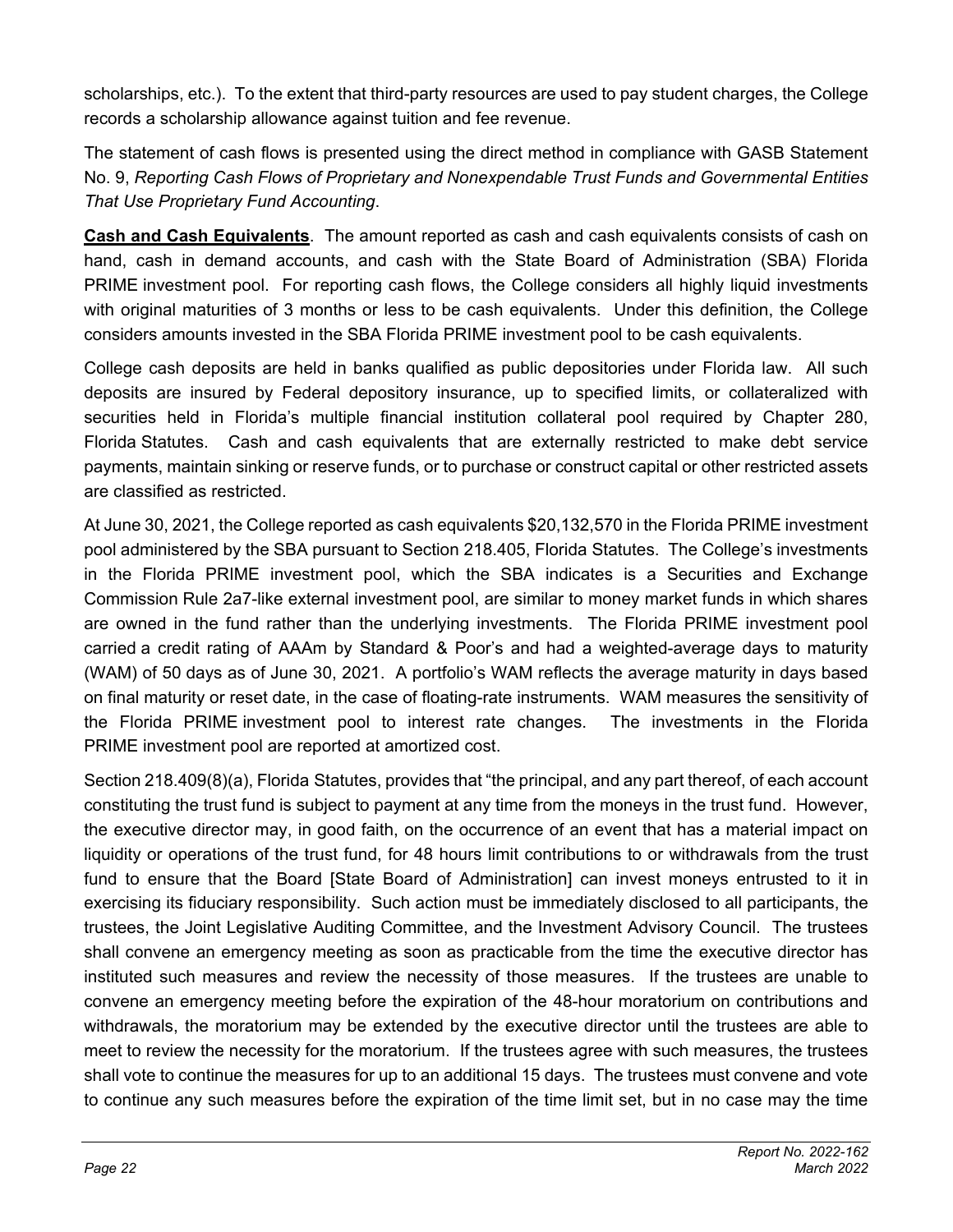limit set by the trustees exceed 15 days." As of June 30, 2021, there were no redemption fees or maximum transaction amounts, or any other requirements that serve to limit a participant's daily access to 100 percent of their account value.

At June 30, 2021, the College reported restricted cash and cash equivalents totaling \$1,717,716 held in escrow for the acquisition and installation of equipment related to an energy performance contract. These funds are held in trust by an escrow agent in a money market fund with a credit rating of AAAm and Aaa-mf by Standard & Poor's and Moody's Investors Service, respectively, and had a weighted-average days to maturity of 19 days.

**Cash and Cash Equivalents – Discretely Presented Component Unit**. The amount reported for the Foundation as cash and cash equivalents consists of cash in bank demand deposit accounts.

*Custodial Credit Risk*. Custodial credit risk for deposits is the risk that, in the event of the failure of a depository financial institution, the Foundation will not be able to recover deposits. The Foundation's cash deposits with the bank are insured by the Federal Deposit Insurance Corporation (FDIC) up to \$250,000 for each interest-bearing account. At September 30, 2020, the Foundation's cash and cash equivalents totaled \$1,468,093, and the Foundation had deposits of \$220,400 in excess of the FDIC limit.

**Capital Assets**. College capital assets consist of land, artwork, construction in progress, computer software licenses and computer software, buildings, other structures and improvements, and furniture, machinery, and equipment. These assets are capitalized and recorded at cost at the date of acquisition or at acquisition value at the date received in the case of gifts and purchases of State surplus property. Additions, improvements, and other outlays that significantly extend the useful life of an asset are capitalized. Other costs incurred for repairs and maintenance are expensed as incurred. The College has a capitalization threshold of \$5,000 for tangible personal property and \$65,000 for buildings and other structures and improvements. Depreciation is computed on the straight-line basis over the following estimated useful lives:

- $\bullet$  Buildings  $-$  40 years
- Other Structures and Improvements 10 years
- Computer Software 10 years
- Furniture, Machinery, and Equipment:
	- $\circ$  Computer Equipment 3 years
	- $\circ$  Vehicles, Office Machines, and Educational Equipment 5 years
	- $\circ$  Furniture 7 years

**Noncurrent Liabilities**. Noncurrent liabilities include a note payable, capital lease payable, special termination benefits payable, compensated absences payable, other postemployment benefits payable, and net pension liabilities that are not scheduled to be paid within the next fiscal year.

**Pensions**. For purposes of measuring the net pension liability, deferred outflows of resources and deferred inflows of resources related to pensions, and pension expense, information about the fiduciary net positions of the Florida Retirement System (FRS) defined benefit plan and the Health Insurance Subsidy (HIS) defined benefit plan and additions to/deductions from the FRS and HIS fiduciary net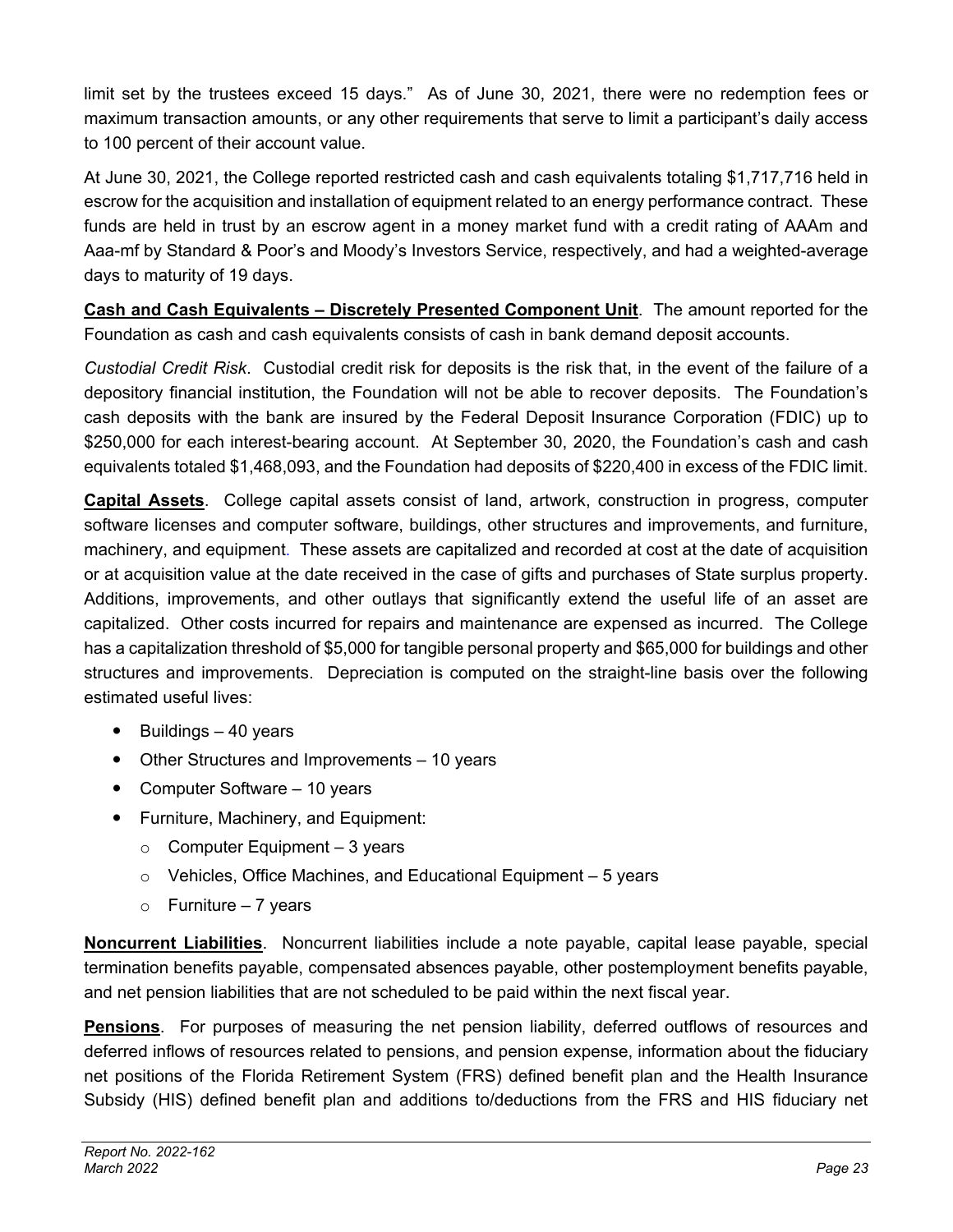positions have been determined on the same basis as they are reported by the FRS and the HIS plans. Benefit payments (including refunds of employee contributions) are recognized when due and payable in accordance with benefit terms. Investments are reported at fair value.

# **2. Deficit Net Position in Individual Funds**

The College reported an unrestricted net position which included a deficit in the current funds - unrestricted, as shown below.

| Fund                                                          | <b>Net Position</b> |                             |  |  |
|---------------------------------------------------------------|---------------------|-----------------------------|--|--|
| <b>Current Funds - Unrestricted</b><br><b>Auxiliary Funds</b> |                     | (60, 329, 465)<br>3,130,751 |  |  |
| Total                                                         |                     | (57, 198, 714)              |  |  |

This deficit can be attributed to the full recognition of long-term liabilities (i.e., compensated absences payable, other postemployment benefits (OPEB) payable, special termination benefits payable, and net pension liabilities) in the current unrestricted funds that are expected to be paid over time and financed by future appropriations. The following table shows the items comprising the difference between the College's ending net position before amount to be funded by future State appropriations and the College's ending unrestricted net position:

| <b>Total Unrestricted Net Position Before Recognition</b> |                   |                   |
|-----------------------------------------------------------|-------------------|-------------------|
| of Long-Term Liabilities, Deferred Outflows of Resources, |                   |                   |
| and Deferred Inflows of Resources                         |                   | \$21,991,523      |
| Amount Expected to be Financed in Future Years:           |                   |                   |
| Net Pension Liability and Related Deferred Outflows of    |                   |                   |
| Resources and Deferred Inflows of Resources               | \$ (60, 412, 874) |                   |
| Compensated Absences Payable                              | (16, 453, 568)    |                   |
| Net Postemployment Benefits and Related Deferred          |                   |                   |
| Outflows of Resources and Deferred Inflows of Resources   | (2,221,382)       |                   |
| Special Termination Benefits Payable                      | (102,413)         |                   |
| Total Amount Expected to be Financed in Future Years      |                   | (79,190,237)      |
| <b>Total Unrestricted Net Position</b>                    |                   | \$ (57, 198, 714) |

# **3. Investments**

The Board of Trustees has adopted a written investment policy providing that surplus funds of the College shall be invested in those institutions and instruments permitted under the provisions of Florida Statutes. Section 218.415(16), Florida Statutes, authorizes the College to invest in the Florida PRIME investment pool administered by the SBA; Securities and Exchange Commission registered money market funds with the highest credit quality rating from a nationally recognized rating agency; interest-bearing time deposits and savings accounts in qualified public depositories, as defined by Section 280.02, Florida Statutes; direct obligations of the United States Treasury; obligations of Federal agencies and instrumentalities; securities of, or interests in, certain open-end or closed-end management type investment companies; and other investments approved by the Board of Trustees as authorized by law. SBE Rule 6A-14.0765(3), Florida Administrative Code, provides that College loan, endowment, annuity,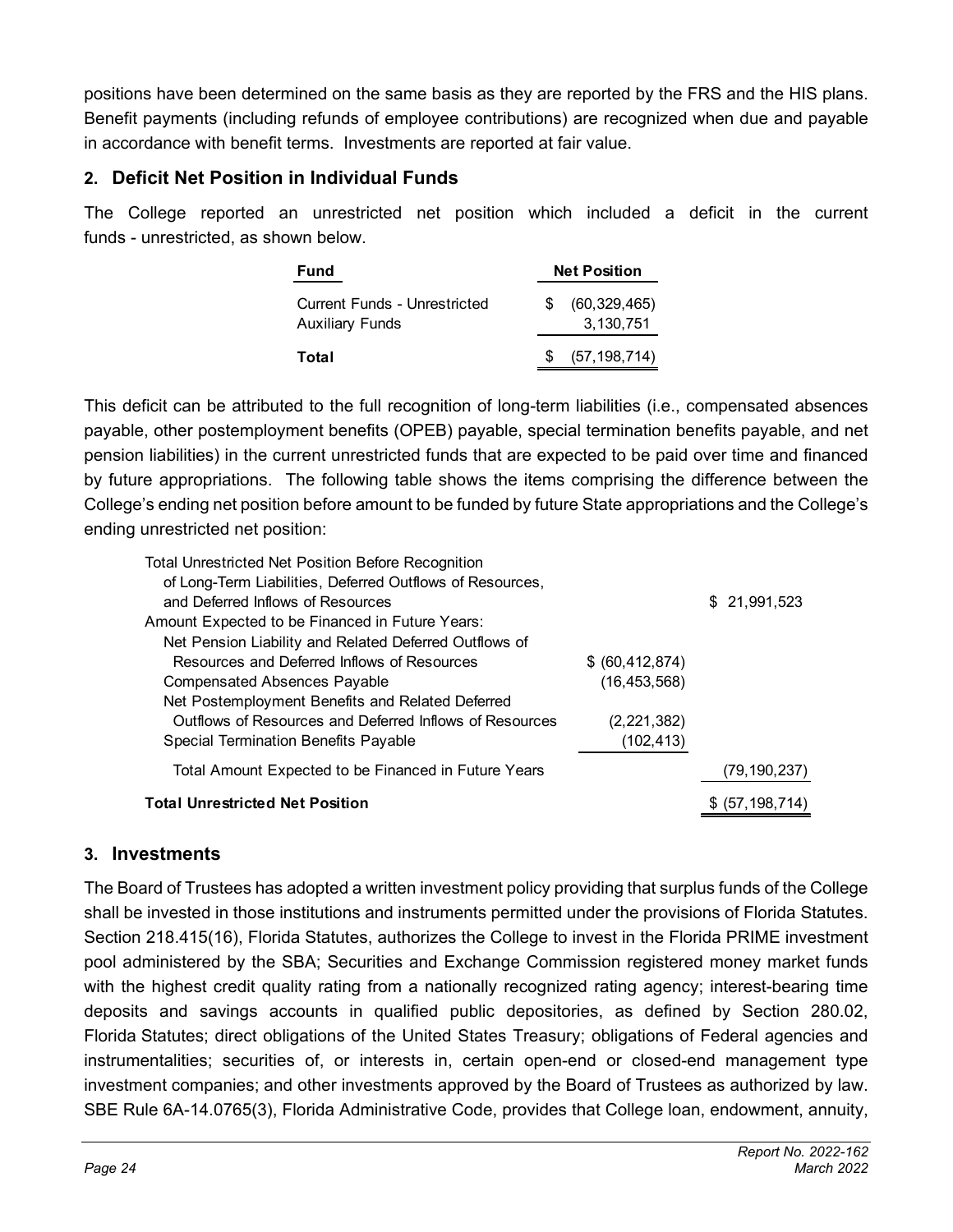and life income funds may also be invested pursuant to Section 215.47, Florida Statutes. Investments authorized by Section 215.47, Florida Statutes, include bonds, notes, commercial paper, and various other types of investments.

Investments set aside to make debt service payments, maintain sinking or reserve funds, or to purchase or construct capital assets are classified as restricted.

**Fair Value Measurement**. The College and Foundation categorize fair value measurements within the fair value hierarchy established by generally accepted accounting principles. The hierarchy is based on the valuation inputs used to measure the fair value of the asset. Level 1 inputs are quoted prices in active markets for identical assets, Level 2 inputs are significant other observable inputs, and Level 3 inputs are significant unobservable inputs.

All of the College's recurring fair value measurements as of June 30, 2021, are valued using quoted market prices (Level 1 inputs), with the exception of corporate bonds and notes which are valued using a matrix pricing model (Level 2 inputs).

|                                                                                                                                   |    |                         | <b>Fair Value Measurements Using</b> |                                                                                                 |    |                                                                  |                                                                  |  |
|-----------------------------------------------------------------------------------------------------------------------------------|----|-------------------------|--------------------------------------|-------------------------------------------------------------------------------------------------|----|------------------------------------------------------------------|------------------------------------------------------------------|--|
| Investments by fair value level                                                                                                   |    | <b>Amount</b>           |                                      | <b>Quoted Prices</b><br>in Active<br><b>Markets for</b><br><b>Identical Assets</b><br>(Level 1) |    | Significant<br><b>Other</b><br>Observable<br>Inputs<br>(Level 2) | <b>Significant</b><br><b>Unobservable</b><br>Inputs<br>(Level 3) |  |
| United States Treasury Securities                                                                                                 | \$ | 7,693,597               | \$                                   | 7,693,597                                                                                       | \$ |                                                                  | -\$                                                              |  |
| <b>Obligations of United States Government</b><br>Agencies and Instrumentalities<br><b>Bonds and Notes</b><br><b>Mutual Funds</b> |    | 9,581,054<br>18,440,050 |                                      | 9,581,054                                                                                       |    | 18,440,050                                                       |                                                                  |  |
| Equities<br><b>Bonds</b>                                                                                                          |    | 5,468,711<br>1,798,770  |                                      | 5,468,711                                                                                       |    | 1,798,770                                                        |                                                                  |  |
| Total investments by fair value level                                                                                             | S  | 42,982,182              | S                                    | 22,743,362                                                                                      | S  | 20,238,820                                                       | -\$                                                              |  |
| Investments measured at amortized cost                                                                                            |    |                         |                                      |                                                                                                 |    |                                                                  |                                                                  |  |
| Money Market Funds                                                                                                                |    | 213,668                 |                                      |                                                                                                 |    |                                                                  |                                                                  |  |
| Total investments measured at fair value                                                                                          | \$ | 43,195,850              |                                      |                                                                                                 |    |                                                                  |                                                                  |  |

The College's investments at June 30, 2021, are reported as follows:

# **College Investments**

The College's investments at June 30, 2021, all of which are managed by a contracted investment management firm, include \$7,285,233 of endowment fund investments and \$35,910,617 of other College investments. The following risks apply to these investments.

*Interest Rate Risk*: Interest rate risk is the risk that changes in interest rates will adversely affect the fair value of an investment. The College's investment policy limits investments of current operating funds to maturities no longer than 24 months and investments of non-operating funds to maturities no longer than 5.5 years. The policy also provides that the maximum maturity of an individual security will not be greater than 5.5 years, and the effective duration of the portfolio will not be greater than 3 years. At June 30, 2021, the College had \$17,274,651 in obligations of the United Sates Government and its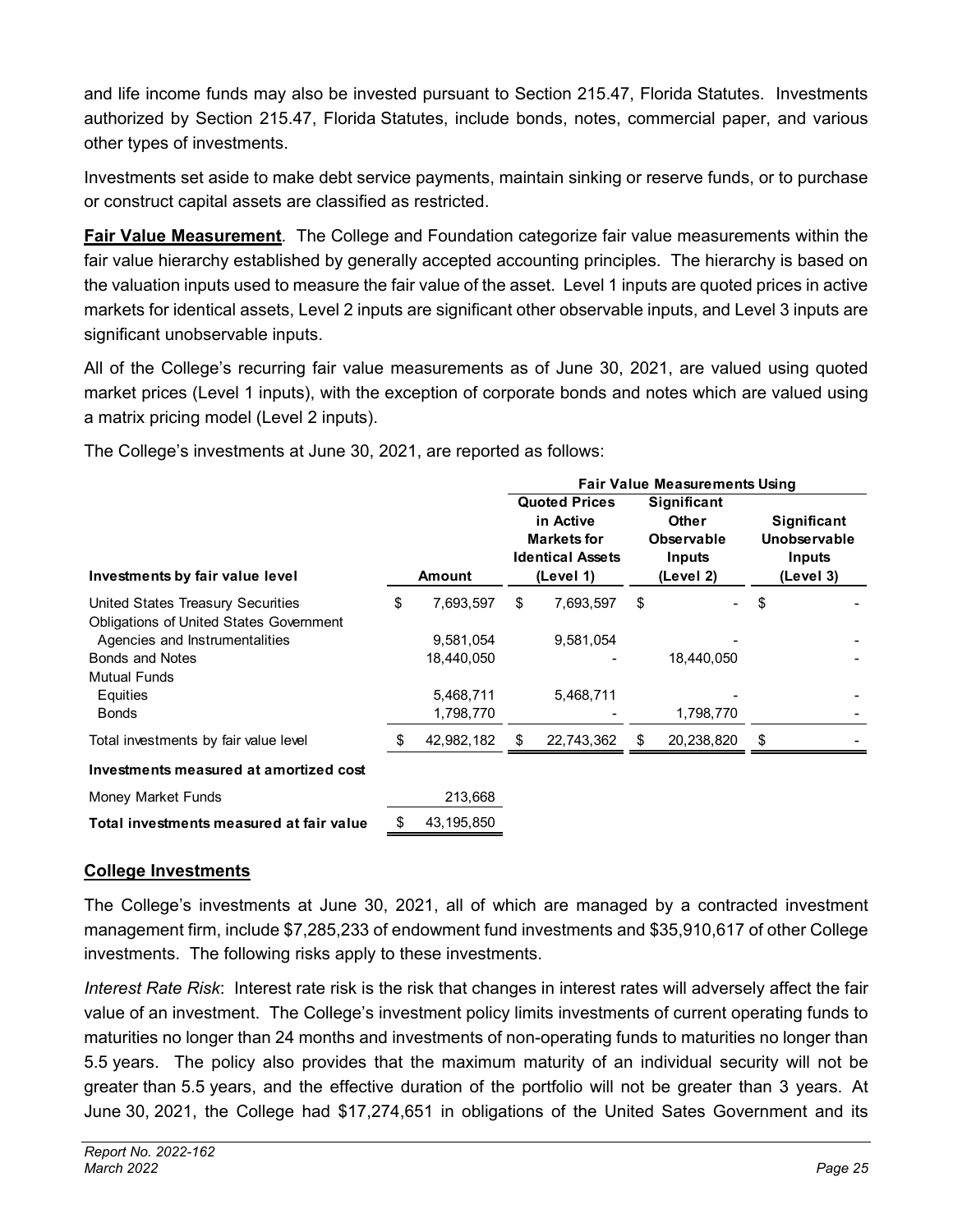agencies, with various call dates with final maturity dates between January 2022 and April 2041, having a weighted-average maturity of 1.98 years. Also, at June 30, 2021, the College had \$18,440,050 in corporate securities, with various call dates with final maturity dates between March 2022 and May 2027, with weighted-average maturities of 2.29 years, and \$213,688 in money markets funds, with an average maturity of 44 days. The overall weighted-average life of the other College investments portfolio was 3 years as of June 30, 2021.

*Credit Risk*: Credit risk is the risk that an issuer or other counterparty to an investment will not fulfill its obligations. The College's investment policy addresses credit risk through the authorization of the following types of investments:

- United States Treasury and Government Guaranteed United States Treasury obligations and obligations the principal and interest of which are backed or guaranteed by the full faith and credit of the United States Government.
- Federal Agency/Government-Sponsored Enterprise (GSE) Debt obligations, participations or other instruments issued or fully guaranteed by any United States Federal agency, instrumentality, or GSE.
- Supranationals United States dollar denominated debt obligations of government multilateral organizations where the United States is a shareholder and voting member.
- Corporates United States dollar denominated corporate notes, bonds, or other debt obligations issued or guaranteed by a domestic or foreign corporation, financial institution, non-profit or other entity.
- Municipals Obligations, including both taxable and tax-exempt, issued or guaranteed by any state, territory or possession of the United States, political subdivision, public corporation, authority, agency board, instrumentality, or other unit of local government of any state or territory.
- Agency Mortgage-Backed Securities Mortgage-backed securities, backed by residential, multi-family or commercial mortgages, that are issued or fully guaranteed as to principal and interest by a United States Federal agency or GSE, including but not limited to pass-throughs, collateralized mortgage obligations, and Real Estate Mortgage Investment Conduits.
- Asset-Backed Securities Asset-backed securities whose underlying collateral consists of loans, leases or receivables, including, but not limited to, auto loans and leases, credit card receivables, student loans, equipment loans and leases, or home-equity loans.
- Non-Negotiable Certificate of Deposit and Savings Accounts Non-negotiable interest-bearing time certificates of deposit, or savings accounts in banks organized under Florida laws or in national banks organized under United States laws and doing business in Florida, provided that any such deposits are secured by the Florida Security for Public Deposits Act, Chapter 280, Florida Statutes.
- Commercial Paper United States dollar denominated commercial paper issued or guaranteed by a domestic or foreign corporation, company, financial institution, trust or other entity, including both unsecured debt and asset-backed programs.
- Bankers' Acceptances Bankers' acceptances issued, drawn on or guaranteed by a United States bank or United States branch of a foreign bank.
- Repurchase agreements meeting the requirements specified in the investment policy.
- Money Market Funds Shares in open-end and no-load money market mutual funds, provided such funds are registered under the Investment Company Act of 1940 and operate in accordance with Rule 2a-7 of the Act.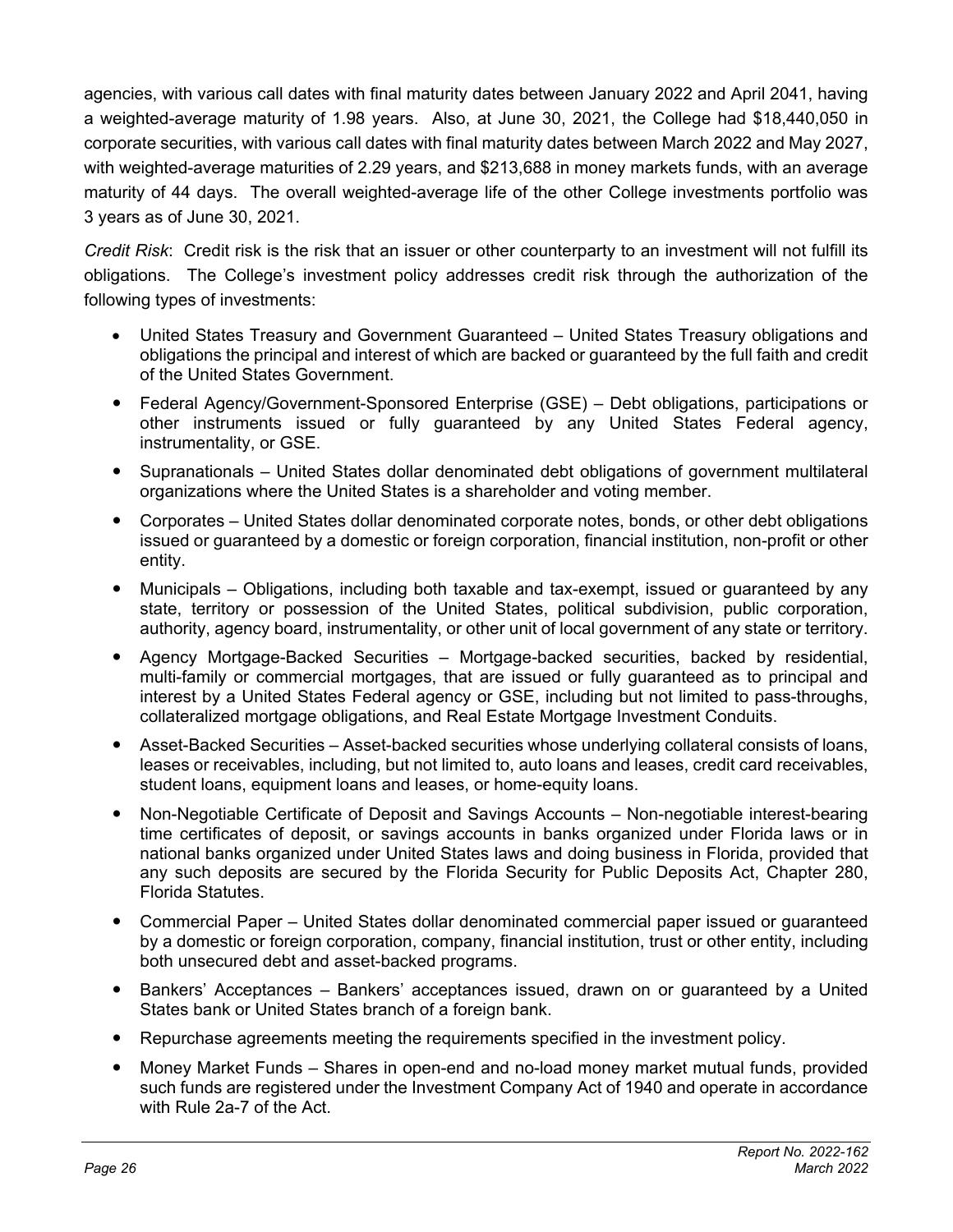Local Government Investment Pools – State, local government, or privately sponsored investment pools that are authorized pursuant to State law.

United States Government obligations are not considered to have credit risk. As of June 30, 2021, the College's investments in Federal agency obligations are rated AA+ and corporate debt securities are rated from BBB+ to AA+ by Standard & Poor's.

*Custodial Credit Risk*: Custodial credit risk is the risk that, in the event of the failure of the counterparty to a transaction, the College will not be able to recover the value of investments or collateral securities that are in the possession of an outside party. Investments purchased on behalf of the College pursuant to Section 218.415, Florida Statutes, must be properly earmarked and (1) if registered with the issuer or its agents, the investment must be immediately placed for safekeeping in a location that protects the College's interest in the security; (2) if in a book-entry form, the investment must be held for the credit of the College by a depository chartered by the Federal Government, the State, or any other state or territory of the United States, that has a branch or principal place of business in this State, or by a national association organized and existing under the laws of the United States that is authorized to accept and execute trusts and which is doing business in this State, and must be kept by the depository in an account separate and apart from the assets of the financial institution; or (3) if physically issued to the holder but not registered with the issuer or its agents, must be immediately placed for safekeeping in a secured vault. The College's investments of \$17,274,651 in United States Treasury Securities and obligations of United States Government agencies, and \$18,440,050 in corporate debt securities, are held by the safekeeping agent in the name of the College.

*Concentration of Credit Risk*: Concentration of credit risk is the risk of loss attributed to the magnitude of a government's investment in a single issuer. The College's investment policy provides that a maximum of 5 to 40 percent of the portfolio may be invested in securities of a single issuer, depending on the type of authorized investment. The policy also establishes maximum percentages for each type of authorized investment ranging from 10 to 50 percent of the investment portfolio. However, United States Treasury Securities are not subject to these limitations.

# **Discretely Presented Component Unit Investments**

The College's Foundation categorizes its fair value measurements within the fair value hierarchy established by generally accepted accounting principles. The hierarchy is based on the valuation inputs used to measure the fair value of the asset. The Foundation's investments in the Commonfund equity, fixed income, and commodities funds represent shares of commingled external investment pools, and are valued based on the Foundation's proportionate share of the underlying net asset value of the investment pools as reported by the investment manager (Level 2 inputs). There is little or no observable market data for determining the valuation of the Foundation's investments in the Commonfund private equity funds and artwork investments (Level 3 inputs). Artwork is valued at fair value on the date of donation.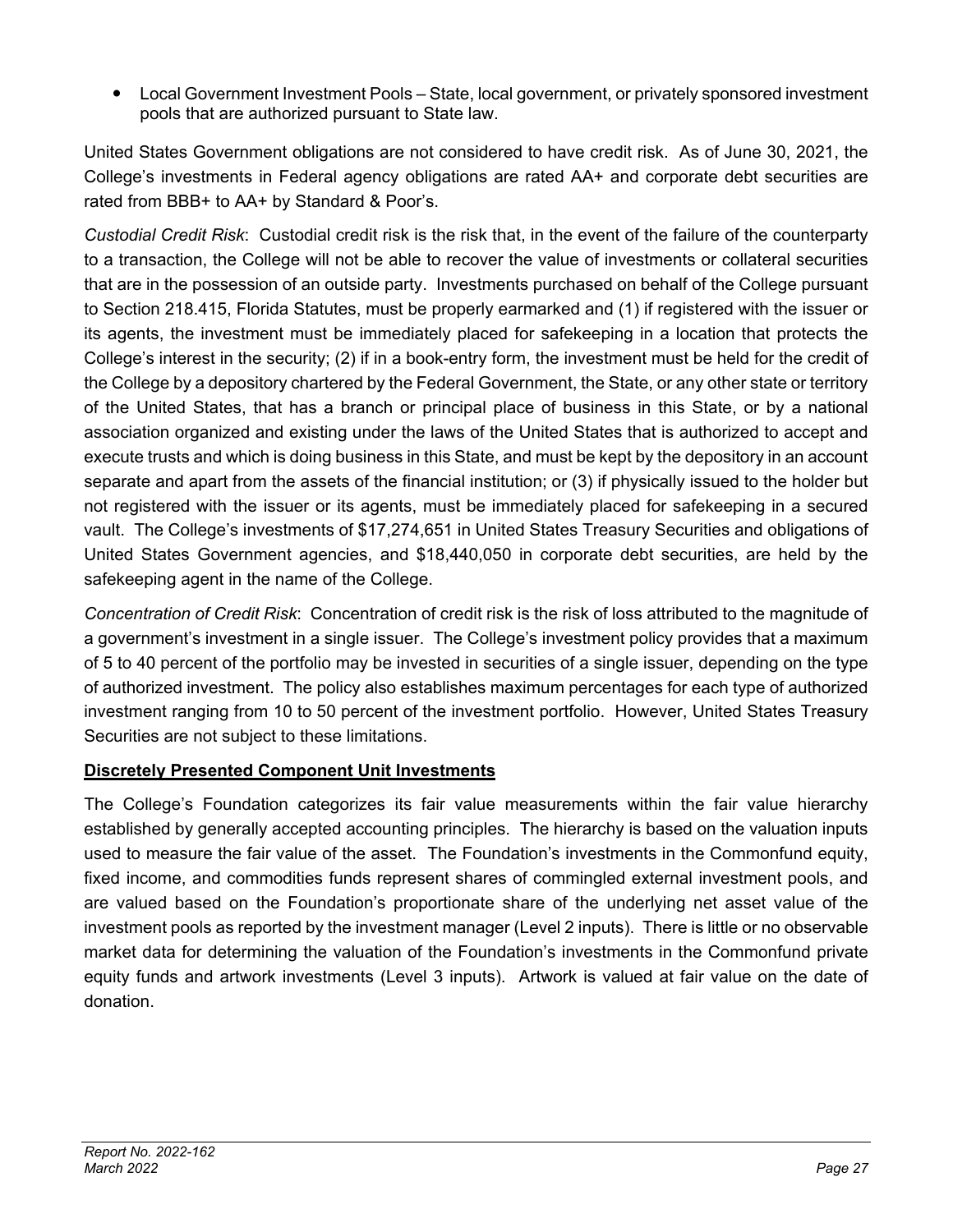Investments held by the Foundation at September 30, 2020, are reported at fair value as follows:

|                                          |                  | <b>Fair Value Measurements Using</b> |                                                                                                 |    |                                                                                |    |                                                                  |
|------------------------------------------|------------------|--------------------------------------|-------------------------------------------------------------------------------------------------|----|--------------------------------------------------------------------------------|----|------------------------------------------------------------------|
| Investments by fair value level          | <b>Amount</b>    |                                      | <b>Quoted Prices</b><br>in Active<br><b>Markets for</b><br><b>Identical Assets</b><br>(Level 1) |    | <b>Significant</b><br><b>Other</b><br><b>Observable</b><br>Inputs<br>(Level 2) |    | <b>Significant</b><br>Unobservable<br><b>Inputs</b><br>(Level 3) |
| Commonfund:                              |                  |                                      |                                                                                                 |    |                                                                                |    |                                                                  |
| <b>Equity Funds</b>                      | \$<br>40,059,852 | \$                                   |                                                                                                 | \$ | 40,059,852                                                                     | \$ |                                                                  |
| <b>Fixed Income Funds</b>                | 8,363,733        |                                      |                                                                                                 |    | 8,363,733                                                                      |    |                                                                  |
| <b>Commodity Funds</b>                   | 574,943          |                                      |                                                                                                 |    | 574,943                                                                        |    |                                                                  |
| Private Equity Funds (1)                 | 7,791,801        |                                      |                                                                                                 |    |                                                                                |    | 7,791,801                                                        |
| Artwork                                  | 23,675           |                                      |                                                                                                 |    |                                                                                |    | 23,675                                                           |
| Total investments by fair value level    | \$56,814,004     | S                                    |                                                                                                 | S  | 48,998,528                                                                     | \$ | 7,815,476                                                        |
| Investments measured at amortized cost   |                  |                                      |                                                                                                 |    |                                                                                |    |                                                                  |
| Money Market Funds                       | 96,451           |                                      |                                                                                                 |    |                                                                                |    |                                                                  |
| Total investments measured at fair value | \$56,910,455     |                                      |                                                                                                 |    |                                                                                |    |                                                                  |

(1) The Foundation's investments in the Commonfund private equity funds contain various subscription agreements with the fund manager that requires the Foundation to provide capital contributions when requested. As of September 30, 2020, the Foundation had total capital commitment subscriptions of \$10,900,000, cumulative capital calls totaled \$9,011,625, leaving future capital commitments of \$1,888,375. Capital contributions are due from time to time without notice in varying amounts and the Foundation anticipates being able to meet its future capital commitment obligations.

*Interest Rate Risk*: Interest rate risk is the risk that changes in interest rates will adversely affect the fair value of an investment. The Foundation's investment policy does not specifically limit debt obligation maturities. However, as a means of managing the Foundation's exposure to fair value losses arising from increasing interest rates, the policy provides for diversifying fixed-income investments among maturities according to interest rate prospects. At September 30, 2020, the Foundation had investments of \$8,363,733 in two fixed income funds, totaling \$2,318,855 and \$6,044,878, respectively, with weighted-average lives of 2.4 and 7.9 years, respectively.

*Credit Risk*: Credit risk is the risk that an issuer or other counterparty to an investment will not fulfill its obligations. The Foundation's investment policy provides that no more than 15 percent of the corporate debt securities in the fixed-income portfolio may be rated below investment-grade. As of September 30, 2020, the Foundation's investments in fixed income funds are rated AA and A by Standard & Poor's.

*Custodial Credit Risk*: Custodial credit risk is the risk that, in the event of the failure of the counterparty, the Foundation will not be able to recover the value of its investments or collateral securities that are in the possession of an outside party. The Foundation's investment policy does not address custodial credit risk.

*Concentration of Credit Risk*: Concentration of credit risk is the risk of loss attributed to the magnitude of a government's investment in a single issuer. The Foundation's investment policy provides that the maximum amount invested in the securities of a single issuer may not exceed 5 percent of the total investments. Securities issued by the United States government and its agencies are not subject to this limitation.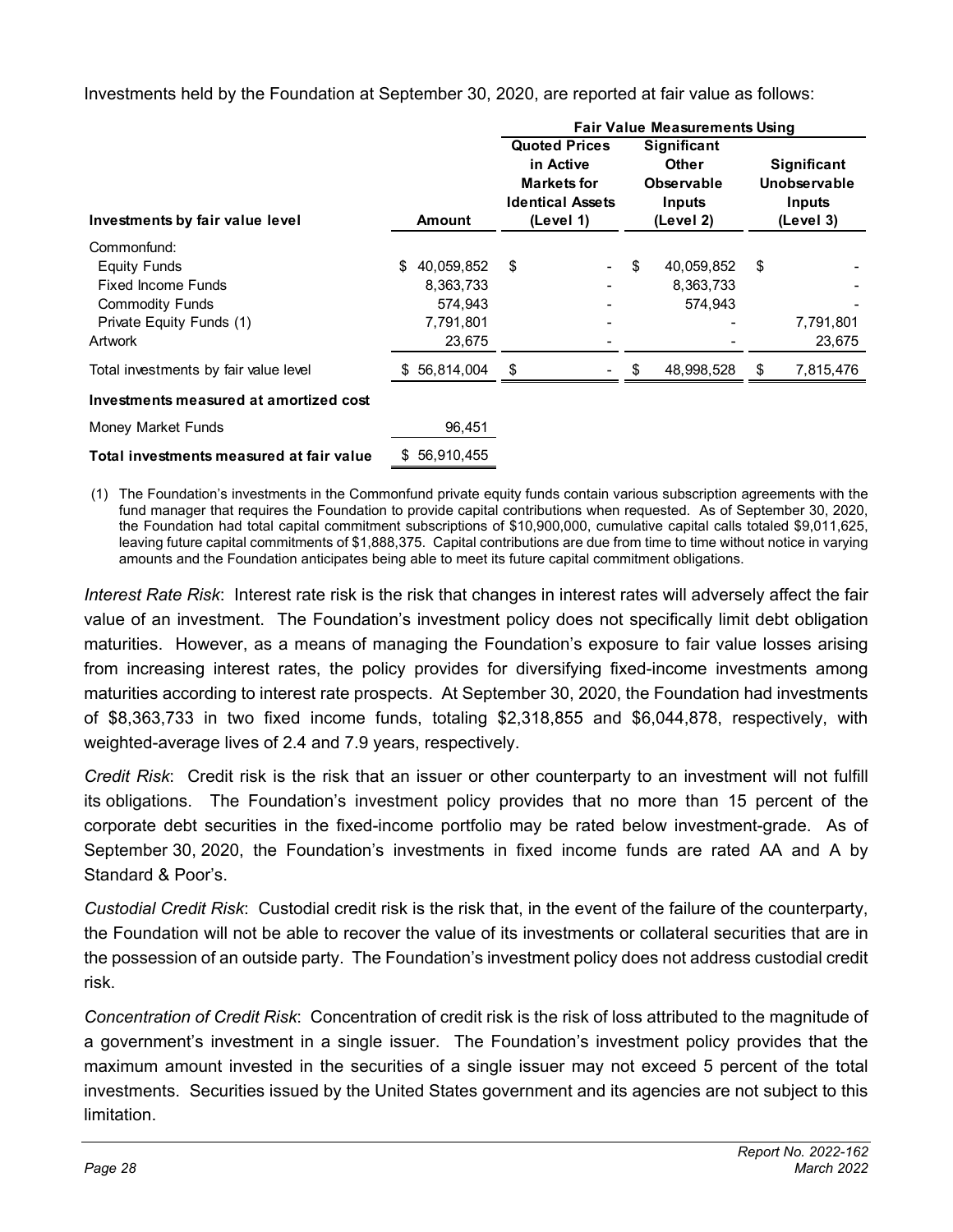# **4. Accounts Receivable**

Accounts receivable totaling \$5,015,694 represent amounts for student fee deferments, various student services provided by the College, unused credit memos, and contract and grant reimbursements due from third parties. The accounts receivable are reported net of a \$601,864 allowance for doubtful accounts.

# **5. Notes Receivable**

Notes receivable represent student loans made under the College's short-term loan program of \$196,060. Notes receivable are reported net of a \$45,786 allowance for doubtful notes.

# **6. Due From Other Governmental Agencies**

The \$2,377,949 due from other governmental agencies primarily consists of \$2,319,601 of grants and contracts receivable.

# **7. Due From/To Component Unit/College**

The \$9,464,248 reported as due to component unit consists of Foundation Artist Series program ticket sales of \$10,205,124 for the 2021-22 fiscal year Artist Series productions as of June 30, 2021, reduced by the \$740,876 for reimbursement of scholarships, salary supplements, 2020-21 Foundation Artist Series program expenditures greater than revenues, and other expenses owed to the College as of that date. The \$8,228,966 reported as due from College consists of ticket sales in excess of expenses for the Foundation Artist Series program as of September 30, 2020. The \$617,613 reported as due to the College consists mainly of amounts that the Foundation owed to the College for reimbursement of scholarship expenses, program support and certain personnel costs as of September 30, 2020. The College's financial statements are reported for the fiscal year ended June 30, 2021, and the component unit's financial statements are reported for the fiscal year ended September 30, 2020. Accordingly, amounts reported by the College as due from and to component unit on the statement of net position do not agree with amounts reported by the component unit as due from and to the College.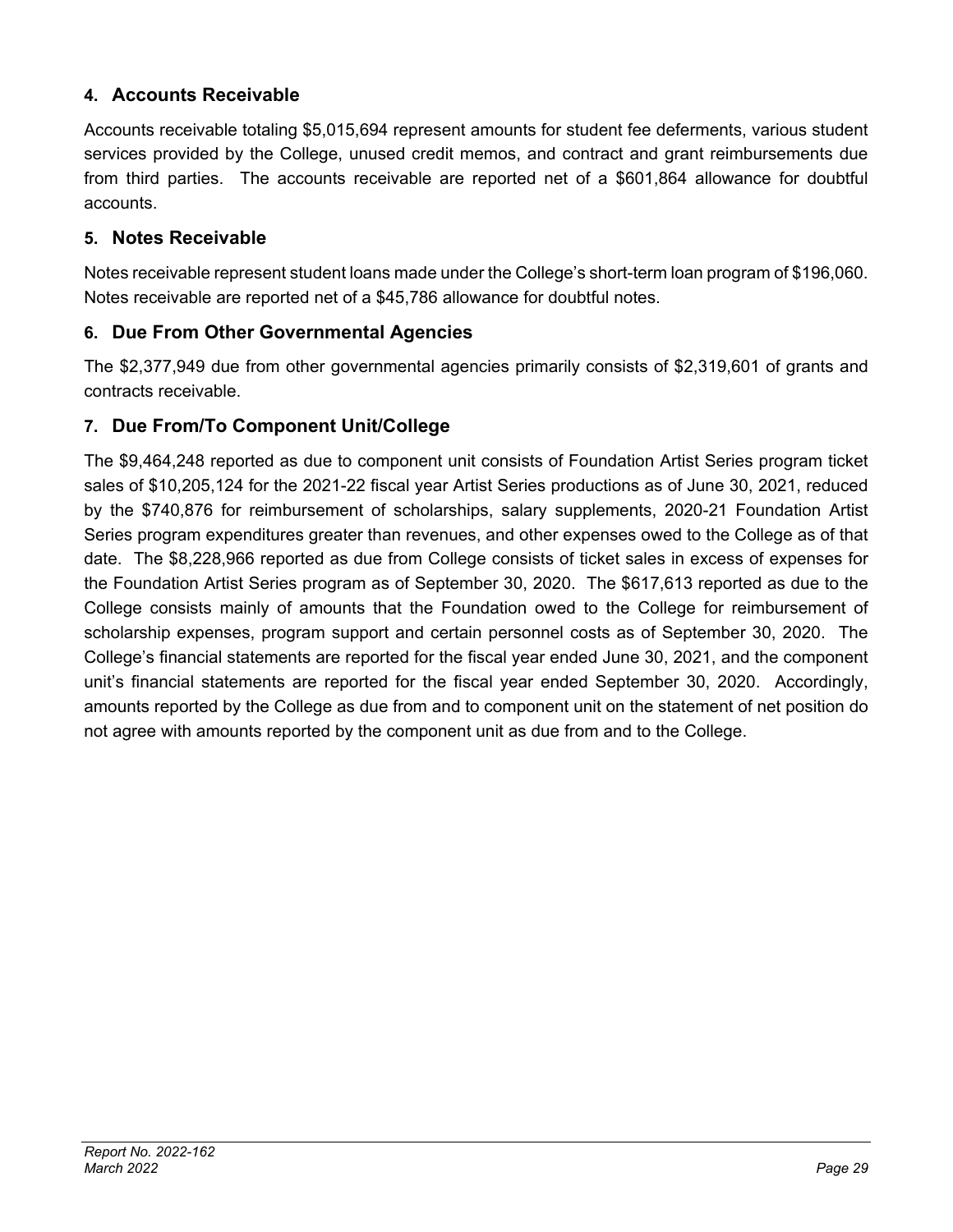# **8. Capital Assets**

Capital assets activity for the fiscal year ended June 30, 2021, is shown in the following table:

|                                              |     | <b>Beginning</b> |                   |                   |    | <b>Ending</b>  |
|----------------------------------------------|-----|------------------|-------------------|-------------------|----|----------------|
| <b>Description</b>                           |     | <b>Balance</b>   | <b>Additions</b>  | <b>Reductions</b> |    | <b>Balance</b> |
| Nondepreciable Capital Assets:               |     |                  |                   |                   |    |                |
| Land                                         | \$  | 11,999,675       | \$                | \$<br>3,778,361   | \$ | 8,221,314      |
| Artwork                                      |     | 88,600           |                   |                   |    | 88,600         |
| <b>Computer Software Licenses</b>            |     | 2,827,259        |                   |                   |    | 2,827,259      |
| Construction in Progress (1)                 |     | 19,618,299       | 1,757,598         | 8,500             |    | 21,367,397     |
| <b>Total Nondepreciable Capital Assets</b>   | S   | 34,533,833       | \$<br>1,757,598   | \$<br>3,786,861   | \$ | 32,504,570     |
| Depreciable Capital Assets:                  |     |                  |                   |                   |    |                |
| <b>Buildings</b>                             | \$. | 330, 169, 973    | \$<br>769,612     | \$                | \$ | 330,939,585    |
| Other Structures and Improvements            |     | 8,457,270        |                   |                   |    | 8,457,270      |
| Furniture, Machinery, and Equipment          |     | 30,854,688       | 3,109,606         | 389,599           |    | 33,574,695     |
| <b>Computer Software</b>                     |     | 22,659,051       |                   |                   |    | 22,659,051     |
| <b>Total Depreciable Capital Assets</b>      |     | 392, 140, 982    | 3,879,218         | 389,599           |    | 395,630,601    |
| Less, Accumulated Depreciation:              |     |                  |                   |                   |    |                |
| <b>Buildings</b>                             |     | 170,402,379      | 7,336,532         |                   |    | 177,738,911    |
| Other Structures and Improvements            |     | 5,923,584        | 349,763           |                   |    | 6,273,347      |
| Furniture, Machinery, and Equipment          |     | 27,285,273       | 2,549,101         | 389,599           |    | 29,444,775     |
| <b>Computer Software</b>                     |     | 9,016,195        | 2,265,905         |                   |    | 11,282,100     |
| <b>Total Accumulated Depreciation</b>        |     | 212,627,431      | 12,501,301        | 389,599           |    | 224,739,133    |
| <b>Total Depreciable Capital Assets, Net</b> | \$  | 179,513,551      | \$<br>(8,622,083) | \$                | \$ | 170,891,468    |

(1) Construction in progress at June 30, 2021, includes \$19,570,052 for energy management facility upgrade projects that will be reported as assets under capital lease when completed. See Notes 10. and 13.

# **9. Unearned Revenue**

Unearned revenue at June 30, 2021, includes amounts received by the College for grants and contracts, student tuition and fees, auxiliary revenues, and scholarships that have not been earned.

| <b>Description</b>                                             | <b>Amount</b>          |
|----------------------------------------------------------------|------------------------|
| <b>Grants and Contracts</b><br><b>Student Tuition and Fees</b> | \$1,286,083<br>611,580 |
| <b>Auxiliary Revenues</b>                                      | 190,817                |
| Scholarships                                                   | 27,326                 |
| <b>Total Unearned Revenue</b>                                  | \$2,115,806            |

# **10. Long-Term Liabilities**

Long-term liabilities activity for the fiscal year ended June 30, 2021, is shown in the following table: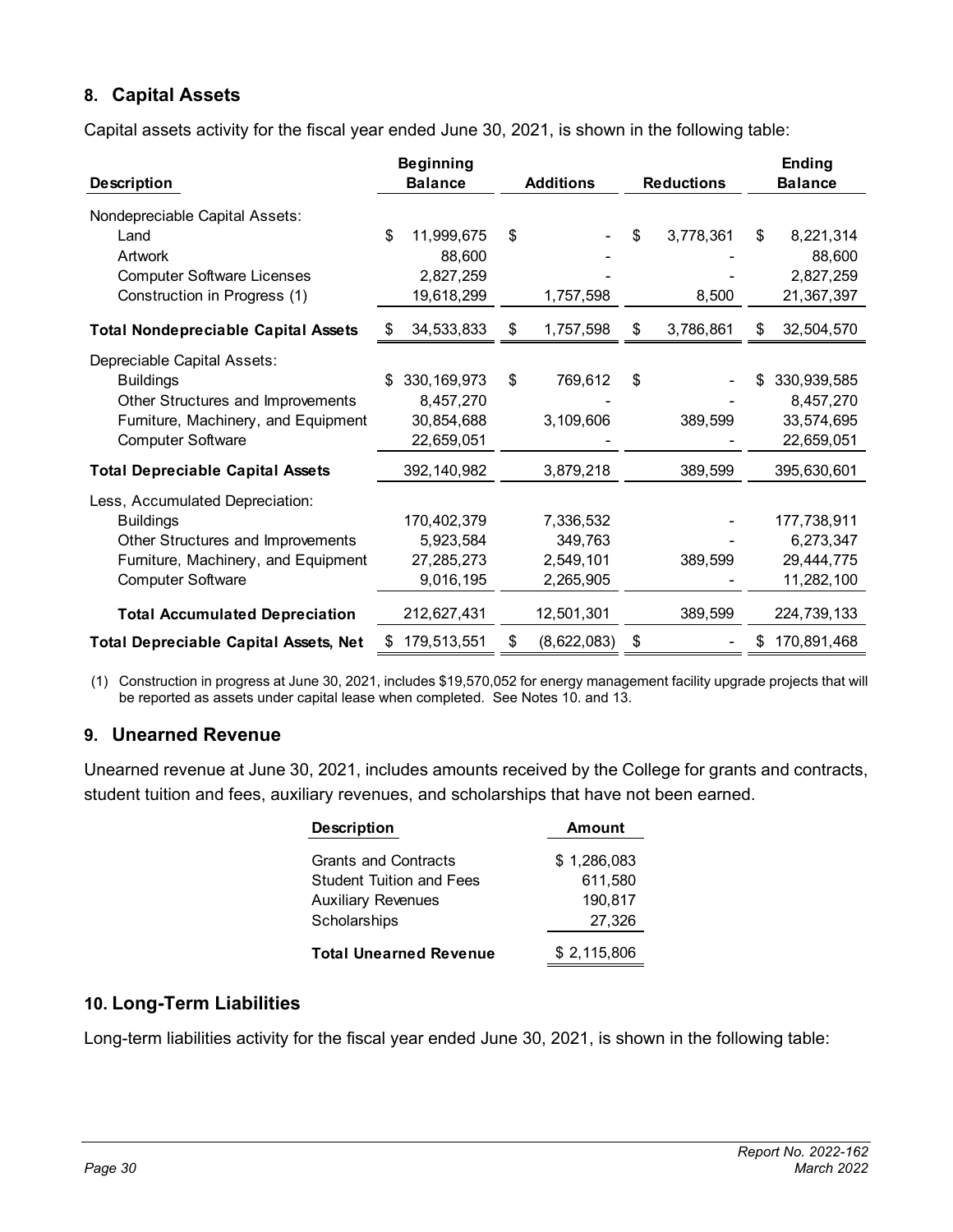|                                             | <b>Beginning</b>               |                          |                   | <b>Ending</b>  | <b>Current</b> |  |
|---------------------------------------------|--------------------------------|--------------------------|-------------------|----------------|----------------|--|
| <b>Description</b>                          | <b>Balance</b>                 | <b>Additions</b>         | <b>Reductions</b> | <b>Balance</b> | <b>Portion</b> |  |
| Note Payable                                | \$<br>$\overline{\phantom{0}}$ | \$<br>60.000             | \$<br>$\sim$      | \$<br>60.000   | \$             |  |
| Capital Lease Payable                       | 18,859,611                     | $\overline{\phantom{a}}$ | 788.546           | 18,071,065     | 1,457,470      |  |
| <b>Special Termination Benefits Payable</b> | 85.831                         | 16.582                   |                   | 102.413        | 90,052         |  |
| <b>Compensated Absences Payable</b>         | 15,382,902                     | 5,827,142                | 4,756,476         | 16,453,568     | 4,366,841      |  |
| <b>Other Postemployment</b>                 |                                |                          |                   |                |                |  |
| <b>Benefits Payable</b>                     | 2.467.407                      | 353.131                  | 106.855           | 2,713,683      | 117,695        |  |
| Net Pension Liability                       | 67,970,318                     | 14,332,049               | 1,083,480         | 81,218,887     | 249,696        |  |
| <b>Total Long-Term Liabilities</b>          | \$104,766,069                  | 20,588,904               | 6.735.357         | \$118,619,616  | 6,281,754      |  |

**Note Payable**. On September 25, 2020, the College borrowed \$60,000, pursuant to a loan agreement with the Downtown Investment Authority, at a stated interest rate of 0 percent, to assist with the costs associated with the operation of student housing and retail space. The note matures on June 30, 2024, at which time payment of the outstanding principal amount is due in full. The note contains a provision that, in the event of default, the holder of the note may declare outstanding principal and interest amounts to become immediately due.

**Capital Lease Payable**. The College entered into a master financing arrangement with a financing company on May 5, 2017, characterized as an equipment lease purchase agreement, to provide up to \$25 million in capital lease financing for energy management facility upgrade projects under the provisions of Section 1013.23, Florida Statutes, at an interest rate of 3.17 percent. Under this arrangement, the College obtained financing in two phases for certain energy management facility upgrade projects. The College received \$11,021,191 (Phase I) and \$8,539,023 (Phase II) on May 5, 2017, and December 27, 2017, respectively. The funding was to provide for energy management facility upgrade projects, and Phase I and Phase II lease payments are due quarterly to February 2037 and December 2035, respectively. Future minimum capital lease payments under the agreement and the present value of the minimum payments as of June 30, 2021, are as follows:

| <b>Fiscal Year Ending June 30</b>                                   | <b>Amount</b>                                                       |
|---------------------------------------------------------------------|---------------------------------------------------------------------|
| 2022<br>2023<br>2024<br>2025<br>2026                                | 1,457,470<br>\$<br>1,497,995<br>1,518,585<br>1,539,695<br>1,441,790 |
| 2027 and thereafter                                                 | 15,476,396                                                          |
| <b>Total Minimum Payments</b><br>Less, Amount Representing Interest | 22,931,931<br>(4,860,866)                                           |
| <b>Present Value of Minimum Payments</b>                            | \$18.071.065                                                        |

**Special Termination Benefits Payable**. Effective July 1, 2004, the Board of Trustees established a severance pay plan that is available to certain College administrative employees. The plan provides that once certain eligibility guidelines are met, benefit day credits of one-half to one full day are accrued for each month of service payable at various percentages in conjunction with the employee's daily rate of pay at the time of separation. The severance pay plan benefit is not available to an eligible employee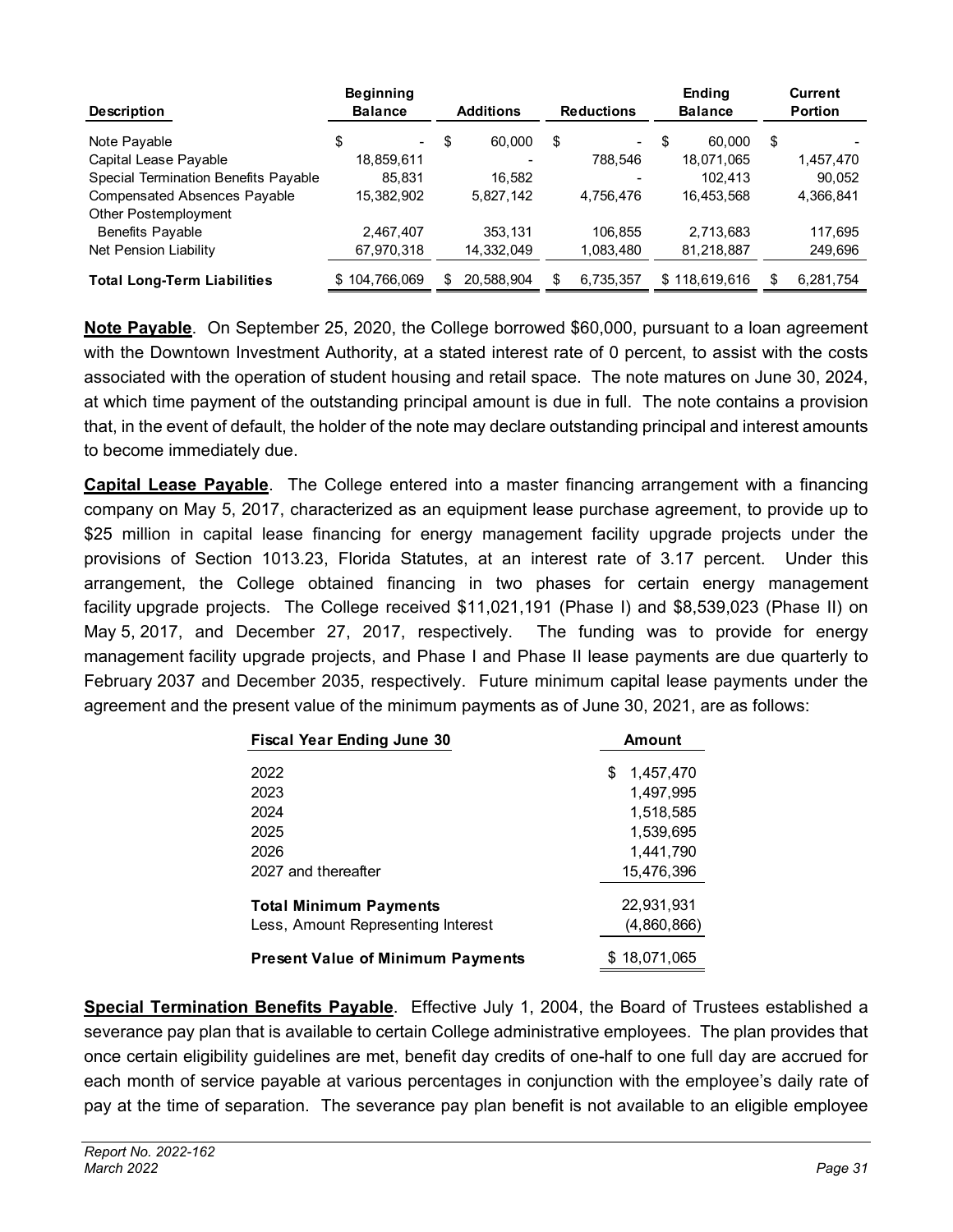until the date of separation from the College and must be paid as a one-time lump-sum payment. At June 30, 2021, a liability for accrued plan benefits of \$102,413 for four employees was reported by the College as Special Termination Benefits Payable.

**Compensated Absences Payable**. College employees may accrue annual and sick leave based on length of service, subject to certain limitations regarding the amount that will be paid upon termination. The College reports a liability for the accrued leave; however, State noncapital appropriations fund only the portion of accrued leave that is used or paid in the current fiscal year. Although the College expects the liability to be funded primarily from future appropriations, generally accepted accounting principles do not permit the recording of a receivable in anticipation of future appropriations. At June 30, 2021, the estimated liability for compensated absences, which includes the College's share of the Florida Retirement System and FICA contributions, totaled \$16,453,568. The current portion of the compensated absences liability, \$4,366,841, is the amount expected to be paid in the coming fiscal year and represents the College's estimate of leave payments plus benefits for leave used, retirements, separations, and Deferred Retirement Option Program (DROP) participants during the 2021-22 fiscal year based on an average of actual payments over the previous 7 years.

**Other Postemployment Benefits Payable**. The College follows GASB Statement No. 75, *Accounting and Financial Reporting for Postemployment Benefits Other Than Pensions*, for other postemployment benefits administered by the Florida College System Risk Management Consortium (Consortium).

# *General Information about the OPEB Plan*

*Plan Description*. The Other Postemployment Benefits Plan (OPEB Plan) is a single-employer defined benefit plan administered by the Consortium that provides OPEB for all employees who satisfy the College's retirement eligibility provisions. Pursuant to the provisions of Section 112.0801, Florida Statutes, former employees who retire from the College are eligible to participate in the College's health and hospitalization plan for medical and prescription drug coverage. The College subsidizes the premium rates paid by retirees by allowing them to participate in the OPEB Plan at reduced or blended group (implicitly subsidized) premium rates for both active and retired employees. These rates provide an implicit subsidy for retirees because, on an actuarial basis, their current and future claims are expected to result in higher costs to the OPEB Plan on average than those of active employees. The College does not offer any explicit subsidies for retiree coverage. Retirees are required to enroll in the Federal Medicare (Medicare) program for their primary coverage as soon as they are eligible. The OPEB Plan contribution requirements and benefit terms of the College and the OPEB Plan members are established and may be amended by action from the Board. No assets are accumulated in a trust that meet the criteria in paragraph 4 of GASB Statement No. 75.

*Benefits Provided*. The OPEB Plan provides healthcare benefits for retirees and their dependents. The OPEB Plan only provides an implicit subsidy as described above.

*Employees Covered by Benefit Terms*. At June 30, 2019, the following employees were covered by the benefit terms: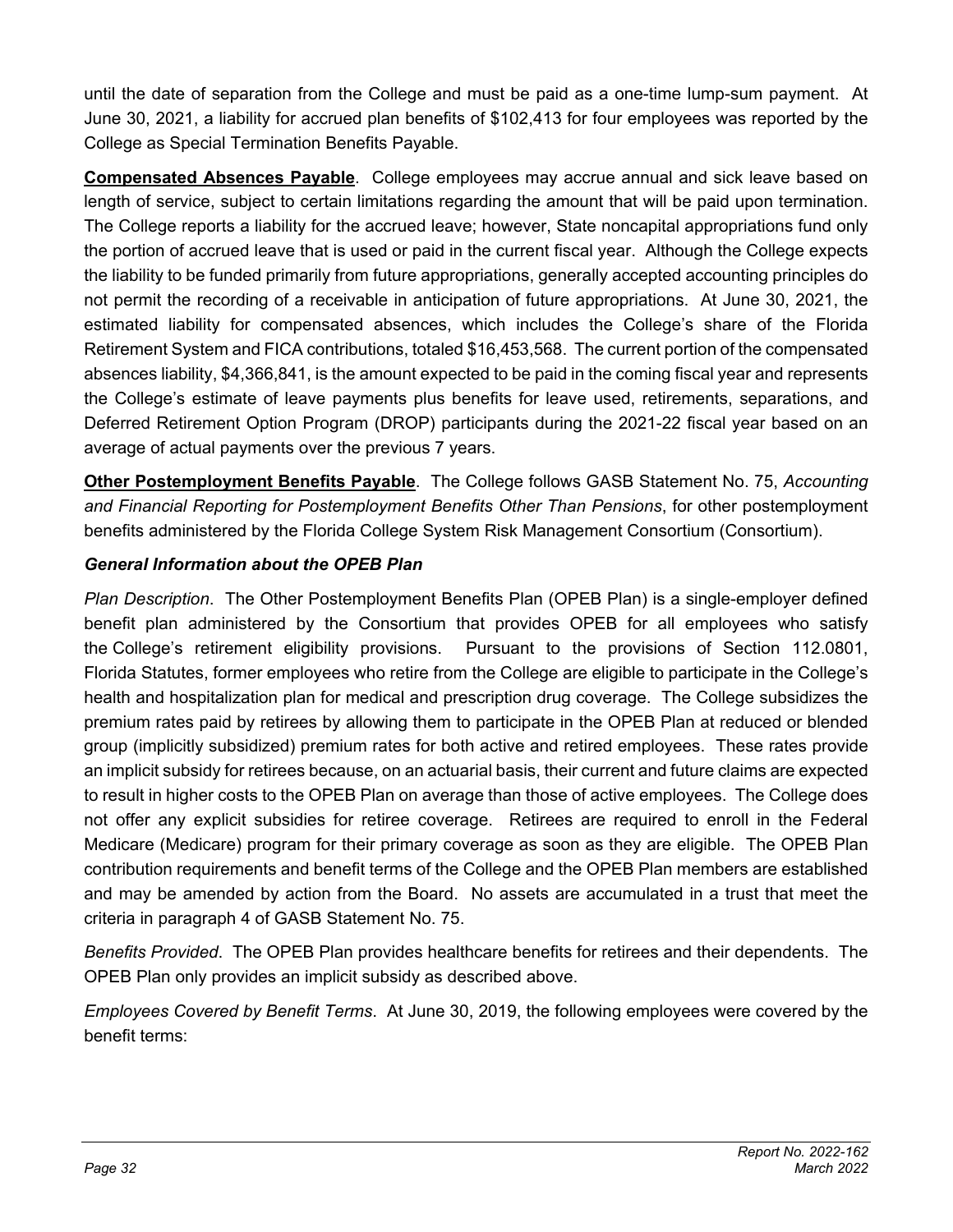| Inactive Employees or Beneficiaries Currently Receiving Benefits | 59    |
|------------------------------------------------------------------|-------|
| Drop Members                                                     | 68    |
| Active Employees                                                 | 1.259 |
| Total                                                            | 1.386 |
|                                                                  |       |

# *Total OPEB Liability*

The College's total OPEB liability of \$2,713,683 was measured as of June 30, 2020, and was determined by an actuarial valuation roll forward as of June 30, 2019.

*Actuarial Assumptions and Other Inputs*. The total OPEB liability in the June 30, 2020, actuarial valuation was determined using the following actuarial assumptions and other inputs, applied to all periods included in the measurement, unless otherwise specified:

| Inflation                                                                        | 2.40 percent                                                                                                              |
|----------------------------------------------------------------------------------|---------------------------------------------------------------------------------------------------------------------------|
| Real Wage Growth                                                                 | 0.85 percent                                                                                                              |
| Wage Inflation                                                                   | 3.25 percent                                                                                                              |
| Salary increases<br><b>Regular Employees</b><br>Senior Management                | $3.40 - 7.80$ percent<br>$4.10 - 8.20$ percent                                                                            |
| <b>Municipal Bond Index</b><br><b>Prior Measurement Date</b><br>Measurement Date | 3.50 percent<br>2.21 percent                                                                                              |
| Healthcare cost trend rates<br>Pre-Medicare                                      | 7.00 percent for 2019, decreasing to an                                                                                   |
| Medicare                                                                         | ultimate rate of 4.60 percent by 2026<br>5.00 percent for 2019, decreasing to an<br>ultimate rate of 4.60 percent by 2021 |

The discount rate was based on the Bond Buyer General Obligation 20-year Municipal Bond Index.

Mortality rates were based on the PUB-2010 mortality tables, with adjustments for FRS experience and generational mortality improvements using Scale MP-2018.

The demographic actuarial assumptions for retirement, disability incidence, and withdrawal used in the June 30, 2019, valuation were based on the results of an actuarial experience study for the period July 1, 2013, through June 30, 2018, adopted by the FRS.

The remaining actuarial assumptions (e.g., initial per capita costs, health care cost trends, rate of plan participation, rates of plan election, etc.) used in the June 30, 2019, valuation were based on a review of recent plan experience done concurrently with the June 30, 2019, valuation.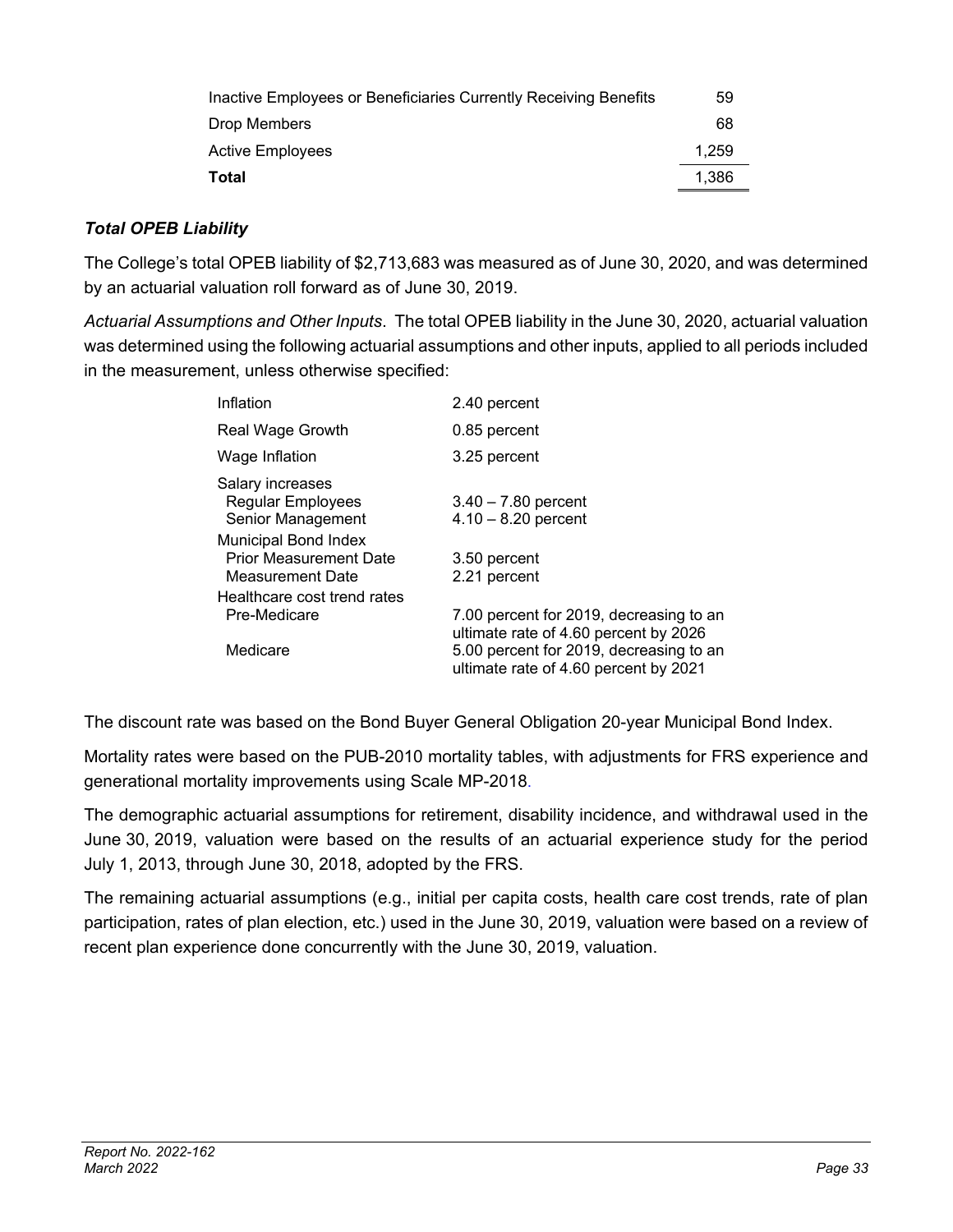### *Changes in the Total OPEB Liability*

|                                        | Amount         |
|----------------------------------------|----------------|
| Balance at 6/30/20                     | 2,467,407<br>S |
| Changes for the year:                  |                |
| Service Cost                           | 138,873        |
| Interest                               | 89,366         |
| Changes in Assumptions or Other Inputs | 124,892        |
| <b>Benefit Payments</b>                | (106, 855)     |
| <b>Net Changes</b>                     | 246,276        |
| <b>Balance at 6/30/21</b>              | 2.713.683      |

Changes of assumptions and other inputs since the prior measurement date are as follows:

- The discount rate changed from 3.50 percent in 2019 to 2.21 percent in 2020.
- The mortality, retirement, and termination rates used in the valuation report as of July 1, 2019, changed from the prior report to reflect an experience study conducted by the FRS for the period July 1, 2013, through June 30, 2018.
- Salary increase rates changed as follows:
	- $\circ$  Regular Employees rates changed from 3.7 percent 7.8 percent to 3.4 percent 7.8 percent.
	- $\circ$  Senior Management rates changed from 4.3 percent 7.1 percent to 4.1 percent 8.2 percent.

*Sensitivity of the Total OPEB Liability to Changes in the Discount Rate*. The following table presents the total OPEB liability of the College, as well as what the College's total OPEB liability would be if it were calculated using a discount rate that is 1 percentage point lower (1.21 percent) or 1 percentage point higher (3.21 percent) than the current rate:

|                      | 1%              | Current              | $1\%$           |
|----------------------|-----------------|----------------------|-----------------|
|                      | <b>Decrease</b> | <b>Discount Rate</b> | <b>Increase</b> |
|                      | $(1.21\%)$      | $(2.21\%)$           | $(3.21\%)$      |
| Total OPEB liability | \$3.187.513     | \$2.713.683          | \$2,343,291     |

*Sensitivity of the Total OPEB Liability to Changes in the Healthcare Cost Trend Rates*. The following table presents the total OPEB liability of the College, as well as what the College's total OPEB liability would be if it were calculated using healthcare cost trend rates that are 1 percentage point lower or 1 percentage point higher than the current healthcare cost trend rates:

|                      |             | <b>Healthcare</b><br><b>Cost Trend</b> |             |
|----------------------|-------------|----------------------------------------|-------------|
|                      | 1% Decrease | <b>Rates</b>                           | 1% Increase |
| Total OPEB liability | \$2,231,800 | \$2.713.683                            | \$3.364.670 |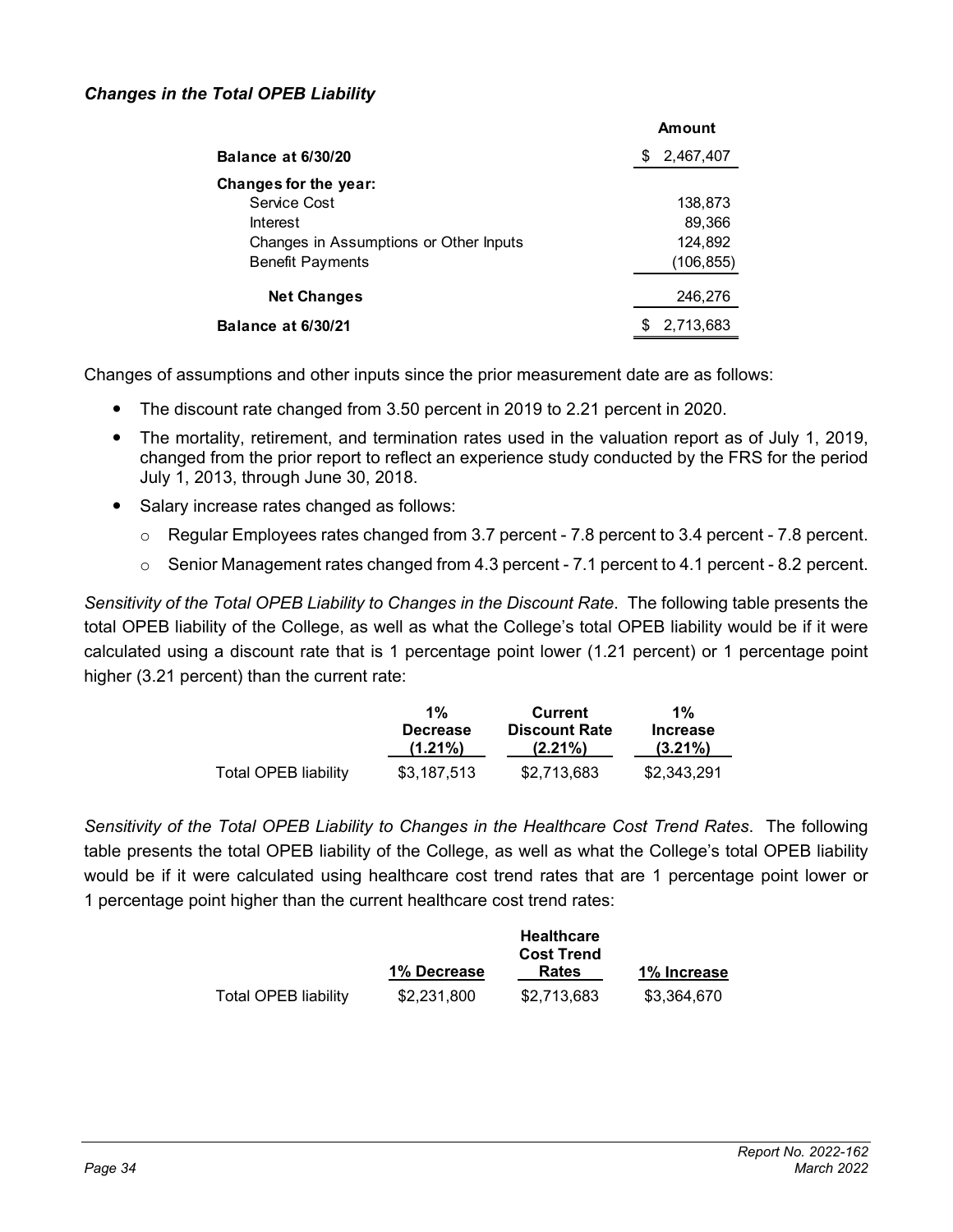# *OPEB Expense and Deferred Outflows of Resources and Deferred Inflows of Resources Related to OPEB*

For the fiscal year ended June 30, 2021, the College recognized OPEB expense of \$269,911. At June 30, 2021, the College reported deferred outflows of resources and deferred inflows of resources related to OPEB from the following sources:

| <b>Description</b>                                                      | <b>Deferred Outflows</b><br>of Resources |   | <b>Deferred Inflows</b><br>of Resources |  |
|-------------------------------------------------------------------------|------------------------------------------|---|-----------------------------------------|--|
| Differences between expected<br>and actual experience                   | \$<br>41.620                             | S |                                         |  |
| Change of assumptions or other inputs<br>Transactions subsequent to the | 458,675                                  |   | 125.689                                 |  |
| measurement date                                                        | 117,695                                  |   |                                         |  |
| Total                                                                   | \$<br>617,990                            | S | 125.689                                 |  |

Of the total amount reported as deferred outflows of resources related to OPEB, \$117,695 resulting from benefits paid subsequent to the measurement date and before the end of the fiscal year will be included as a reduction of the total OPEB liability in the year ended June 30, 2022. Other amounts reported as deferred outflows of resources and deferred inflows of resources related to OPEB will be recognized in OPEB expense as follows:

| <b>Fiscal Year Ending June 30</b> |        | Amount  |  |  |
|-----------------------------------|--------|---------|--|--|
| 2022                              | \$     | 41,672  |  |  |
| 2023                              |        | 41,672  |  |  |
| 2024                              | 41,672 |         |  |  |
| 2025                              |        | 41,672  |  |  |
| 2026                              | 41,672 |         |  |  |
| Thereafter                        |        | 166,246 |  |  |
| <b>Total</b>                      | S      | 374,606 |  |  |

**Net Pension Liability**. As a participating employer in the FRS, the College recognizes its proportionate share of the collective net pension liabilities of the FRS cost-sharing multiple-employer defined benefit plans. As of June 30, 2021, the College's proportionate share of the net pension liabilities totaled \$81,218,887. Note 11. includes a complete discussion of defined benefit pension plans

# **11. Retirement Plans – Defined Benefit Pension Plans**

# *General Information about the Florida Retirement System (FRS)*

The FRS was created in Chapter 121, Florida Statutes, to provide a defined benefit pension plan for participating public employees. The FRS was amended in 1998 to add the Deferred Retirement Option Program (DROP) under the defined benefit plan and amended in 2000 to provide a defined contribution plan alternative to the defined benefit plan for FRS members effective July 1, 2002. This integrated defined contribution pension plan is the FRS Investment Plan. Chapter 121, Florida Statutes, also provides for nonintegrated, optional retirement programs in lieu of the FRS to certain members of the Senior Management Service Class employed by the State and faculty and specified employees of State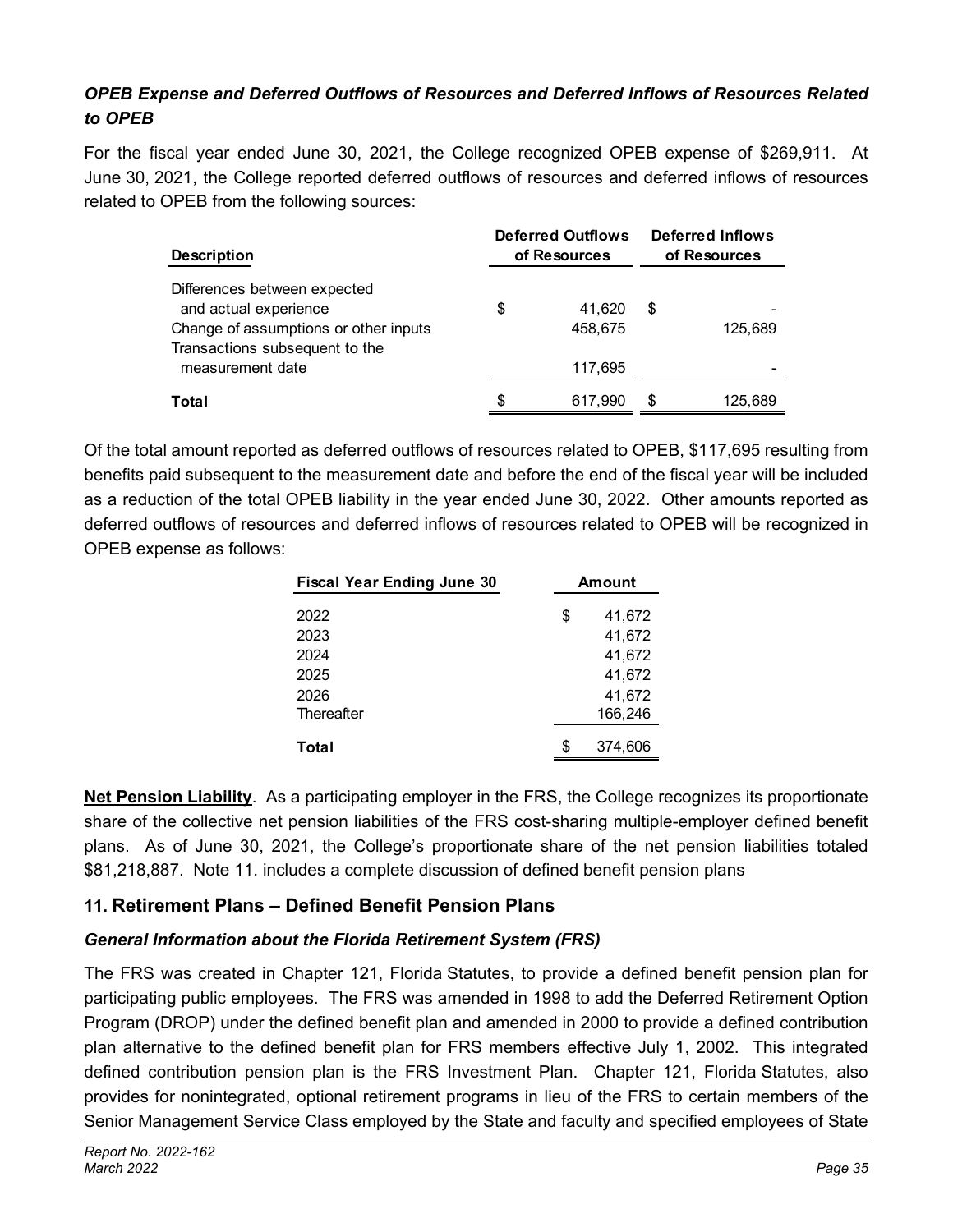colleges. Chapter 112, Florida Statutes, established the HIS Program, a cost-sharing multiple-employer defined benefit pension plan to assist retired members of any State-administered retirement system in paying the costs of health insurance.

Essentially all regular employees of the College are eligible to enroll as members of the State-administered FRS. Provisions relating to the FRS are established by Chapters 121 and 122, Florida Statutes; Chapter 112, Part IV, Florida Statutes; Chapter 238, Florida Statutes; and FRS Rules, Chapter 60S, Florida Administrative Code; wherein eligibility, contributions, and benefits are defined and described in detail. Such provisions may be amended at any time by further action from the Florida Legislature. The FRS is a single retirement system administered by the Florida Department of Management Services, Division of Retirement, and consists of two cost-sharing multiple-employer defined benefit plans and other nonintegrated programs. An annual comprehensive financial report of the FRS, which includes its financial statements, required supplementary information, actuarial report, and other relevant information, is available from the Florida Department of Management Services Web site (www.dms.myflorida.com).

The College's FRS and HIS pension expense totaled \$12,483,926 for the fiscal year ended June 30, 2021.

# **FRS Pension Plan**

*Plan Description*. The FRS Pension Plan (Plan) is a cost-sharing multiple-employer defined benefit pension plan, with a DROP for eligible employees. The general classes of membership are as follows:

- *Regular Class* Members of the FRS who do not qualify for membership in the other classes.
- *Senior Management Service Class* (SMSC) Members in senior management level positions.

Employees enrolled in the Plan prior to July 1, 2011, vest at 6 years of creditable service and employees enrolled in the Plan on or after July 1, 2011, vest at 8 years of creditable service. All vested members, enrolled prior to July 1, 2011, are eligible for normal retirement benefits at age 62 or at any age after 30 years of creditable service. All members enrolled in the Plan on or after July 1, 2011, once vested, are eligible for normal retirement benefits at age 65 or any time after 33 years of creditable service. Employees enrolled in the Plan may include up to 4 years of credit for military service toward creditable service. The Plan also includes an early retirement provision; however, there is a benefit reduction for each year a member retires before his or her normal retirement date. The Plan provides retirement, disability, death benefits, and annual cost-of-living adjustments to eligible participants.

The DROP, subject to provisions of Section 121.091, Florida Statutes, permits employees eligible for normal retirement under the Plan to defer receipt of monthly benefit payments while continuing employment with an FRS-participating employer. An employee may participate in DROP for a period not to exceed 60 months after electing to participate. During the period of DROP participation, deferred monthly benefits are held in the FRS Trust Fund and accrue interest. The net pension liability does not include amounts for DROP participants, as these members are considered retired and are not accruing additional pension benefits.

*Benefits Provided*. Benefits under the Plan are computed on the basis of age and/or years of service, average final compensation, and service credit. Credit for each year of service is expressed as a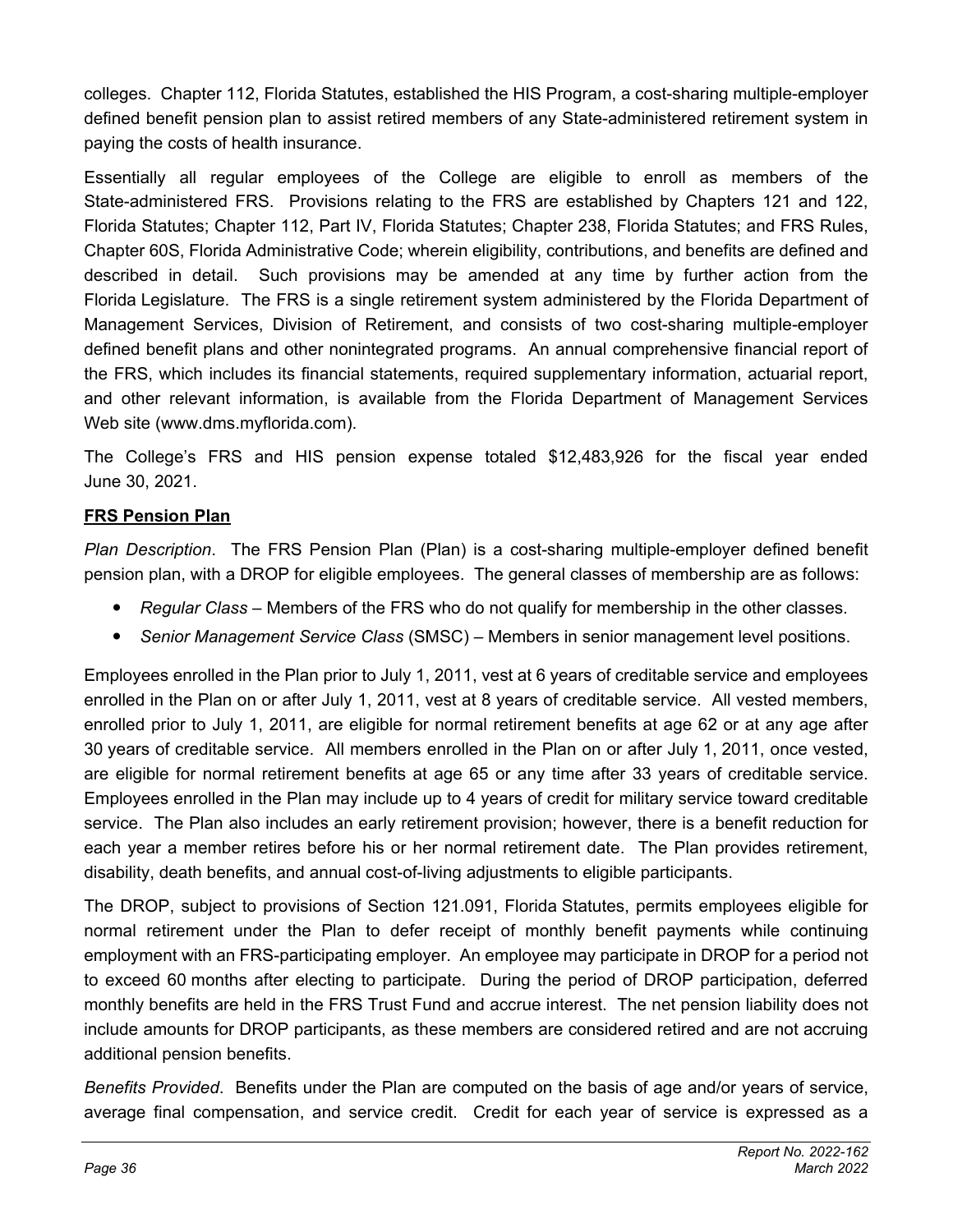percentage of the average final compensation. For members initially enrolled before July 1, 2011, the average final compensation is the average of the 5 highest fiscal years' earnings; for members initially enrolled on or after July 1, 2011, the average final compensation is the average of the 8 highest fiscal years' earnings. The total percentage value of the benefit received is determined by calculating the total value of all service, which is based on retirement plan and/or the class to which the member belonged when the service credit was earned. Members are eligible for in-line-of-duty or regular disability and survivors' benefits. The following table shows the percentage value for each year of service credit earned:

| <b>Class, Initial Enrollment, and Retirement Age/Years of Service</b> | % Value |
|-----------------------------------------------------------------------|---------|
| Regular Class members initially enrolled before July 1, 2011          |         |
| Retirement up to age 62 or up to 30 years of service                  | 1.60    |
| Retirement at age 63 or with 31 years of service                      | 1.63    |
| Retirement at age 64 or with 32 years of service                      | 1.65    |
| Retirement at age 65 or with 33 or more years of service              | 1.68    |
| Regular Class members initially enrolled on or after July 1, 2011     |         |
| Retirement up to age 65 or up to 33 years of service                  | 1.60    |
| Retirement at age 66 or with 34 years of service                      | 1.63    |
| Retirement at age 67 or with 35 years of service                      | 1.65    |
| Retirement at age 68 or with 36 or more years of service              | 1.68    |
| <b>Senior Management Service Class</b>                                | 2.00    |

As provided in Section 121.101, Florida Statutes, if the member was initially enrolled in the Plan before July 1, 2011, and all service credit was accrued before July 1, 2011, the annual cost-of-living adjustment is 3 percent per year. If the member was initially enrolled before July 1, 2011, and has service credit on or after July 1, 2011, there is an individually calculated cost-of-living adjustment. The annual cost-of-living adjustment is a proportion of 3 percent determined by dividing the sum of the pre-July 2011 service credit by the total service credit at retirement multiplied by 3 percent. Plan members initially enrolled on or after July 1, 2011, will not have a cost-of-living adjustment after retirement.

*Contributions*. The Florida Legislature establishes contribution rates for participating employers and employees. Contribution rates during the 2020-21 fiscal year were:

|                                                                                             | <b>Percent of Gross Salary</b> |                |
|---------------------------------------------------------------------------------------------|--------------------------------|----------------|
| <b>Class</b>                                                                                | <b>Employee</b>                | Employer $(1)$ |
| FRS, Regular                                                                                | 3.00                           | 10.00          |
| FRS, Senior Management Service                                                              | 3.00                           | 27.29          |
| Deferred Retirement Option Program (applicable to<br>members from all of the above classes) | 0.00                           | 16.98          |
| FRS, Reemployed Retiree                                                                     | (2)                            | (2)            |

(1) Employer rates include 1.66 percent for the postemployment health insurance subsidy. Also, employer rates, other than for DROP participants, include 0.06 percent for administrative costs of the Investment Plan.

(2) Contribution rates are dependent upon retirement class in which reemployed.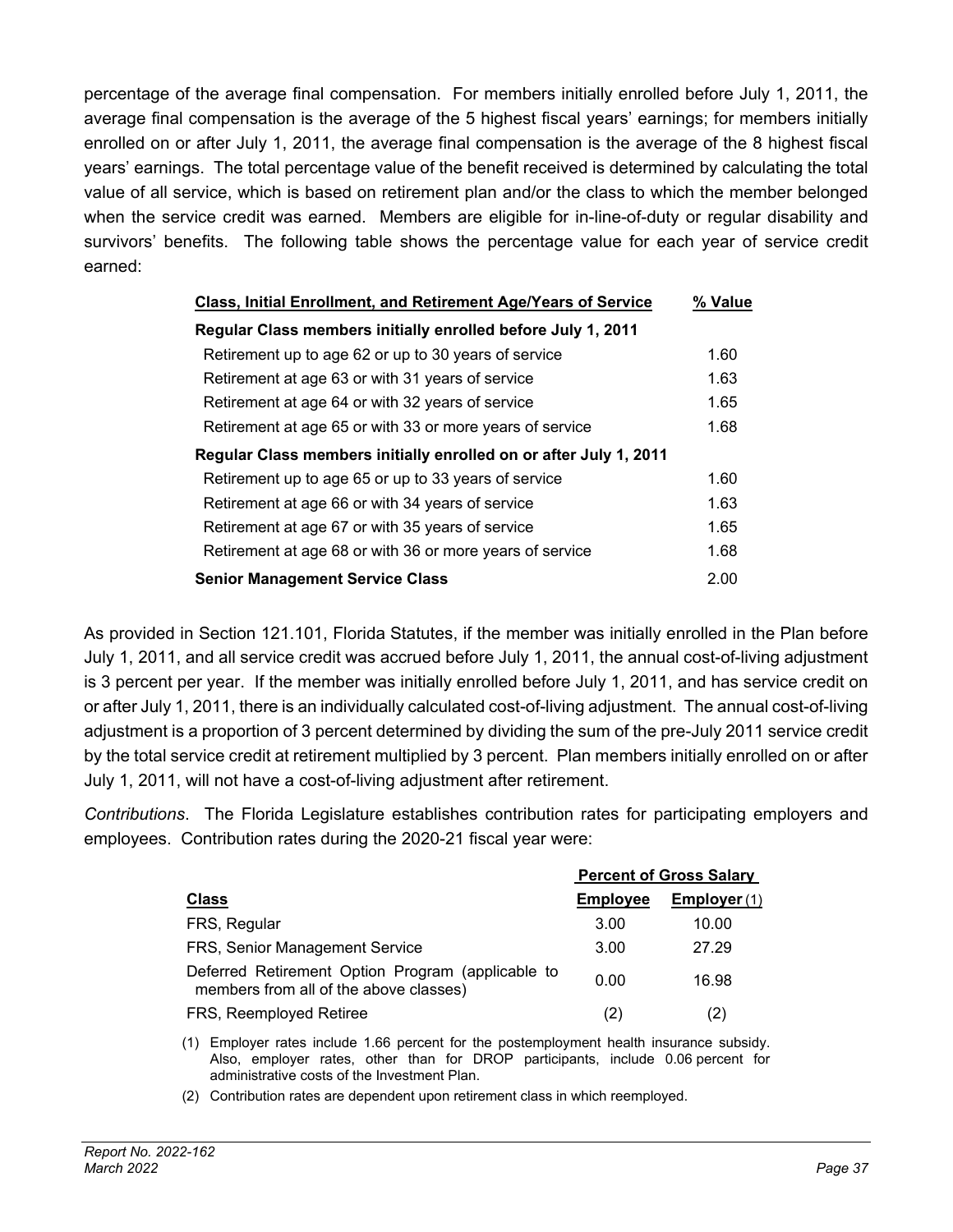The College's contributions to the Plan totaled \$5,180,491 for the fiscal year ended June 30, 2021.

*Pension Liabilities, Pension Expense, and Deferred Outflows of Resources and Deferred Inflows of Resources Related to Pensions*. At June 30, 2021, the College reported a liability of \$57,267,306 for its proportionate share of the net pension liability. The net pension liability was measured as of June 30, 2020, and the total pension liability used to calculate the net pension liability was determined by an actuarial valuation as of July 1, 2020. The College's proportionate share of the net pension liability was based on the College's 2019-20 fiscal year contributions relative to the total 2019-20 fiscal year contributions of all participating members. At June 30, 2020, the College's proportionate share was 0.132130501 percent, which was a decrease of 0.001419552 from its proportionate share measured as of June 30, 2019.

For the fiscal year ended June 30, 2021, the College recognized pension expense of \$11,011,132. In addition, the College reported deferred outflows of resources and deferred inflows of resources related to pensions from the following sources:

| <b>Description</b>                            |    | <b>Deferred Outflows</b><br>of Resources |      | <b>Deferred Inflows</b><br>of Resources |  |
|-----------------------------------------------|----|------------------------------------------|------|-----------------------------------------|--|
| Differences between expected and              |    |                                          |      |                                         |  |
| actual experience                             | \$ | 2, 191, 736                              | - \$ |                                         |  |
| Change of assumptions                         |    | 10,367,205                               |      |                                         |  |
| Net difference between projected and actual   |    |                                          |      |                                         |  |
| earnings on FRS Plan investments              |    | 3,409,750                                |      |                                         |  |
| Changes in proportion and differences between |    |                                          |      |                                         |  |
| College FRS contributions and proportionate   |    |                                          |      |                                         |  |
| share of contributions                        |    | 277.611                                  |      | 2,602,440                               |  |
| College FRS contributions subsequent to       |    |                                          |      |                                         |  |
| the measurement date                          |    | 5,180,491                                |      |                                         |  |
| Total                                         | \$ | 21,426,793                               |      | 2.602.440                               |  |

The deferred outflows of resources totaling \$5,180,491, resulting from College contributions subsequent to the measurement date will be recognized as a reduction of the net pension liability in the fiscal year ending June 30, 2022. Other amounts reported as deferred outflows of resources and deferred inflows of resources related to pensions will be recognized in pension expense as follows:

| <b>Fiscal Year Ending June 30</b> | <b>Amount</b>     |
|-----------------------------------|-------------------|
| 2022                              | 2,341,368<br>S    |
| 2023                              | 4,580,403         |
| 2024                              | 3,964,246         |
| 2025                              | 2,289,373         |
| 2026                              | 468,472           |
| Total                             | 13,643,862<br>SS. |

*Actuarial Assumptions*. The total pension liability in the July 1, 2020, actuarial valuation was determined using the following actuarial assumptions, applied to all periods included in the measurement: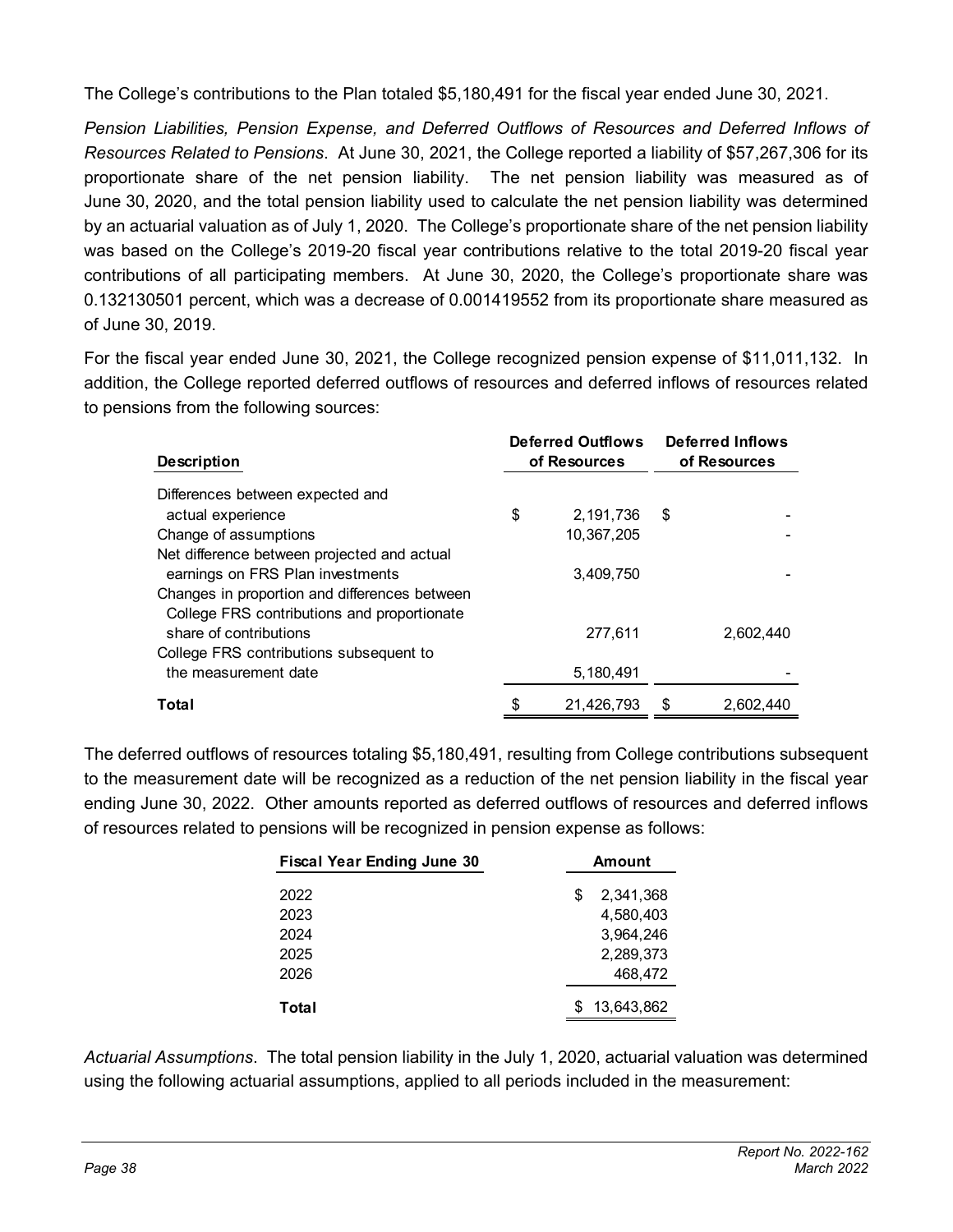| Inflation                 | 2.40 percent                                                                 |
|---------------------------|------------------------------------------------------------------------------|
| Salary increases          | 3.25 percent, average, including inflation                                   |
| Investment rate of return | 6.80 percent, net of pension plan investment<br>expense, including inflation |

Mortality rates were based on the PUB-2010 base table, projected generationally with Scale MP-2018.

The actuarial assumptions used in the July 1, 2020, valuation were based on the results of an actuarial experience study for the period July 1, 2013, through June 30, 2018.

The long-term expected rate of return on pension plan investments was not based on historical returns, but instead is based on a forward-looking capital market economic model. The allocation policy's description of each asset class was used to map the target allocation to the asset classes shown below. Each asset class assumption is based on a consistent set of underlying assumptions, and includes an adjustment for the inflation assumption. The target allocation and best estimates of arithmetic and geometric real rates of return for each major asset class are summarized in the following table:

| <b>Asset Class</b>           | <b>Target</b><br>Allocation (1) | Annual<br><b>Arithmetic</b><br>Return | Compound<br>Annual<br>(Geometric)<br>Return | <b>Standard</b><br><b>Deviation</b> |
|------------------------------|---------------------------------|---------------------------------------|---------------------------------------------|-------------------------------------|
| Cash                         | 1.0%                            | 2.2%                                  | 2.2%                                        | 1.2%                                |
| Fixed Income                 | 19.0%                           | $3.0\%$                               | 2.9%                                        | 3.5%                                |
| <b>Global Equity</b>         | 54.2%                           | 8.0%                                  | 6.7%                                        | 17.1%                               |
| Real Estate (Property)       | 10.3%                           | 6.4%                                  | 5.8%                                        | 11.7%                               |
| <b>Private Equity</b>        | 11.1%                           | 10.8%                                 | 8.1%                                        | 25.7%                               |
| <b>Strategic Investments</b> | 4.4%                            | 5.5%                                  | 5.3%                                        | 6.9%                                |
| <b>Total</b>                 | 100.0%                          |                                       |                                             |                                     |
| Assumed inflation - Mean     |                                 |                                       | 2.4%                                        | 1.7%                                |
|                              |                                 |                                       |                                             |                                     |

(1) As outlined in the Plan's investment policy.

*Discount Rate*. The discount rate used to measure the total pension liability was 6.80 percent. The Plan's fiduciary net position was projected to be available to make all projected future benefit payments of current active and inactive employees. Therefore, the discount rate for calculating the total pension liability is equal to the long-term expected rate of return. The discount rate used in the 2020 valuation was updated from 6.90 percent to 6.80 percent.

*Sensitivity of the College's Proportionate Share of the Net Pension Liability to Changes in the Discount Rate*. The following presents the College's proportionate share of the net pension liability calculated using the discount rate of 6.80 percent, as well as what the College's proportionate share of the net pension liability would be if it were calculated using a discount rate that is 1 percentage point lower (5.80 percent) or 1 percentage point higher (7.80 percent) than the current rate: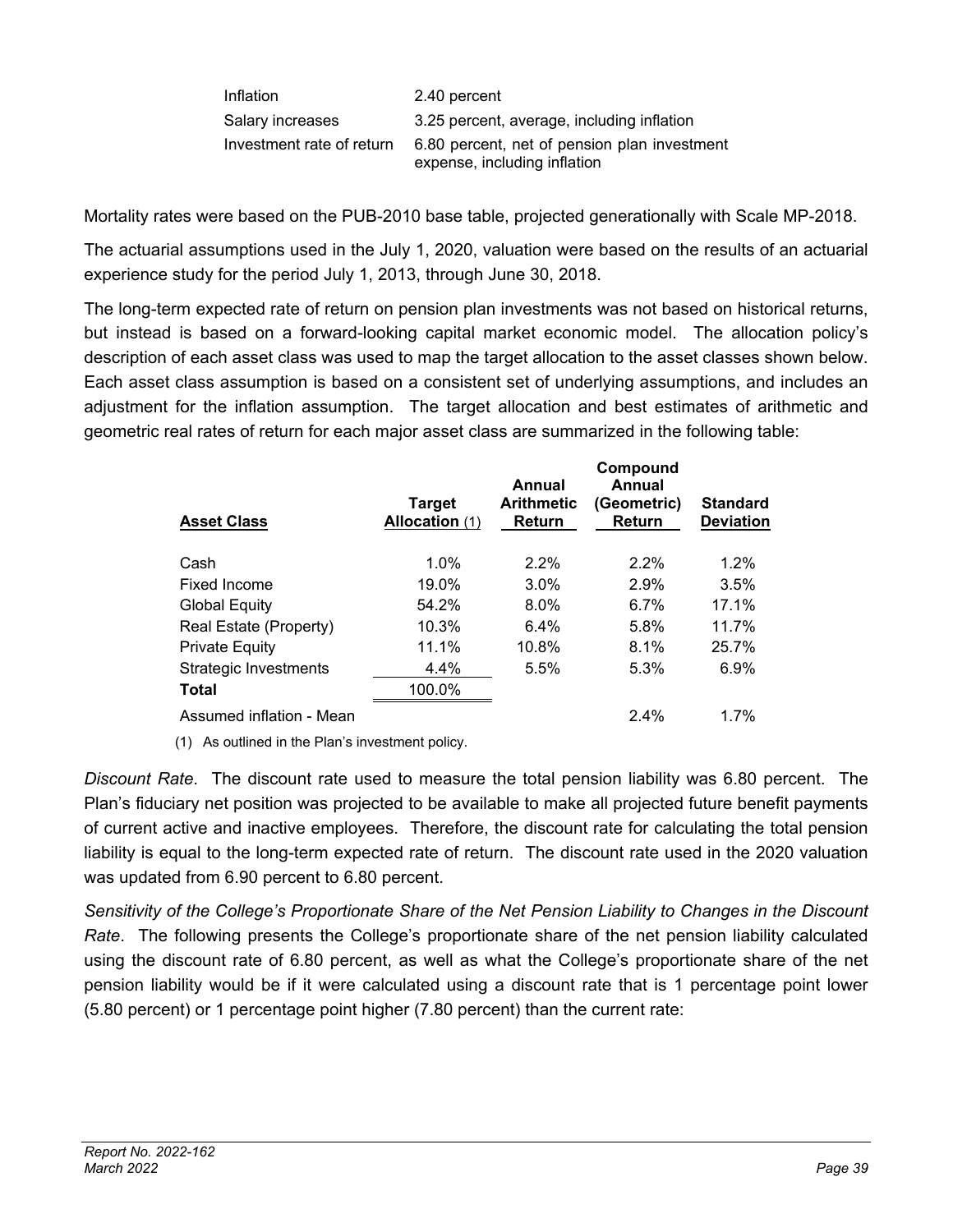|                                                               | 1%              | <b>Current</b>       | $1\%$           |
|---------------------------------------------------------------|-----------------|----------------------|-----------------|
|                                                               | <b>Decrease</b> | <b>Discount Rate</b> | <b>Increase</b> |
|                                                               | $(5.80\%)$      | $(6.80\%)$           | $(7.80\%)$      |
| College's proportionate share<br>of the net pension liability | \$91.446.264    | \$57,267,306         | \$28,720,892    |

*Pension Plan Fiduciary Net Position*. Detailed information about the Plan's fiduciary net position is available in the separately issued FRS Pension Plan and Other State Administered Systems Annual Comprehensive Financial Report.

*Payables to the Pension Plan*. At June 30, 2021, the College reported a payable of \$687,096 for the outstanding amount of contributions to the Plan required for the fiscal year ended June 30, 2021.

# **HIS Pension Plan**

*Plan Description*. The HIS Pension Plan (HIS Plan) is a cost-sharing multiple-employer defined benefit pension plan established under Section 112.363, Florida Statutes. The benefit is a monthly payment to assist retirees of State-administered retirement systems in paying their health insurance costs and is administered by the Florida Department of Management Services, Division of Retirement.

*Benefits Provided*. For the fiscal year ended June 30, 2021, eligible retirees and beneficiaries received a monthly HIS payment of \$5 for each year of creditable service completed at the time of retirement with a minimum HIS payment of \$30 and a maximum HIS payment of \$150 per month, pursuant to Section 112.363, Florida Statutes. To be eligible to receive a HIS benefit, a retiree under a State-administered retirement system must provide proof of health insurance coverage, which can include Medicare.

*Contributions*. The HIS Plan is funded by required contributions from FRS participating employers as set by the Florida Legislature. Employer contributions are a percentage of gross compensation for all active FRS members. For the fiscal year ended June 30, 2021, the contribution rate was 1.66 percent of payroll pursuant to Section 112.363, Florida Statutes. The College contributed 100 percent of its statutorily required contributions for the current and preceding 3 years. HIS Plan contributions are deposited in a separate trust fund from which HIS payments are authorized. HIS Plan benefits are not guaranteed and are subject to annual legislative appropriation. In the event the legislative appropriation or available funds fail to provide full subsidy benefits to all participants, benefits may be reduced or canceled.

The College's contributions to the HIS Plan totaled \$1,140,553 for the fiscal year ended June 30, 2021.

*Pension Liabilities, Pension Expense, and Deferred Outflows of Resources and Deferred Inflows of Resources Related to Pensions*. At June 30, 2021, the College reported a net pension liability of \$23,951,581 for its proportionate share of the net pension liability. The current portion of the net pension liability is the College's proportionate share of benefit payments expected to be paid within 1 year, net of the College's proportionate share of the HIS Plan's fiduciary net position available to pay that amount. The net pension liability was measured as of June 30, 2020, and the total pension liability used to calculate the net pension liability was determined by an actuarial valuation as of July 1, 2020. The College's proportionate share of the net pension liability was based on the College's 2019-20 fiscal year contributions relative to the total 2019-20 fiscal year contributions of all participating members.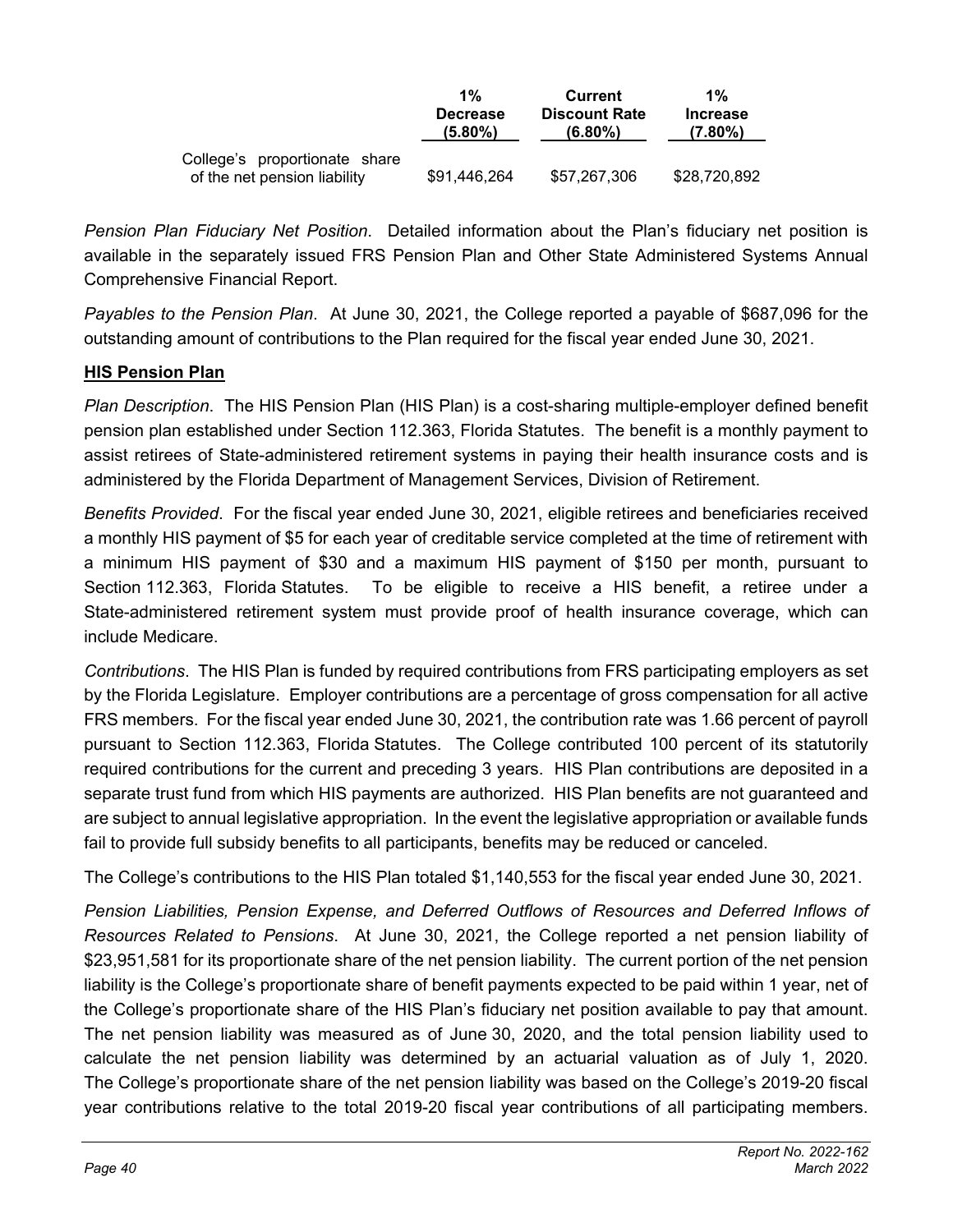At June 30, 2020, the College's proportionate share was 0.196166265 percent, which was a decrease of 0.000254688 from its proportionate share measured as of June 30, 2019.

For the fiscal year ended June 30, 2021, the College recognized pension expense of \$1,472,794. In addition, the College reported deferred outflows of resources and deferred inflows of resources related to pensions from the following sources:

| <b>Description</b>                                                                           | <b>Deferred Outflows</b><br>of Resources | Deferred Inflows<br>of Resources |           |  |  |
|----------------------------------------------------------------------------------------------|------------------------------------------|----------------------------------|-----------|--|--|
| Differences between expected                                                                 |                                          |                                  |           |  |  |
| and actual experience                                                                        | \$<br>979,765                            | \$                               | 18.477    |  |  |
| Change of assumptions                                                                        | 2,575,477                                |                                  | 1,392,691 |  |  |
| Net difference between projected and actual<br>earnings on HIS Plan investments              | 19,123                                   |                                  |           |  |  |
| Changes in proportion and differences between<br>College HIS contributions and proportionate |                                          |                                  |           |  |  |
| share of HIS contributions                                                                   | 357,022                                  |                                  | 1,679,112 |  |  |
| College contributions subsequent to the                                                      |                                          |                                  |           |  |  |
| measurement date                                                                             | 1,140,553                                |                                  |           |  |  |
| Total                                                                                        | \$<br>5,071,940                          |                                  | 3,090,280 |  |  |

The deferred outflows of resources totaling \$1,140,553, resulting from College contributions subsequent to the measurement date will be recognized as a reduction of the net pension liability in the fiscal year ending June 30, 2022. Other amounts reported as deferred outflows of resources and deferred inflows of resources related to pensions will be recognized in pension expense as follows:

| <b>Fiscal Year Ending June 30</b> |    | <b>Amount</b> |  |  |  |
|-----------------------------------|----|---------------|--|--|--|
| 2022                              | \$ | 152,753       |  |  |  |
| 2023                              |    | 98,361        |  |  |  |
| 2024                              |    | (45, 273)     |  |  |  |
| 2025                              |    | 65,236        |  |  |  |
| 2026                              |    | 259,343       |  |  |  |
| Thereafter                        |    | 310,687       |  |  |  |
| Total                             | S  | 841,107       |  |  |  |

*Actuarial Assumptions.* The total pension liability at July 1, 2020, actuarial valuation was determined using the following actuarial assumptions, applied to all periods included in the measurement:

| Inflation           | 2.40 percent                               |
|---------------------|--------------------------------------------|
| Salary increases    | 3.25 percent, average, including inflation |
| Municipal bond rate | 2.21 percent                               |

Mortality rates were based on the PUB-2010 base table, projected generationally with Scale MP-2018. This is a change from the prior year mortality assumption which was based on the Generational RP-2000 with Projection Scale BB tables.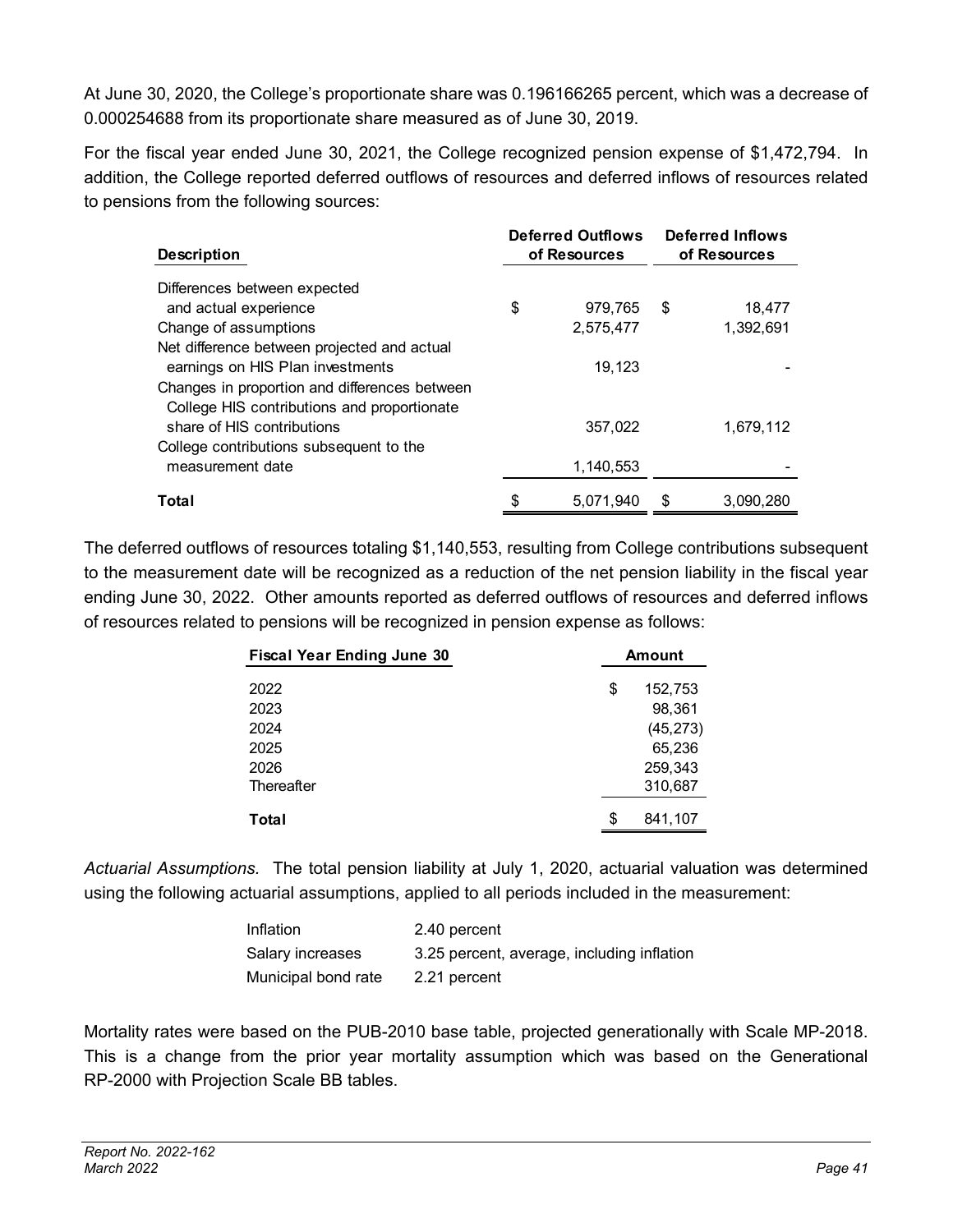While an experience study had not been completed for the HIS Plan, the actuarial assumptions that determined the total pension liability for the HIS Plan were based on certain results of the most recent experience study for the FRS Plan.

*Discount Rate*. The discount rate used to measure the total pension liability was 2.21 percent. In general, the discount rate for calculating the total pension liability is equal to the single rate equivalent to discounting at the long-term expected rate of return for benefit payments prior to the projected depletion date. Because the HIS benefit is essentially funded on a pay-as-you-go basis, the depletion date is considered to be immediate, and the single equivalent discount rate is equal to the municipal bond rate selected by the plan sponsor. The Bond Buyer General Obligation 20-Bond Municipal Bond Index was adopted as the applicable municipal bond index. The discount rate used in the 2020 valuation was updated from 3.50 percent to 2.21 percent.

*Sensitivity of the College's Proportionate Share of the Net Pension Liability to Changes in the Discount Rate*. The following presents the College's proportionate share of the net pension liability calculated using the discount rate of 2.21 percent, as well as what the College's proportionate share of the net pension liability would be if it were calculated using a discount rate that is 1 percentage point lower (1.21 percent) or 1 percentage point higher (3.21 percent) than the current rate:

|                                                               | 1%              | <b>Current</b>       | 1%              |
|---------------------------------------------------------------|-----------------|----------------------|-----------------|
|                                                               | <b>Decrease</b> | <b>Discount Rate</b> | <b>Increase</b> |
|                                                               | $(1.21\%)$      | $(2.21\%)$           | $(3.21\%)$      |
| College's proportionate share<br>of the net pension liability | \$27,686,959    | \$23,951,581         | \$20,894,186    |

*Pension Plan Fiduciary Net Position*. Detailed information about the HIS Plan's fiduciary net position is available in the separately issued FRS Pension Plan and Other State Administered Systems Annual Comprehensive Financial Report.

*Payables to the Pension Plan*. At June 30, 2021, the College reported a payable of \$151,775 for the outstanding amount of contributions to the HIS Plan required for the fiscal year ended June 30, 2021.

# **12. Retirement Plans – Defined Contribution Pension Plans**

**FRS Investment Plan**. The SBA administers the defined contribution plan officially titled the FRS Investment Plan (Investment Plan). The Investment Plan is reported in the SBA's annual financial statements and in the State's Annual Comprehensive Financial Report.

As provided in Section 121.4501, Florida Statutes, eligible FRS members may elect to participate in the Investment Plan in lieu of the FRS defined benefit plan. College employees already participating in the State College System Optional Retirement Program or DROP are not eligible to participate in the Investment Plan. Employer and employee contributions are defined by law, but the ultimate benefit depends in part on the performance of investment funds. Service retirement benefits are based upon the value of the member's account upon retirement. Benefit terms, including contribution requirements, are established and may be amended by the Florida Legislature. The Investment Plan is funded with the same employer and employee contributions rates, that are based on salary and membership class (Regular Class, Senior Management Service Class, etc.), as the FRS defined benefit plan. Contributions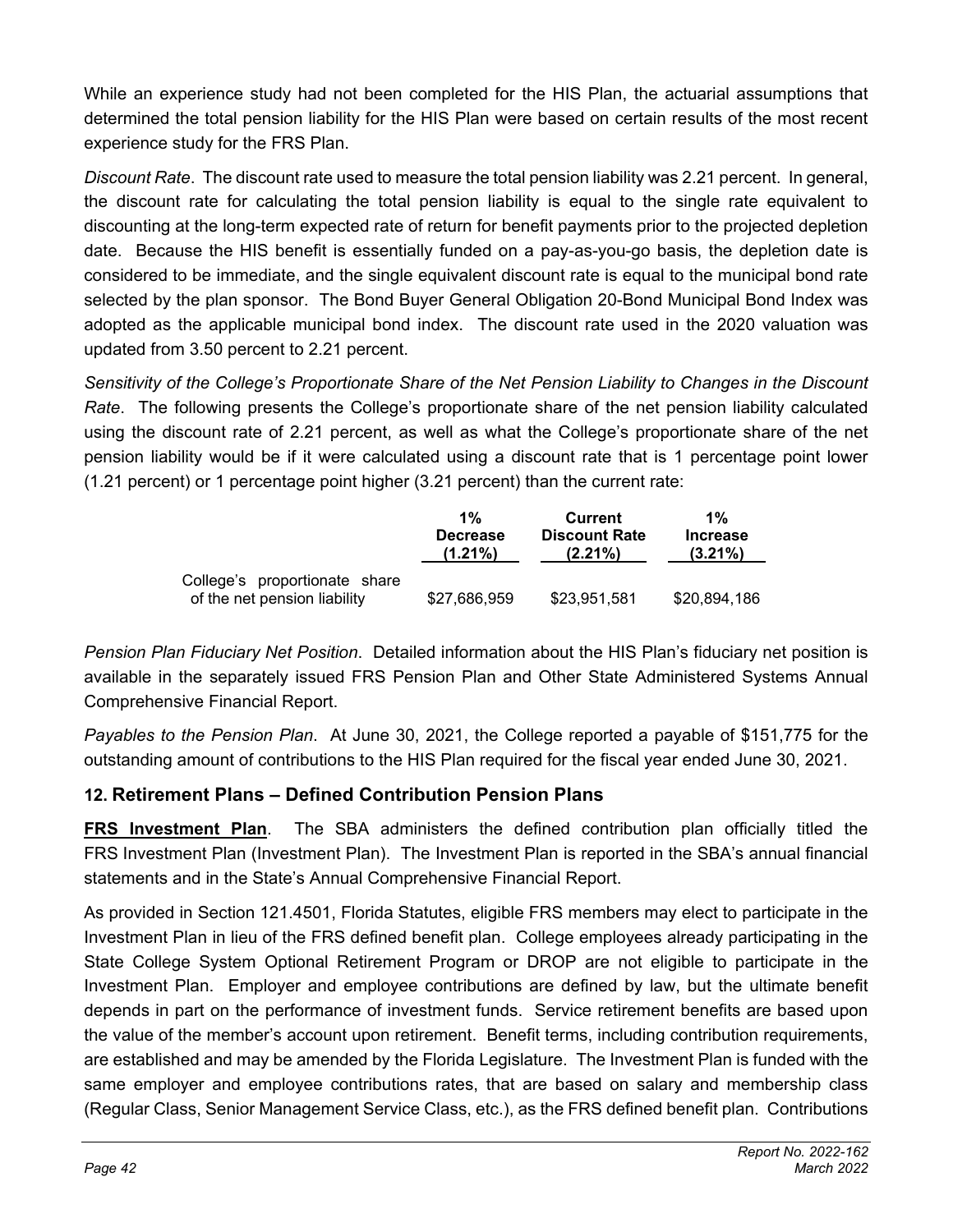are directed to individual member accounts and the individual members allocate contributions and account balances among various approved investment choices. Costs of administering the Investment Plan, including the FRS Financial Guidance Program, are funded through an employer contribution of 0.06 percent of payroll and by forfeited benefits of Investment Plan members. Allocations to the Investment Plan member accounts during the 2020-21 fiscal year were as follows:

|                                | <b>Percent of</b> |
|--------------------------------|-------------------|
|                                | Gross             |
| <b>Class</b>                   | Compensation      |
| FRS, Regular                   | 6.30              |
| FRS, Senior Management Service | 7 67              |

For all membership classes, employees are immediately vested in their own contributions and are vested after 1 year of service for employer contributions and investment earnings regardless of membership class. If an accumulated benefit obligation for service credit originally earned under the FRS Pension Plan is transferred to the Investment Plan, the member must have the years of service required for FRS Pension Plan vesting (including the service credit represented by the transferred funds) to be vested for these funds and the earnings on the funds. Nonvested employer contributions are placed in a suspense account for up to 5 years. If the employee returns to FRS-covered employment within the 5-year period, the employee will regain control over their account. If the employee does not return within the 5-year period, the employee will forfeit the accumulated account balance. For the fiscal year ended June 30, 2021, the information for the amount of forfeitures was unavailable from the SBA; however, management believes that these amounts, if any, would be immaterial to the College.

After termination and applying to receive benefits, the member may roll over vested funds to another qualified plan, structure a periodic payment under the Investment Plan, receive a lump-sum distribution, leave the funds invested for future distribution, or any combination of these options. Disability coverage is provided in which the member may either transfer the account balance to the FRS Pension Plan when approved for disability retirement to receive guaranteed lifetime monthly benefits under the FRS Pension Plan, or remain in the Investment Plan and rely upon that account balance for retirement income.

The College's Investment Plan pension expense totaled \$1,443,789 for the fiscal year ended June 30, 2021.

**State College System Optional Retirement Program**. Section 1012.875, Florida Statutes, provides for an Optional Retirement Program (Program) for eligible college instructors and administrators. The Program is designed to aid colleges in recruiting employees by offering more portability to employees not expected to remain in the FRS for 8 or more years.

The Program is a defined contribution plan, which provides full and immediate vesting of all contributions submitted to the participating companies on behalf of the participant. Employees in eligible positions can make an irrevocable election to participate in the Program, rather than the FRS, and purchase retirement and death benefits through contracts provided by certain insurance carriers. The employing college contributes 5.15 percent of the participant's salary to the participant's account and 3.44 percent to cover the unfunded actuarial liability of the FRS pension plan for a total of 8.59 percent, and employees contribute 3 percent of the employee's salary. Additionally, the employee may contribute, by payroll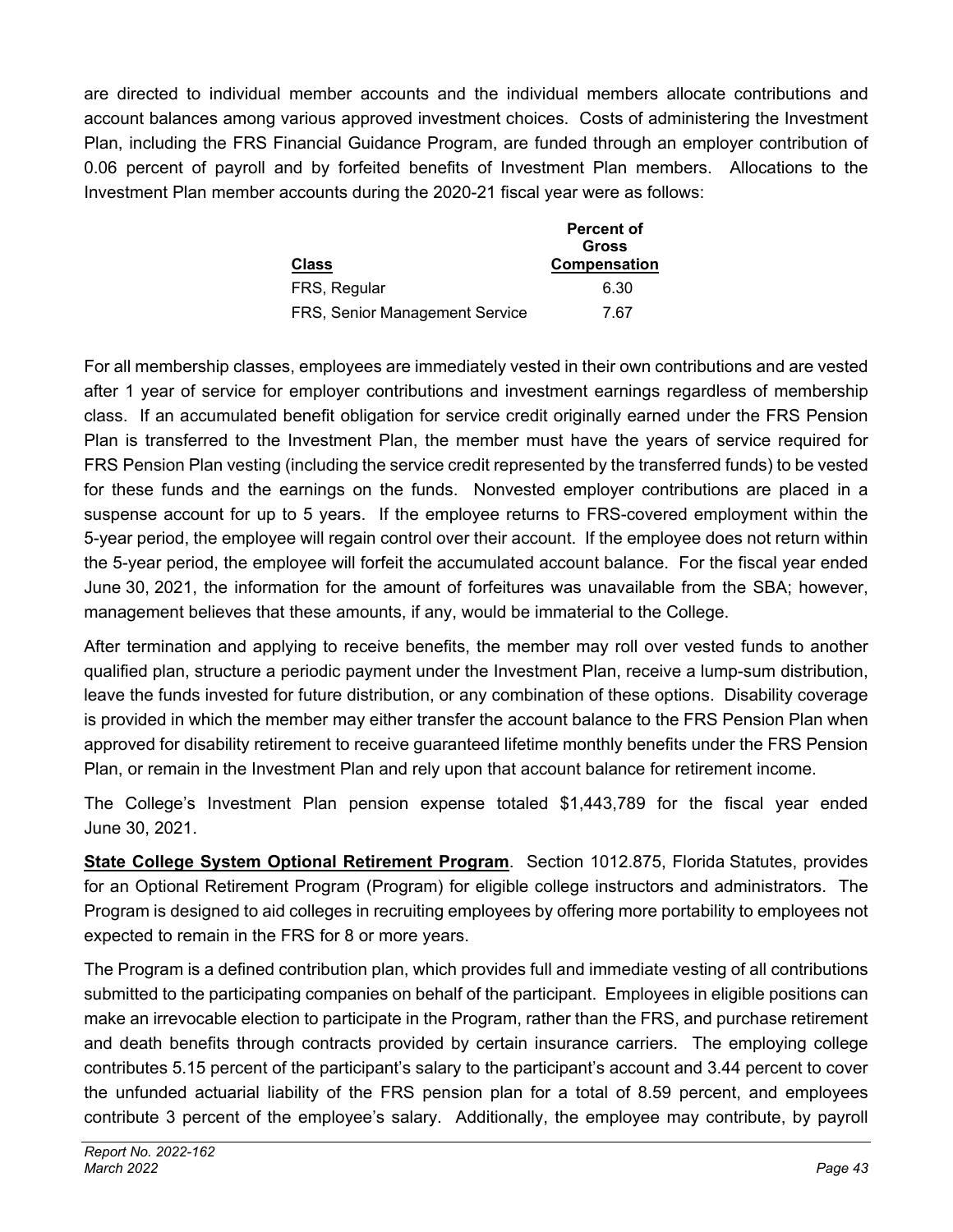deduction, an amount not to exceed the percentage contributed by the college to the participant's annuity account. The contributions are invested in the company or companies selected by the participant to create a fund for the purchase of annuities at retirement.

The College's contributions to the Program totaled \$539,726 and employee contributions totaled \$190,183 for the 2020-21 fiscal year.

# **13. Construction Commitments**

The College's major construction commitments at June 30, 2021, were as follows:

| <b>Project Description</b>                                                   | Total<br><b>Commitment</b> | <b>Completed</b><br>to Date | <b>Balance</b><br>Committed |  |  |  |
|------------------------------------------------------------------------------|----------------------------|-----------------------------|-----------------------------|--|--|--|
| North Campus Renovations - Dental Lab<br>Energy Management Facility Upgrades | \$2,119,677                | \$<br>658.797               | \$ 1,460,880                |  |  |  |
| Phases I, II, and III                                                        | 19,692,598                 | 19,570,052                  | 122.546                     |  |  |  |
| Total                                                                        | \$21,812,275               | \$20,228,849                | 1,583,426<br>\$.            |  |  |  |

# **14. Risk Management Programs**

The College is exposed to various risks of loss related to torts; theft of, damage to, and destruction of assets; errors and omissions; injuries to employees; and natural disasters. The College provided coverage for these risks primarily through the Florida College System Risk Management Consortium (Consortium), a self-insured program, and commercially purchased insurance.

**Consortium**. The College provided coverage for health and hospitalization through the Consortium which was created under authority of Section 1001.64(27), Florida Statutes, by the boards of trustees of the Florida public colleges for the purpose of joining a cooperative effort to develop, implement, and participate in a coordinated Statewide College risk management program. The Consortium is self-sustaining through member assessments (premiums) and purchases excess insurance through commercial companies for claims in excess of specified amounts.

**Self-Insured Program**. The Board has established an individual self-insured program to provide workers' compensation coverage for its employees. The College's liability was limited by excess reinsurance to \$500,000 per insured person for the 2020-21 fiscal year. The program administrator has been approved by the Florida Office of Insurance Regulation. An actuarial review has determined a present value of estimated outstanding losses, including incurred but not reported claims, in the amount of \$122,789 discounted at a rate of 3 percent at June 30, 2021.

The following schedule represents the changes in claims liability for the current and prior years for the College's self-insured program:

| Fiscal<br>Year     | <b>Beginning</b><br>of Fiscal<br>Year | <b>Claims and</b><br><b>Changes in</b><br><b>Estimates</b> | <b>Claims</b><br><b>Payments</b> | End of<br><b>Fiscal</b><br>Year |  |  |
|--------------------|---------------------------------------|------------------------------------------------------------|----------------------------------|---------------------------------|--|--|
| 2019-20<br>2020-21 | 336.228<br>187,766                    | (75, 878)<br>53.885                                        | (72, 584)<br>\$<br>(118, 862)    | 187.766<br>122,789              |  |  |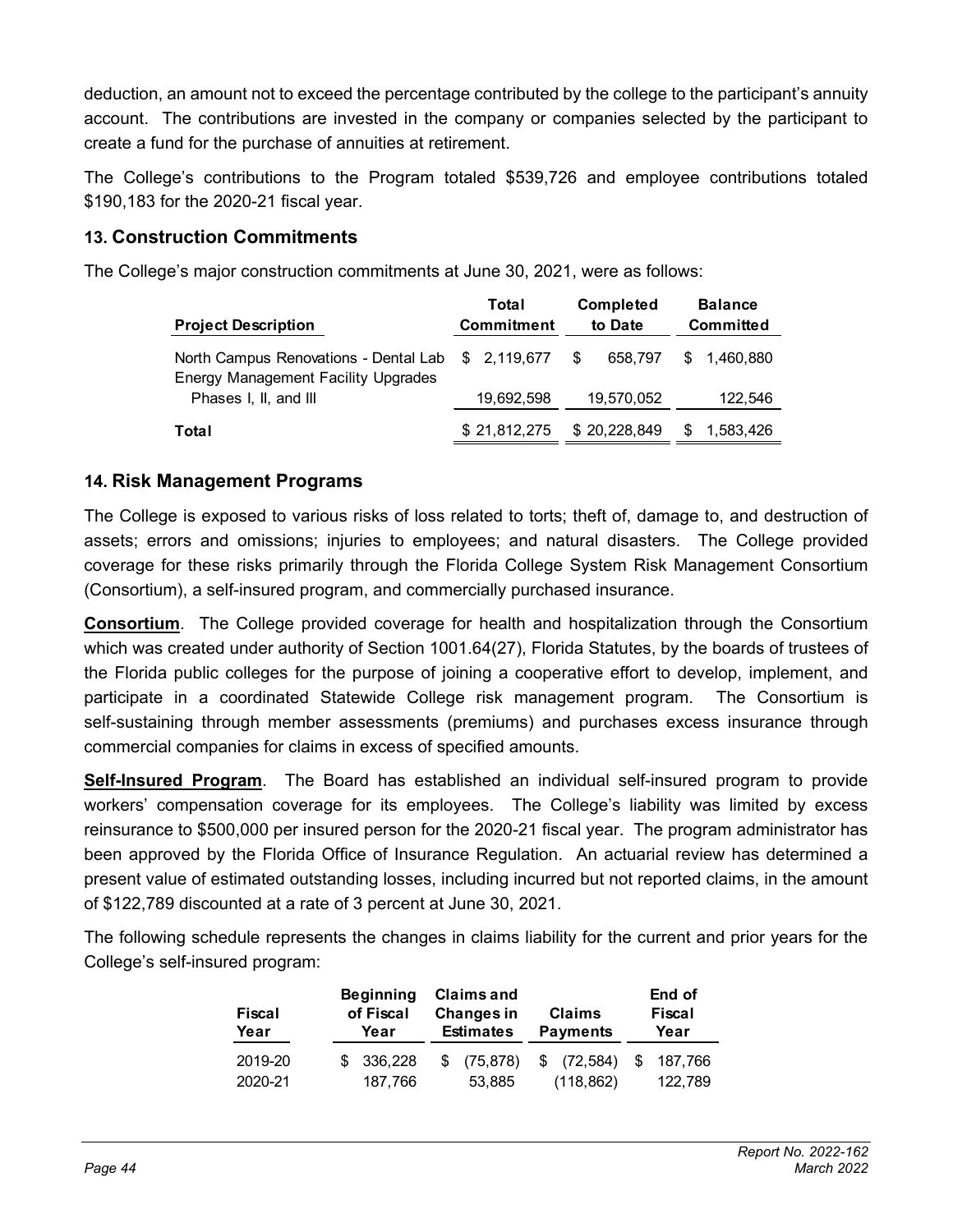Settled claims arising from the risks associated with the self-insured programs have not exceeded coverage (assessed premiums) in any of the past 3 fiscal years.

**Commercially Purchased Insurance**. The College's insurance coverage for property, boiler and machinery, general liability, automobile liability, aircraft, builder's risk, flood, athletic, cyber security, employee faithful performance, employee benefits coverages, and errors and omissions was obtained through commercially purchased insurance. The College has also reserved \$3.8 million of its unrestricted net position, and \$16 million of its restricted for capital projects net position, in recognition of its property damage deductibles and related operating and property damage costs that may be incurred in the event of a natural disaster.

Settled claims arising from these risks have not exceeded coverage in any of the past 3 fiscal years.

# **15. Functional Distribution of Operating Expenses**

The functional classification of an operating expense (instruction, academic support, etc.) is assigned to a department based on the nature of the activity, which represents the material portion of the activity attributable to the department. For example, activities of an academic department for which the primary departmental function is instruction may include some activities other than direct instruction such as public service. However, when the primary mission of the department consists of instructional program elements, all expenses of the department are reported under the instruction classification. The operating expenses on the statement of revenues, expenses, and changes in net position are presented by natural classifications. The following are those same expenses presented in functional classifications as recommended by NACUBO:

| <b>Functional Classification</b>   | <b>Amount</b> |               |  |  |
|------------------------------------|---------------|---------------|--|--|
| Instruction                        | S             | 58,745,746    |  |  |
| Academic Support                   |               | 27,406,468    |  |  |
| <b>Student Services</b>            |               | 20,364,333    |  |  |
| Institutional Support              |               | 27,706,551    |  |  |
| Operation and Maintenance of Plant |               | 19,297,683    |  |  |
| Scholarships and Waivers           |               | 42,881,030    |  |  |
| Depreciation                       |               | 12,501,301    |  |  |
| <b>Auxiliary Enterprises</b>       |               | 733,876       |  |  |
| <b>Total Operating Expenses</b>    |               | \$209,636,988 |  |  |
|                                    |               |               |  |  |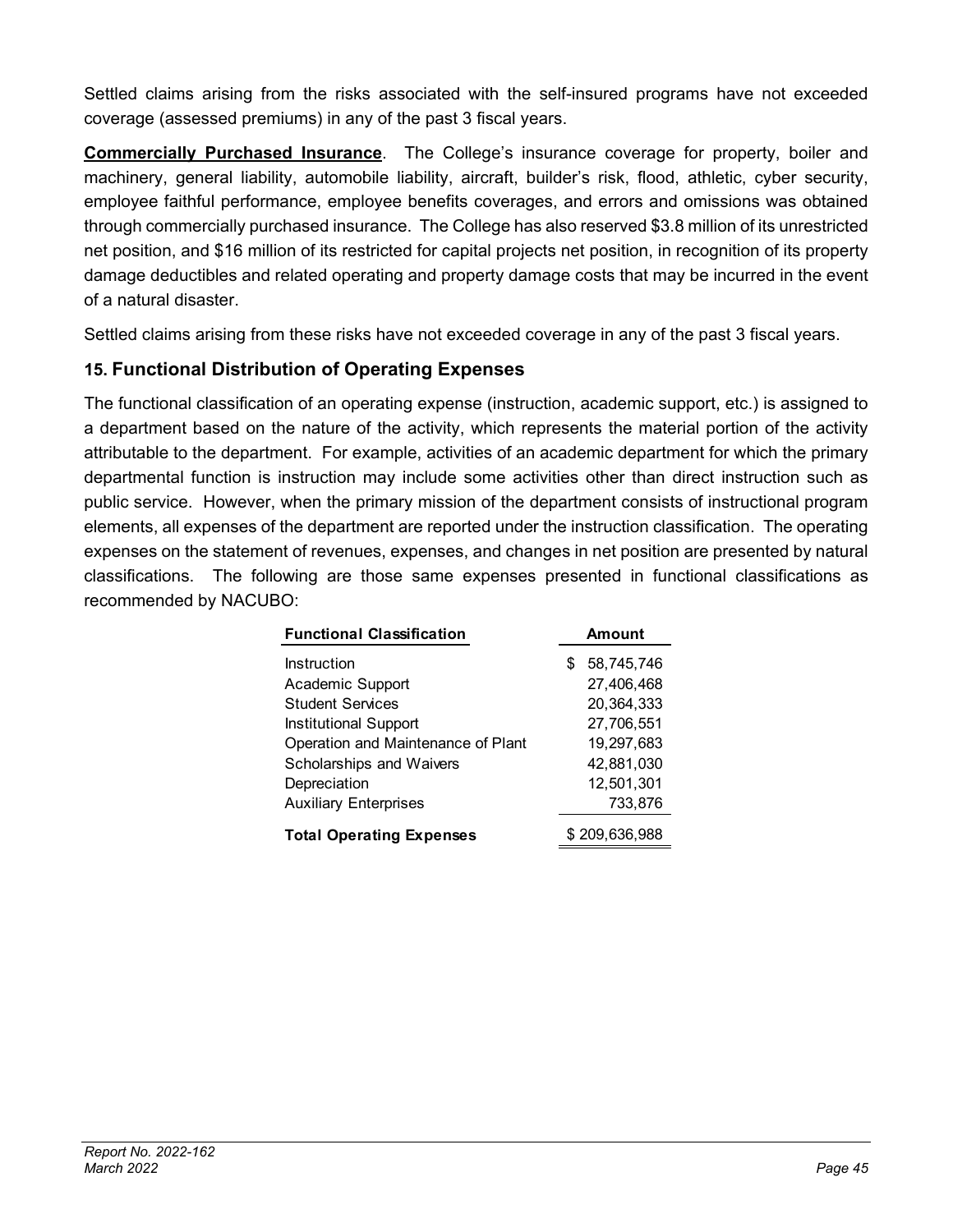# <span id="page-49-0"></span>*OTHER REQUIRED SUPPLEMENTARY INFORMATION*

|                                                                            | 2020          | 2019 |              | 2018          | 2017 |              |
|----------------------------------------------------------------------------|---------------|------|--------------|---------------|------|--------------|
| <b>Total OPEB Liability</b>                                                |               |      |              |               |      |              |
| Service cost                                                               | \$<br>138,873 | \$   | 105,470      | \$<br>108,399 | \$   | 117,068      |
| Interest                                                                   | 89,366        |      | 71,931       | 66,777        |      | 59,188       |
| Difference between expected and                                            |               |      |              |               |      |              |
| actual experience                                                          |               |      | 52,734       |               |      |              |
| Changes of assumptions or other inputs                                     | 124,892       |      | 437,783      | (71, 323)     |      | (133, 819)   |
| <b>Benefit Payments</b>                                                    | (106, 855)    |      | (117, 274)   | (124, 583)    |      | (141,574)    |
| Net change in total OPEB liability                                         | 246,276       |      | 550,644      | (20, 730)     |      | (99, 137)    |
| Total OPEB Liability - beginning                                           | 2,467,407     |      | 1,916,763    | 1,937,493     |      | 2,036,630    |
| <b>Total OPEB Liability - ending</b>                                       | \$2,713,683   |      | \$2,467,407  | \$1,916,763   | \$   | 1,937,493    |
| Covered-Employee Payroll                                                   | \$62,780,073  |      | \$62,780,073 | \$70,217,223  |      | \$67,942,886 |
| <b>Total OPEB Liability as a percentage</b><br>of covered-employee payroll | 4.32%         |      | 3.93%        | 2.73%         |      | 2.85%        |

### **Schedule of Changes in the College's Total Other Postemployment Benefits Liability and Related Ratios**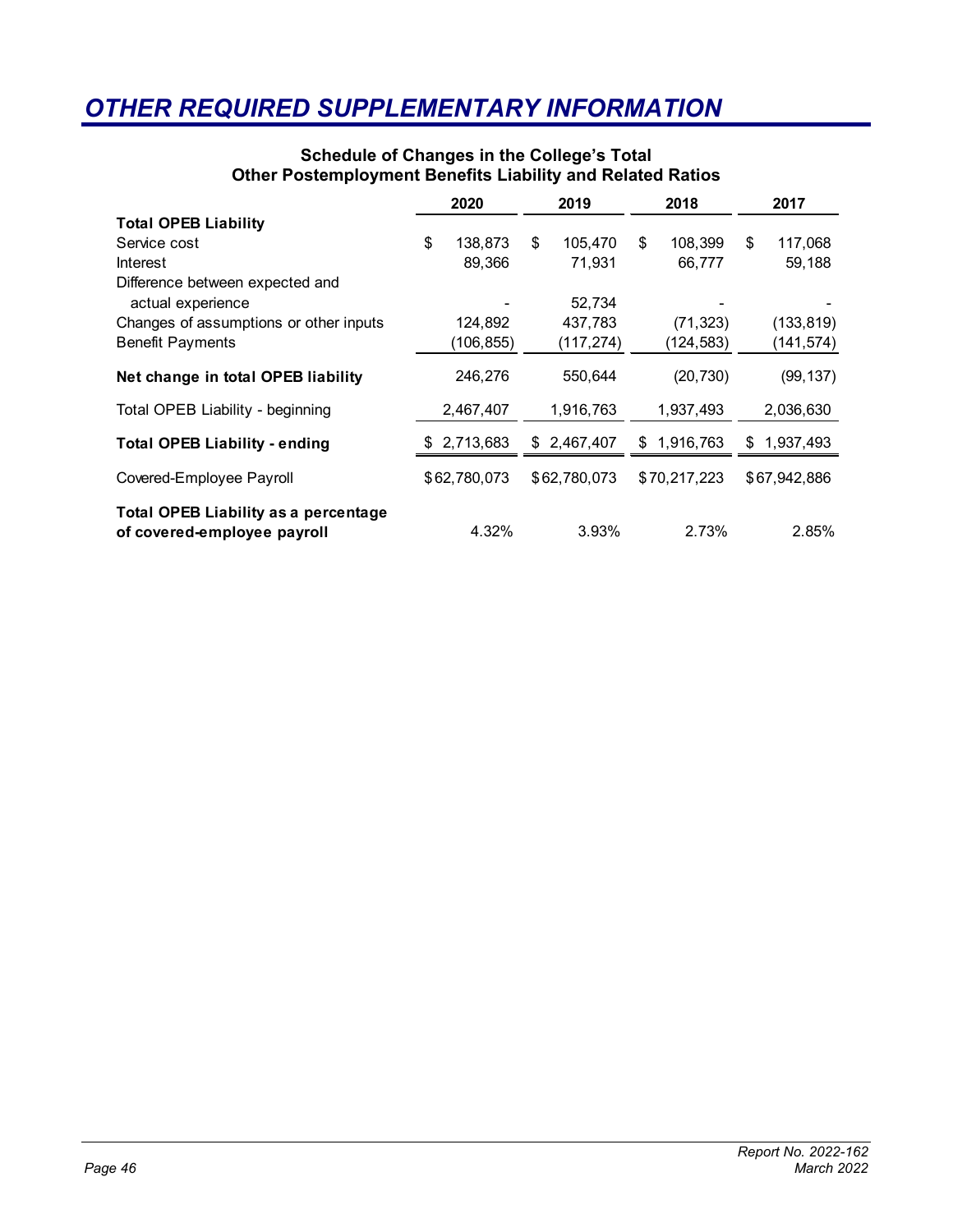THIS PAGE INTENTIONALLY LEFT BLANK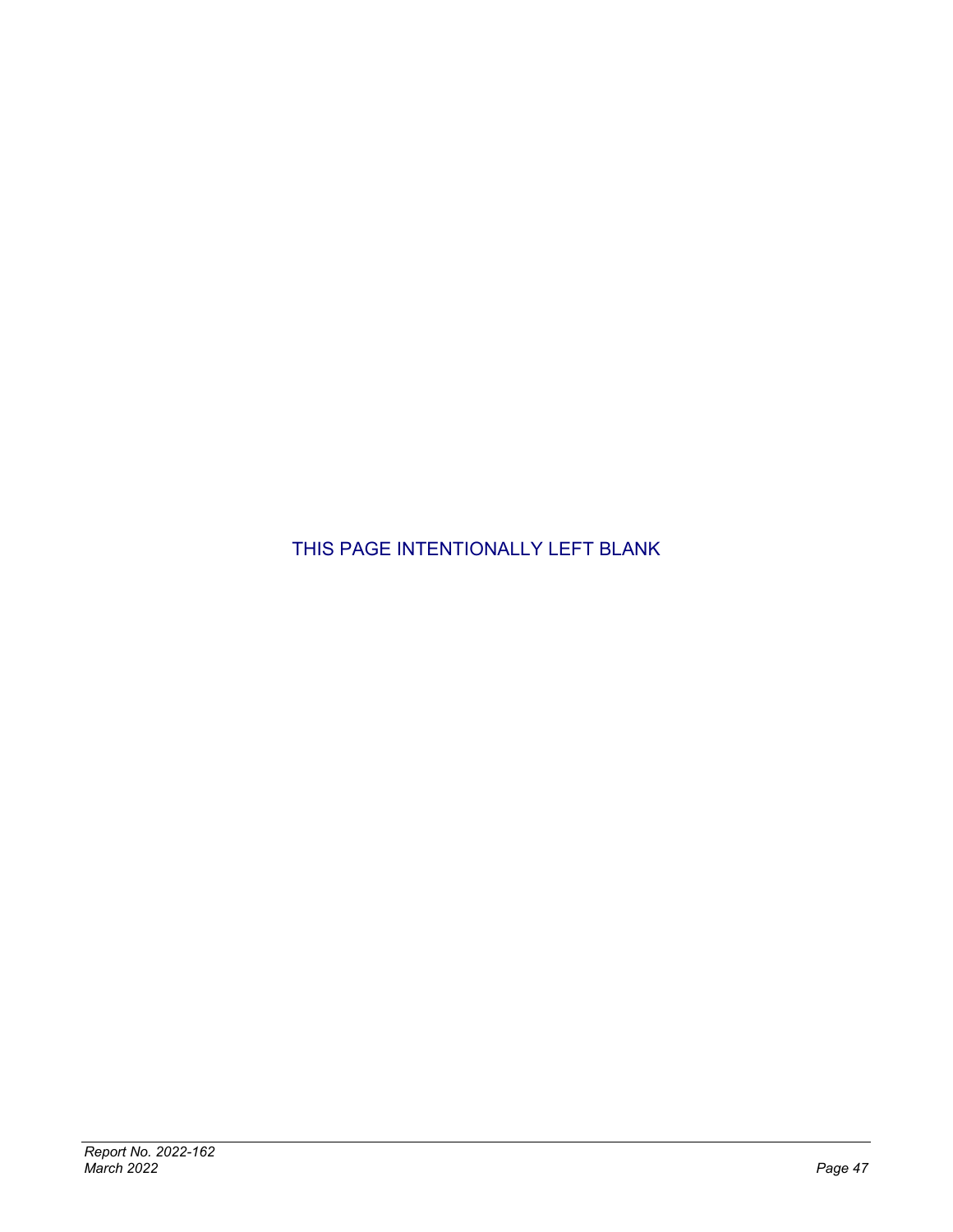### **Schedule of the College's Proportionate Share of the Net Pension Liability – Florida Retirement System Pension Plan**

<span id="page-51-0"></span>

|                                                                                                             | 2020(1)             |      | 2019(1)       |  | 2018 (1       | 2017(1) |              |
|-------------------------------------------------------------------------------------------------------------|---------------------|------|---------------|--|---------------|---------|--------------|
| College's proportion of the FRS<br>net pension liability<br>College's proportionate share of                | 0.132130501%        |      | 0.133550053%  |  | 0.138990080%  |         | 0.146378500% |
| the FRS net pension liability                                                                               | \$<br>57,267,306    | - \$ | 45,992,779 \$ |  | 41,864,533 \$ |         | 43,297,778   |
| College's covered payroll (2)                                                                               | \$<br>74,442,982 \$ |      | 72,860,705 \$ |  | 74,107,379 \$ |         | 76,248,123   |
| College's proportionate share of<br>the FRS net pension liability as a<br>percentage of its covered payroll | 76.93%              |      | 63.12%        |  | 56.49%        |         | 56.79%       |
| FRS Plan fiduciary net position as<br>a percentage of the FRS total<br>pension liability                    | 78.85%              |      | 82.61%        |  | 84.26%        |         | 83.89%       |

(1) The amounts presented for each fiscal year were determined as of June 30.

(2) Covered payroll includes defined benefit plan actives, investment plan members, State college system optional retirement plan members, and members in DROP because total employer contributions are determined on a uniform basis (blended rate) as required by Part III of Chapter 121, Florida Statutes.

### **Schedule of College Contributions – Florida Retirement System Pension Plan**

|                                                                             | 2021(1)             | 2020(1)                  | 2019(1)                  | 2018(1)     |
|-----------------------------------------------------------------------------|---------------------|--------------------------|--------------------------|-------------|
| <b>Contractually required FRS</b><br>contribution                           | \$<br>5,180,491 \$  | 4,177,700 \$             | 4,570,423 \$             | 4,014,652   |
| FRS contributions in relation to the<br>contractually required contribution | (5,180,491)         | (4, 177, 700)            | (4,570,423)              | (4,014,652) |
| FRS contribution deficiency<br>(excess)                                     |                     | $\overline{\phantom{0}}$ | $\overline{\phantom{0}}$ |             |
| College's covered payroll (2)                                               | \$<br>74,878,474 \$ | 74,442,982               | \$<br>72,860,705 \$      | 74,107,379  |
| FRS contributions as a percentage<br>of covered payroll                     | 6.92%               | 5.61%                    | 6.27%                    | 5.42%       |

(1) The amounts presented for each fiscal year were determined as of June 30.

(2) Covered payroll includes defined benefit plan actives, investment plan members, State college system optional retirement plan members, and members in DROP because total employer contributions are determined on a uniform basis (blended rate) as required by Part III of Chapter 121, Florida Statutes.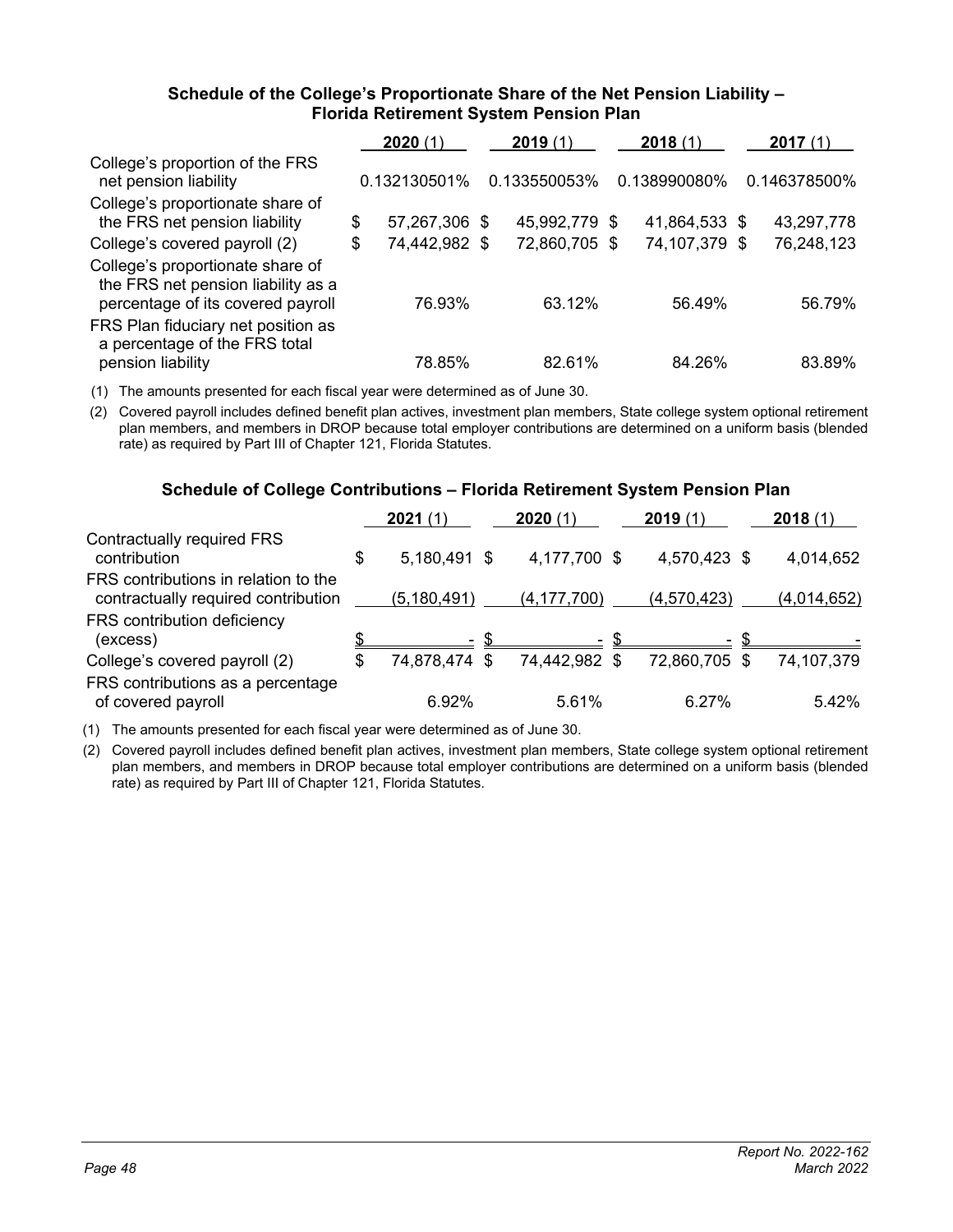|          | 2016(1)                        |              | 2015(1)                     |      | 2014(1)                        |              | 2013(1)                  |  |  |  |
|----------|--------------------------------|--------------|-----------------------------|------|--------------------------------|--------------|--------------------------|--|--|--|
|          | 0.141601614%                   | 0.166822668% |                             |      | 0.176456970%                   | 0.164149500% |                          |  |  |  |
| \$<br>\$ | 35,754,519 \$<br>71,270,974 \$ |              | 21,547,385 \$<br>75,901,140 | - \$ | 10,766,471 \$<br>79,318,686 \$ |              | 28,257,435<br>78,081,652 |  |  |  |
|          | 50.17%                         |              | 28.39%                      |      | 13.57%                         |              | 36.19%                   |  |  |  |
|          | 84.88%                         |              | 92.00%                      |      | 96.09%                         |              | 88.54%                   |  |  |  |

| 2017 (1             | 2016 (1)           | 2015(1)       | 2014(1)     |
|---------------------|--------------------|---------------|-------------|
| \$<br>3,857,239 \$  | 3,290,587 \$       | 4,067,278 \$  | 3,865,156   |
| (3,857,239)         | <u>(3,290,587)</u> | (4,067,278)   | (3,865,156) |
|                     |                    |               |             |
| \$<br>76,248,123 \$ | 71,270,974 \$      | 75,901,140 \$ | 79,318,686  |
| 5.06%               | 4.62%              | 5.36%         | 4.87%       |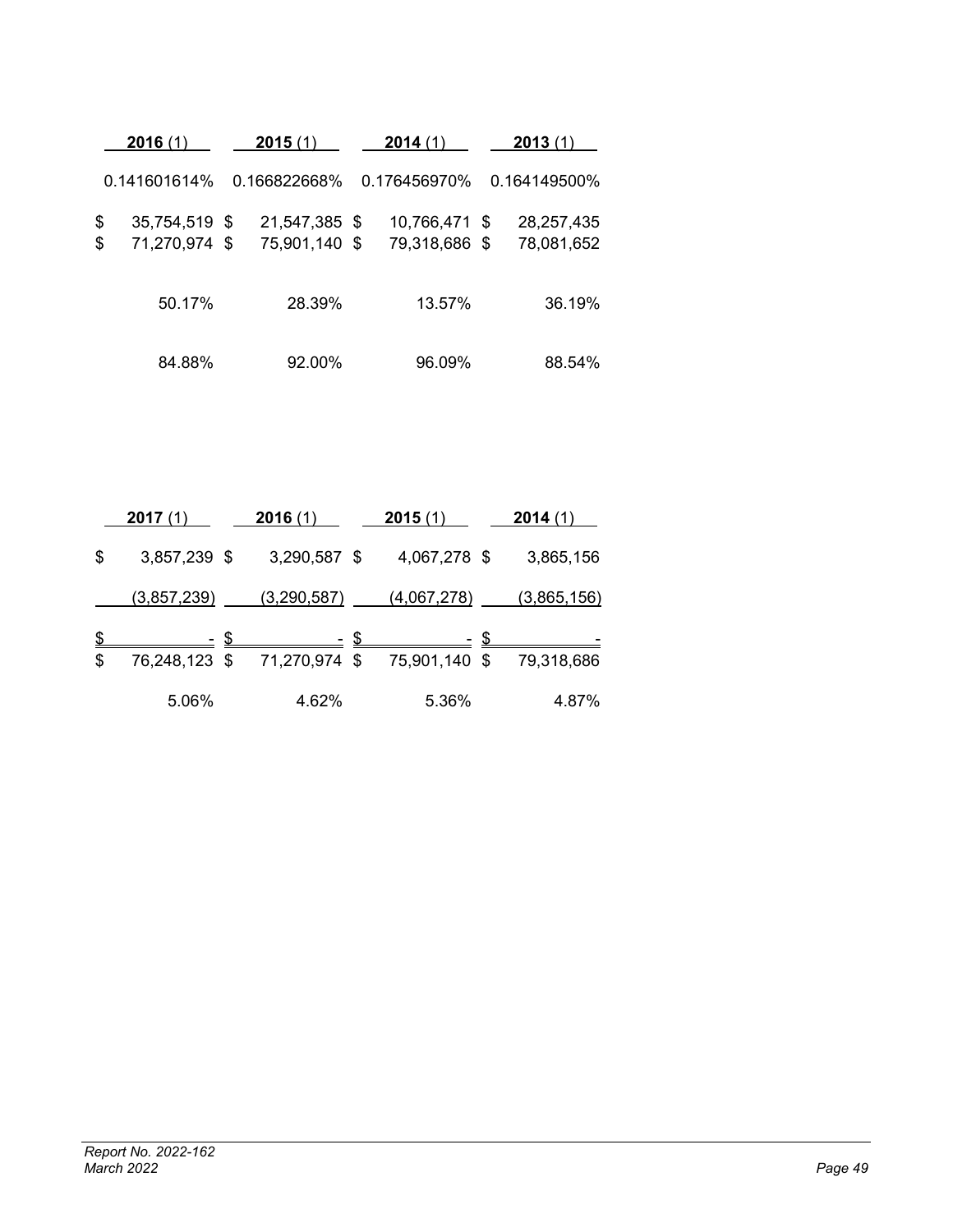### **Schedule of the College's Proportionate Share of the Net Pension Liability – Health Insurance Subsidy Pension Plan**

<span id="page-53-0"></span>

|                                                                                                             | 2020(1)             | 2019(1)       | 2018(1)       | 2017(1)      |
|-------------------------------------------------------------------------------------------------------------|---------------------|---------------|---------------|--------------|
| College's proportion of the HIS net<br>pension liability<br>College's proportionate share of                | 0.196166265%        | 0.196420953%  | 0.202801487%  | 0.212974381% |
| the HIS net pension liability                                                                               | \$<br>23,951,581 \$ | 21,977,539 \$ | 21,464,737 \$ | 22,772,203   |
| College's covered payroll (2)                                                                               | \$<br>68,049,331 \$ | 65,882,789 \$ | 66,406,582 \$ | 68,558,800   |
| College's proportionate share of<br>the HIS net pension liability as a<br>percentage of its covered payroll | 35.20%              | 33.36%        | 32.32%        | 33.22%       |
| HIS Plan fiduciary net position as<br>a percentage of the HIS total<br>pension liability                    | $3.00\%$            | 2.63%         | 2.15%         | 1.64%        |

(1) The amounts presented for each fiscal year were determined as of June 30.

(2) Covered payroll includes defined benefit plan actives, investment plan members, and members in DROP.

### **Schedule of College Contributions – Health Insurance Subsidy Pension Plan**

|                                                                    | 2021(1)            | 2020(1)             | 2019(1)      | 2018(1)          |
|--------------------------------------------------------------------|--------------------|---------------------|--------------|------------------|
| Contractually required HIS<br>contribution                         | \$<br>1,140,553 \$ | 1,129,619 \$        | 1,093,653 \$ | 1,102,349        |
| HIS contributions in relation to the<br>contractually required HIS |                    |                     |              |                  |
| contribution                                                       | (1, 140, 553)      | (1, 129, 619)       | (1,093,653)  | (1,102,349)      |
| HIS contribution deficiency                                        |                    |                     |              |                  |
| (excess)                                                           |                    |                     |              |                  |
| College's covered payroll (2)                                      | \$<br>68,707,984   | \$<br>68,049,331 \$ | 65,882,789   | \$<br>66,406,582 |
| HIS contributions as a percentage<br>of covered payroll            | 1.66%              | 1.66%               | 1.66%        | 1.66%            |

(1) The amounts presented for each fiscal year were determined as of June 30.

(2) Covered payroll includes defined benefit plan actives, investment plan members, and members in DROP.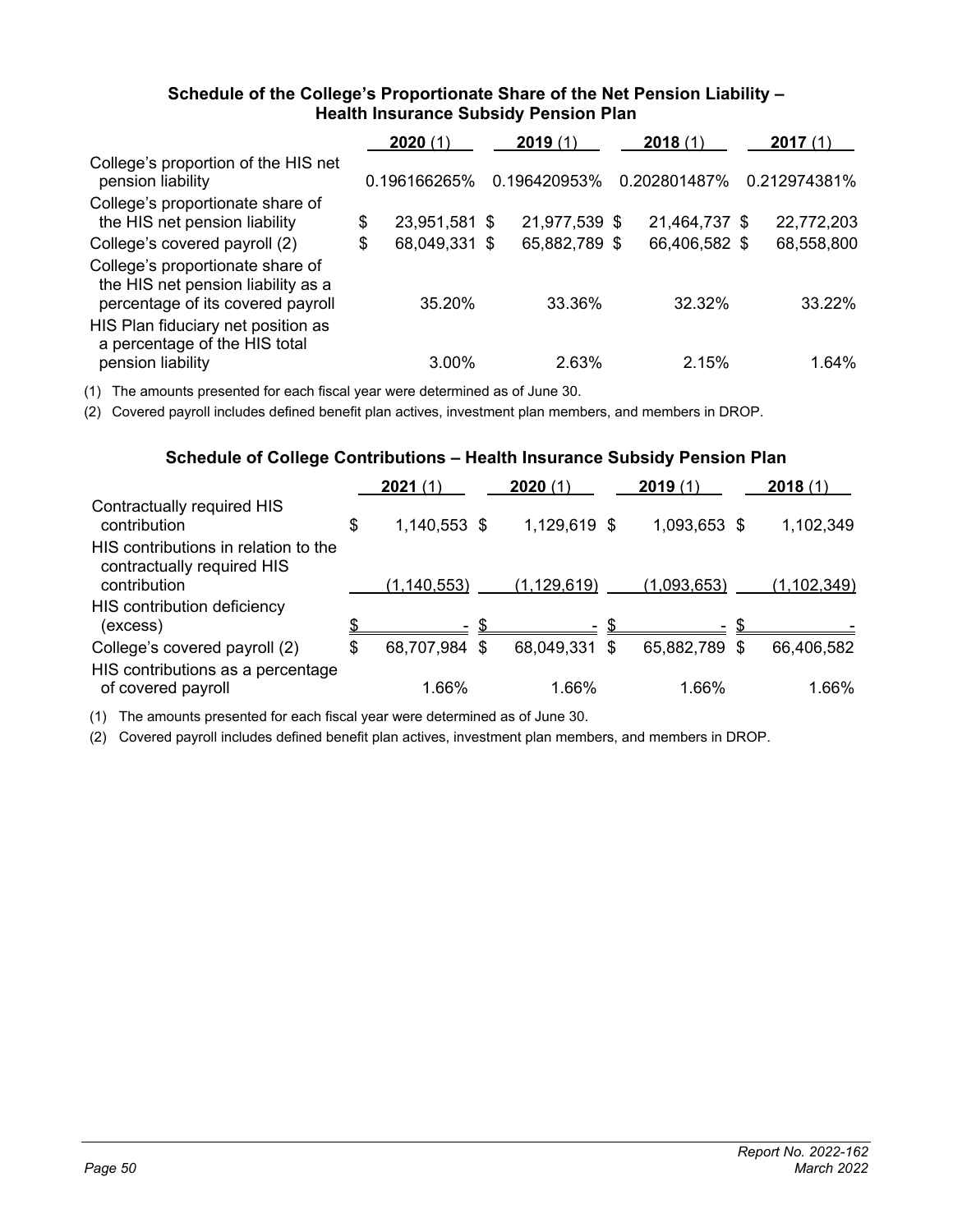| 2016(1)  |                             | 2015(1)                              | 2014(1)                        | 2013(1)                  |  |  |  |
|----------|-----------------------------|--------------------------------------|--------------------------------|--------------------------|--|--|--|
|          | 0.204816018%                | 0.219895113%                         | 0.228590620%                   | 0.234015258%             |  |  |  |
| \$<br>\$ | 23,870,458 \$<br>62,713,460 | 22,425,843 \$<br>66,169,173 \$<br>-S | 21,373,781 \$<br>68,596,419 \$ | 20,374,105<br>66,703,252 |  |  |  |
|          | 38.06%                      | 33.89%                               | 31.16%                         | $30.54\%$                |  |  |  |
|          | 0.97%                       | 0.50%                                | $0.99\%$                       | 1.78%                    |  |  |  |

| 2017(1)             | 2016(1)       | 2015(1)       | 2014(1)    |
|---------------------|---------------|---------------|------------|
| \$<br>1,138,076 \$  | 1,041,043 \$  | 840,576 \$    | 783,075    |
| (1, 138, 076)       | (1,041,043)   | (840, 576)    | (783, 075) |
|                     |               | - \$          |            |
| \$<br>68,558,800 \$ | 62,713,460 \$ | 66,169,173 \$ | 68,596,419 |
| 1.66%               | 1.66%         | 1.27%         | 1.14%      |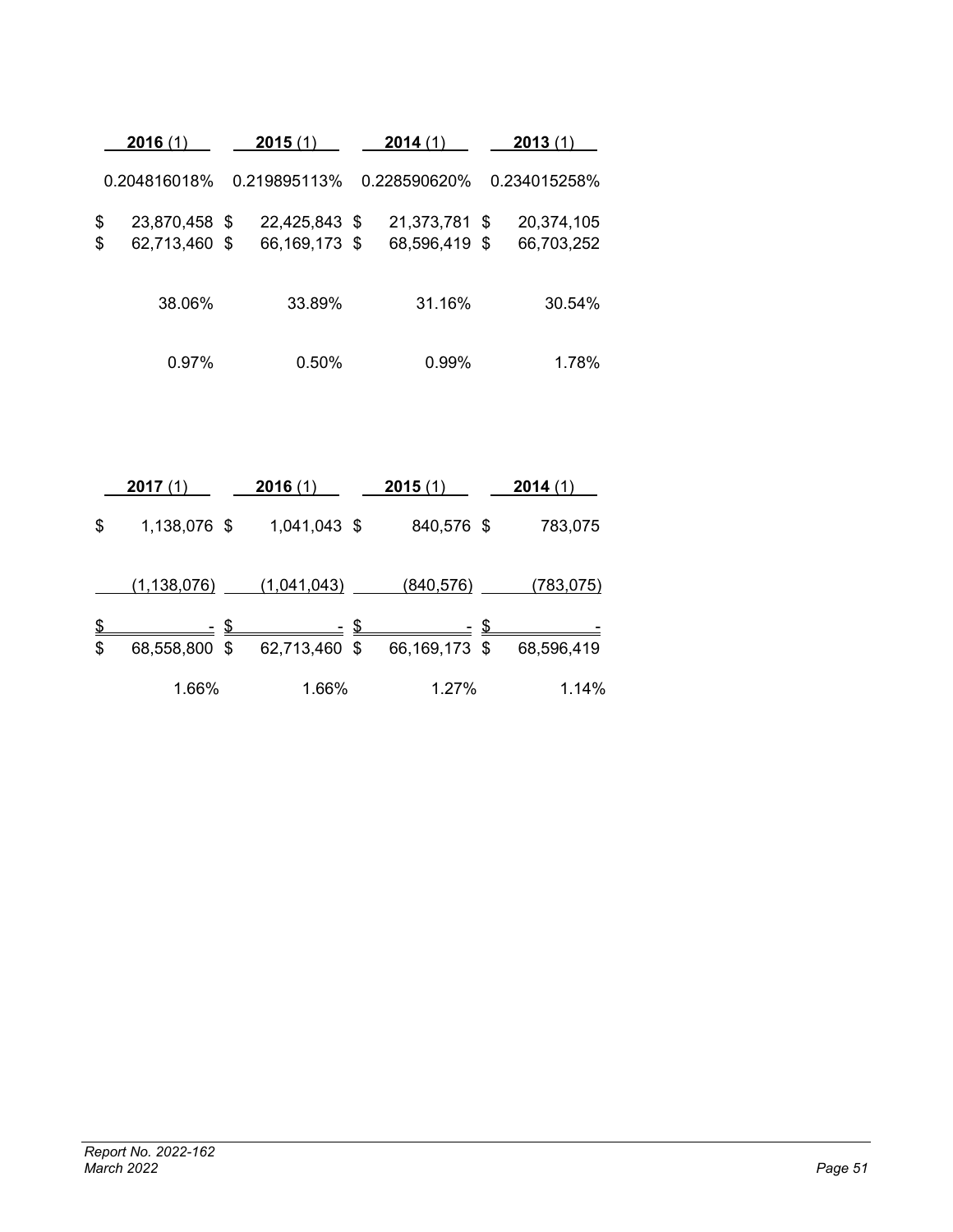# <span id="page-55-0"></span>**1. Schedule of Changes in the College's Total Other Postemployment Benefits Liability and Related Ratios**

No assets are accumulated in a trust that meet the criteria in paragraph 4 of GASB Statement No. 75 to pay related benefits.

*Changes of Assumptions*. The Municipal Bond Index Rate used to determine the total liability decreased from 3.50 percent to 2.21 percent, and discount rate, mortality rates, retirement rates, termination rates, and salary increases were updated.

# **2. Schedule of Net Pension Liability and Schedule of Contributions – Florida Retirement System Pension Plan**

*Changes of Assumptions.* The long-term expected rate of return was decreased from 6.90 percent to 6.80 percent, and the assumed inflation decreased from 2.60 percent to 2.40 percent.

# **3. Schedule of Net Pension Liability and Schedule of Contributions – Health Insurance Subsidy Pension Plan**

*Changes of Assumptions.* The municipal rate used to determine total pension liability decreased from 3.50 percent to 2.21 percent, the assumed inflation decreased from 2.60 percent to 2.40 percent, and the active member mortality assumption was updated.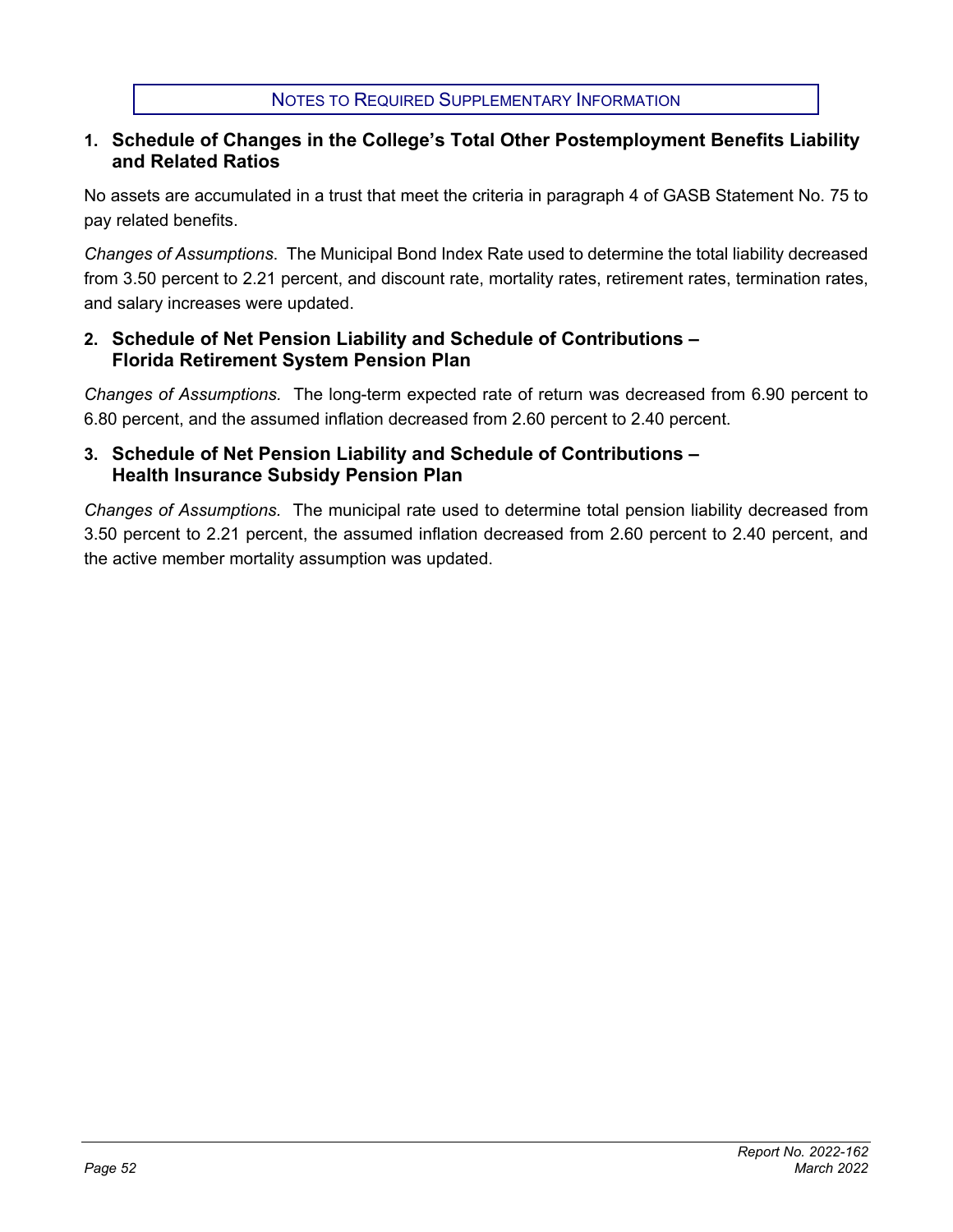<span id="page-56-0"></span>

Sherrill F. Norman, CPA Auditor General

# **AUDITOR GENERAL STATE OF FLORIDA**

Claude Denson Pepper Building, Suite G74 111 West Madison Street Tallahassee, Florida 32399-1450



Phone: (850) 412-2722 Fax: (850) 488-6975

The President of the Senate, the Speaker of the House of Representatives, and the Legislative Auditing Committee

# **INDEPENDENT AUDITOR'S REPORT ON INTERNAL CONTROL OVER FINANCIAL REPORTING AND ON COMPLIANCE AND OTHER MATTERS BASED ON AN AUDIT OF FINANCIAL STATEMENTS PERFORMED IN ACCORDANCE WITH** *GOVERNMENT AUDITING STANDARDS*

We have audited, in accordance with the auditing standards generally accepted in the United States of America and the standards applicable to financial audits contained in *Government Auditing Standards* issued by the Comptroller General of the United States, the financial statements of the Florida State College at Jacksonville, a component unit of the State of Florida, and its discretely presented component unit as of and for the fiscal year ended June 30, 2021, and the related notes to the financial statements, which collectively comprise the College's basic financial statements, and have issued our report thereon dated March 22, 2022, included under the heading **INDEPENDENT AUDITOR'S REPORT**. Our report includes a reference to other auditors who audited the financial statements of the discretely presented component unit, as described in our report on the College's financial statements. This report does not include the results of the other auditors' testing of internal control over financial reporting or compliance and other matters that are reported on separately by those auditors.

# **Internal Control Over Financial Reporting**

In planning and performing our audit of the financial statements, we considered the College's internal control over financial reporting (internal control) as a basis for designing audit procedures that are appropriate in the circumstances for the purpose of expressing our opinions on the financial statements, but not for the purpose of expressing an opinion on the effectiveness of the College's internal control. Accordingly, we do not express an opinion on the effectiveness of the College's internal control.

A *deficiency in internal control* exists when the design or operation of a control does not allow management or employees, in the normal course of performing their assigned functions, to prevent, or detect and correct, misstatements on a timely basis. A *material weakness* is a deficiency, or a combination of deficiencies, in internal control such that there is a reasonable possibility that a material misstatement of the College's financial statements will not be prevented, or detected and corrected on a timely basis. A *significant deficiency* is a deficiency, or a combination of deficiencies, in internal control